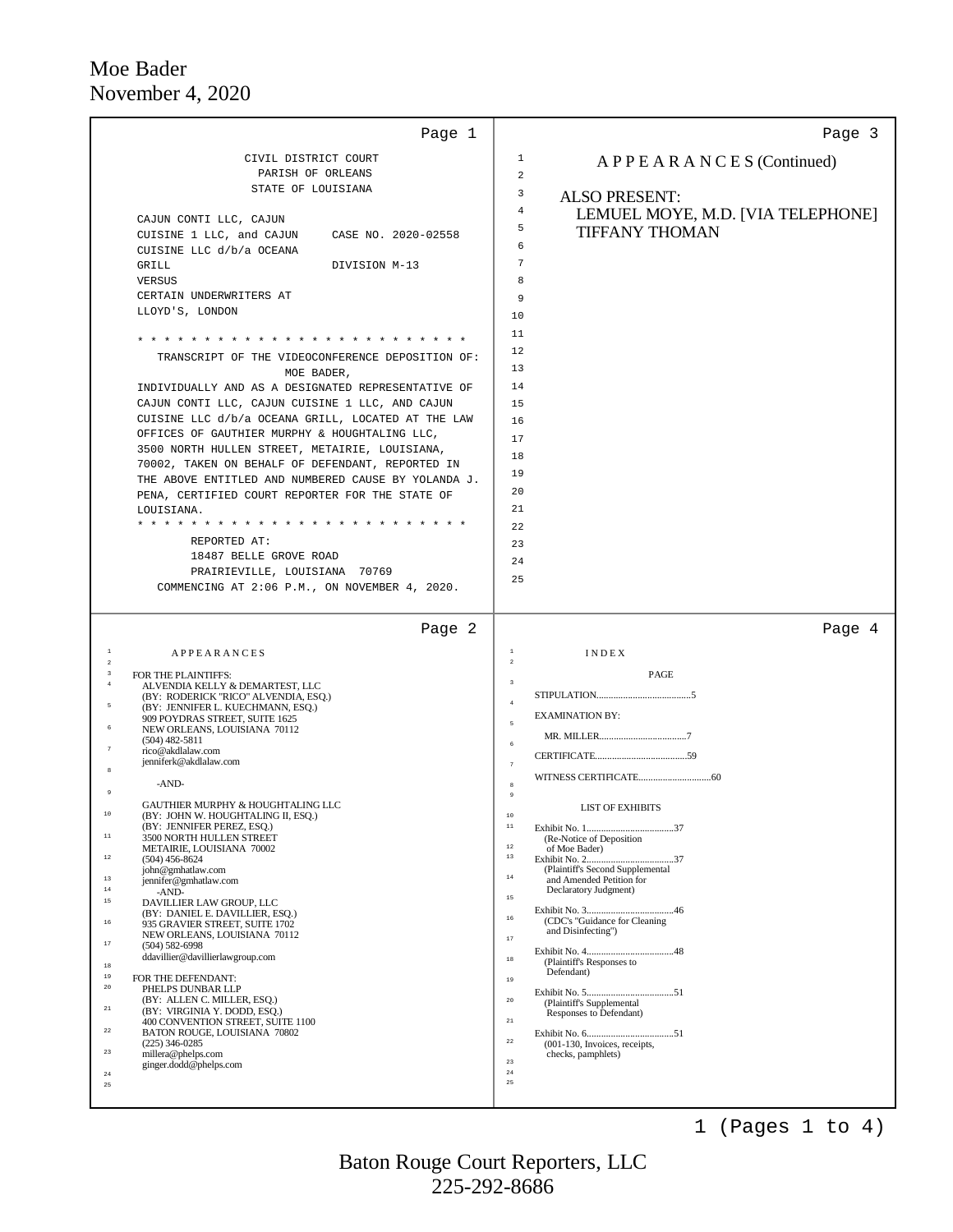|                | Page 5                                                                     |                         | Page 7                                                  |
|----------------|----------------------------------------------------------------------------|-------------------------|---------------------------------------------------------|
| $1\,$          | <b>STIPULATION</b>                                                         | $\mathbf{1}$            | MOE BADER,                                              |
| 2              |                                                                            | $\overline{\mathbf{c}}$ | 739 Conti Street, New Orleans, Louisiana 70130,         |
| 3              | IT IS STIPULATED AND AGREED by and among                                   | 3                       | having been first duly sworn, was examined and          |
| $\overline{4}$ | the parties that this deposition is hereby being                           | $\overline{4}$          | testified as follows:                                   |
| 5              | taken for discovery purposes and for any and all                           | 5                       | MR. MILLER: Counsel, who is defending                   |
| 6              | purposes authorized under the Louisiana Code of                            | 6                       | the depo?                                               |
| $\sqrt{7}$     | Civil Procedure.                                                           | $\overline{7}$          | MR. ALVENDIA: I am, Rico Alvendia.                      |
| 8              | All formalities, excluding the reading                                     | 8                       | MR. MILLER: All right.                                  |
| 9              | and signing of the transcript by the witness, are                          | 9                       | <b>EXAMINATION</b>                                      |
| 10             | hereby waived.                                                             | 10                      | BY MR. MILLER:                                          |
| $11$           | Except as provided in Article 1455,                                        | 11                      | Q. Afternoon, Mr. Bader. How are you?                   |
| 12             | objections are considered reserved until trial or                          | 12                      | A. Good afternoon. Nice to see you.                     |
| 13             | other use of the deposition.                                               | 13                      | Q. My name is Allen Miller. Like I just said,           |
| 14             |                                                                            | 14                      | I represent Underwriters.                               |
| 15<br>16       |                                                                            | 15                      | Have you ever given a deposition before?                |
| 17             |                                                                            | 16<br>17                | A. Yes, sir.                                            |
| 18             |                                                                            | 18                      | Q. Okay. When was that?                                 |
| 19             |                                                                            | 19                      | A. That was a few years ago.                            |
| 20             |                                                                            | 20                      | Q. And what did it involve?                             |
| 21             |                                                                            | 21                      | A. It involved a litigation about a real                |
| 22             |                                                                            | 22                      | estate property.                                        |
| 23             |                                                                            | 23                      | Q. Were you the plaintiff or defendant in that<br>case? |
| 24             |                                                                            | 24                      | A. I was the person suing, so that would --             |
| 25             |                                                                            | 25                      | what would that make me? Plaintiff.                     |
|                |                                                                            |                         |                                                         |
|                | Page 6                                                                     |                         | Page 8                                                  |
| $1\,$          | THE REPORTER: Good afternoon. My                                           | $\mathbf{1}$            | Q. Okay. Because of that case, you kind of              |
| 2              | name is Yolanda Pena. I am a nationally                                    | $\overline{\mathbf{c}}$ | know how this exercise goes. I'm going to ask you a     |
| 3              | certified court reporter with Baton Rouge                                  | 3                       | series of questions. I'm going to allow you to          |
| 4              | Court Reporters.                                                           | $\,4$                   | answer those questions. Because the court reporter      |
| 5              | At this time, I will ask counsel to                                        | 5                       | is taking everything down, I need -- we will need       |
| 6              | identify yourselves and whom you represent                                 | 6                       | verbal responses. Sometimes we get in conversation      |
| 7              | and agree on the record that there is no                                   | $\sqrt{ }$              | and we say uh-uhs and uh-huhs, but I'm going to need    |
| 8              | objection to this court reporter                                           | 8                       | a yes or a no or an explanation. Is that fair?          |
| 9              | administering a binding oath to the witness                                | 9                       | A. I got it.                                            |
| Τn             | via remote videoconference.                                                | Τn                      | Q. All right. Often, I think my questions are           |
| $11$           | We'll start with the noticing                                              | $11\,$                  | artfully phrased, but they may not be. That's okay.     |
| 12<br>13       | attorney.                                                                  | $1\,2$<br>13            | If you don't understand something I ask, simply ask     |
| 14             | MR. MILLER: Allen Miller and Ginger                                        | 14                      | me to repeat it, and I'll do the best that I can to     |
| 15             | Dodd on behalf of Underwriters. No                                         | 15                      | clarify. However, if you answer my questions, I'm       |
| 16             | objection.                                                                 | 16                      | going to assume you understood what I was asking.       |
| 17             | MR. ALVENDIA: Rico Alvendia,<br>Dan Davillier, Jennifer Perez on behalf of | 17                      | Is that fair?<br>A. That's fair.                        |
| 18             | plaintiff. No objection.                                                   | 18                      | Q. Okay. Are you taking any medications                 |
| 19             | MR. HOUGHTALING: And John Houghtaling                                      | 19                      | today?                                                  |
| 20             | on behalf of plaintiff. No objection.                                      | 20                      | A. No, sir.                                             |
| 21             | THE REPORTER: Mr. Bader, I'll swear                                        | 21                      | Q. Is there anything that would preclude you            |
| 22             | you in now. Raise your right hand, please.                                 | 22                      | from being able to answer my questions truthfully?      |
| 23             | ///                                                                        | 23                      | A. No, sir.                                             |
| 24             | $/\!/ \!/$                                                                 | 24                      | Q. This isn't a marathon. You know, if at any           |
| 25             | $/\!/ \!/$                                                                 | 25                      | time you need to take a break, just let me know and     |
|                |                                                                            |                         | 2 (Pages $5$ to $8$ )                                   |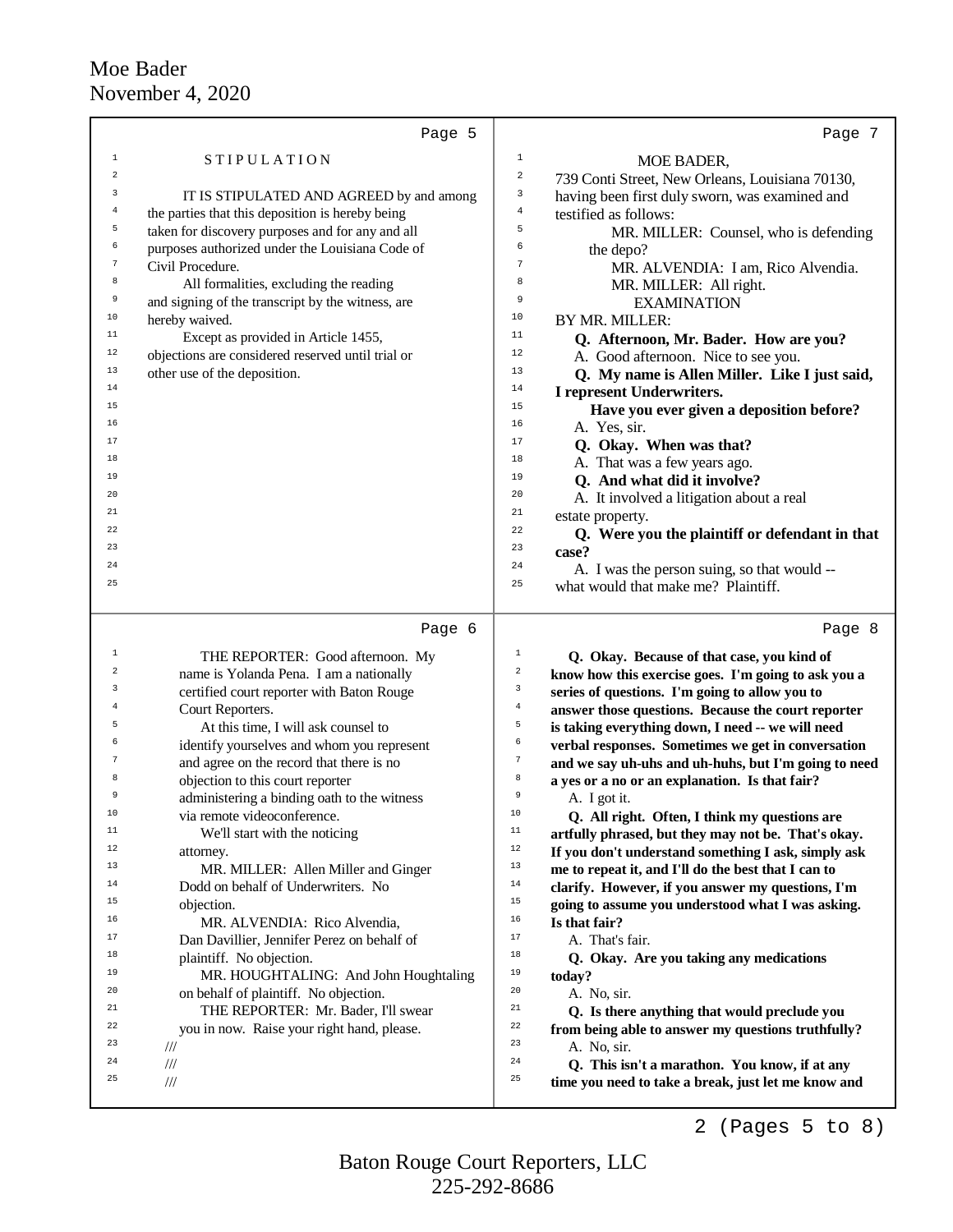|              | Page 9                                               | Page 11                                                                               |
|--------------|------------------------------------------------------|---------------------------------------------------------------------------------------|
| $\mathbf{1}$ | we will take a break. All I ask is that, if there    | $\,1$<br>Q. Do you have any ownership interest in the                                 |
| 2            | is a question pending, that we get an answer to that | 2<br>LLC?                                                                             |
| 3            | question prior to us breaking. Okay?                 | 3<br>A. No, sir.                                                                      |
| 4            | A. Sounds good.                                      | $\bf{4}$<br>Q. Okay. Who are the members of the LLC?                                  |
| 5            | Q. All right. Why don't you go ahead and give        | 5<br>A. Well, the owner of the LLC is my dad, and                                     |
| 6            | me your highest level of education.                  | 6<br>he's the only member. I am the manager of the LLC.                               |
| 7            | A. Highest level of education. I am about ten        | $\boldsymbol{7}$<br>Q. And what's your father's name?                                 |
| 8            | credit hours shy of graduating from the famous       | 8<br>A. Wassek, W-a-s-s-e-k.                                                          |
| 9            | University of New Orleans with a bachelor's in       | 9<br>Q. Badr?                                                                         |
| 10           | business administration and a hotel and restaurant   | 10<br>A. Yes, sir. His is spelled without the E,                                      |
| $11\,$       | management minor.                                    | 11<br>B-a-d-r. Mine is spelled with an E, B-a-d-e-r.                                  |
| 12           | Q. What year did you stop attending University       | 12<br>Q. What, if anything, did you do to prepare                                     |
| 13           | of New Orleans?                                      | 13<br>for your deposition today?                                                      |
| 14           | A. After Katrina -- before Katrina, I was            | 14<br>A. I met with my attorney, and I drank a cup                                    |
| 15           | taking classes on campus. After Katrina, I was       | 15<br>of coffee before I came here.                                                   |
| 16           | taking online classes. I want to say a couple of     | 16<br>Q. Did you speak with anyone other than your                                    |
| 17           | years after Katrina, so around 2007, maybe 2008.     | 17<br>attorney about the deposition today?                                            |
| 18           | Q. Okay. And what were you doing job-wise in         | 18<br>A. Did I speak with anyone besides my attorney                                  |
| 19           | around 2007, 2008?                                   | 19<br>about the deposition today? No, sir.                                            |
| 20           | A. I was working for the famous Oceana Grill.        | 20<br>Q. Did you and your father discuss the depo?                                    |
| 21           | Q. And what year did you start working for           | 21<br>A. Well, yes.                                                                   |
| 22           | <b>Oceana Grill?</b>                                 | 22<br>Q. All right.                                                                   |
| 23           | A. 2003.                                             | 23<br>A. When you say, did you speak with anyone,                                     |
| 24           | Q. And in what capacity?                             | 24<br>I'm thinking anybody from outside the family. But                               |
| 25           | A. In what capacity? Well, I started as the          | 25<br>yes, sir, my dad knows.                                                         |
|              | Page 10                                              | Page 12                                                                               |
| 1            |                                                      | 1                                                                                     |
| 2            | do-it-all. I started bussing tables and mopping      | Q. All right. Tell me about the conversation<br>$\overline{a}$                        |
| 3            | floors and shining silverware and, when needed,      | with your father.<br>3                                                                |
| 4            | maybe grabbing a menu and speaking with great folks  | A. Well, he knows about the lawsuit, and I<br>$\bf{4}$                                |
| 5            | passing by to explain to them about the menu. And,   | told him that I am being deposed. He said, "Good<br>5                                 |
| 6            | you know, from there, I waited tables and I          | luck, Son."<br>6                                                                      |
| 7            | bartended. And then I managed and -- so when I       | Q. Anything else?<br>$\boldsymbol{7}$                                                 |
| 8            | started, I started from the bottom, and now I'm      | A. Anything else? No. He said -- he said,<br>8                                        |
| 9            | here.<br>Q. Okay. And where is "here"?               | "Make me proud." I said, "I'll always try to."<br>9                                   |
| 10           | A. "Here" is being in charge of the                  | Q. Whose decision was it to file a lawsuit?<br>10                                     |
| 11           | restaurant.                                          | A. Whose decision was it to file a lawsuit?<br>$11$                                   |
| 12           | Q. Do you have a specific title?                     | It was a collaborative decision between my dad<br>12                                  |
| 13           | A. General manager.                                  | and I.<br>13                                                                          |
| 14           | Q. In essence, that means you're responsible         | Q. Tell me about the decision-making process.<br>14                                   |
| 15           | for all operations of the restaurant?                | A. The decision-making process? Like, can you<br>15                                   |
| 16           | A. Yes, sir.                                         | explain?<br>16                                                                        |
| 17           | Q. And when did you become the general               | Q. Sure. You said it was a collaborative<br>17                                        |
| 18           | manager?                                             | decision between you and your father, so presumably,<br>$1\,8$                        |
| 19           | A. Technically -- when did I become the              | y'all discussed the pros and cons. I'd like to know<br>19                             |
| 20           | general manager? Around 2008.                        | how you-all collaborated when making the decision to<br>20                            |
| 21           | Q. Now, Oceana Grill is the name of the              | file the lawsuit.<br>21                                                               |
| 22           | restaurant, but the LLC is Cajun Cuisine LLC?        | A. Well, he -- we spoke together, and then we<br>22                                   |
| 23           |                                                      | spoke with our attorneys.                                                             |
|              |                                                      |                                                                                       |
| 24           | A. Cajun Conti LLC.                                  | 23<br>MR. ALVENDIA: Let me just say this.                                             |
| 25           | Q. I'm sorry. Cajun Conti LLC.<br>A. Yes.            | 24<br>Hold on a second. Let me just object. We<br>25<br>are not going to get into any |

3 (Pages 9 to 12)

are not going to get into any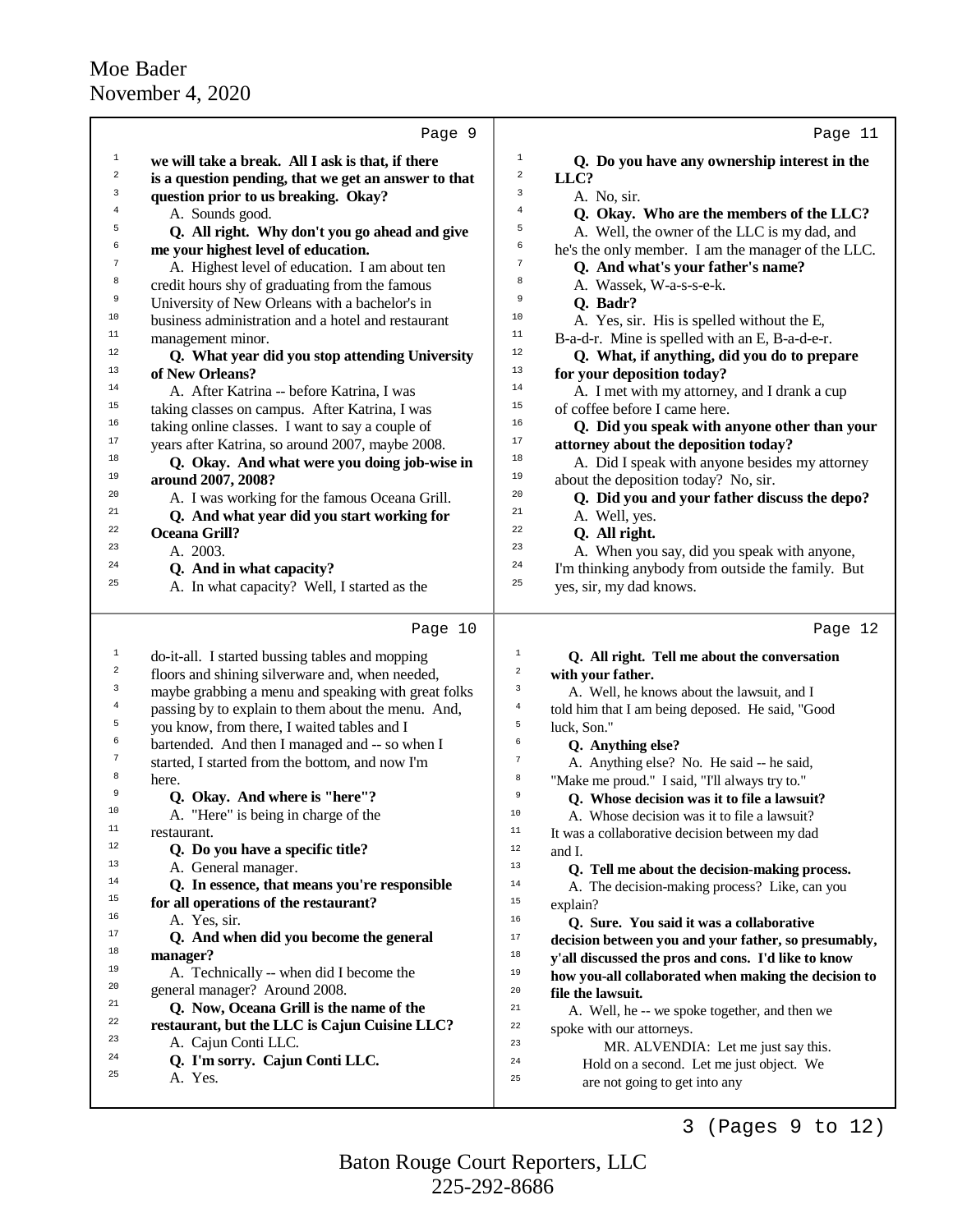|                | Page 13                                                    | Page 15                                                                                                          |
|----------------|------------------------------------------------------------|------------------------------------------------------------------------------------------------------------------|
| $\mathbf{1}$   | attorney-client privilege, any                             | $\mathbf 1$<br>A. Correct.                                                                                       |
| $\overline{a}$ | conversations.                                             | $\,2$<br>Q. And I asked what have you done to -- what,                                                           |
| 3              | So, Mr. Bader, tell him about                              | 3<br>if anything, have you done to remediate the physical                                                        |
| $\overline{4}$ | conversations with your father. Do not                     | $\bf{4}$<br>damage to the surfaces?                                                                              |
| 5              | tell him about the substance of your                       | 5<br>A. Clean. Clean it real well, as much as we                                                                 |
|                | communications with your lawyers.                          | 6<br>can. Clean the surfaces as much as we can.                                                                  |
|                | THE WITNESS: Right.                                        | $\tau$<br>In the restaurant business we say, "If you                                                             |
| 8              | A. My father asked if -- I don't know how much             | 8<br>got time to lean, you got time to clean." Well,                                                             |
| 9              | in depth you want to know. But generally speaking,         | 9<br>after corona, that statement has now its own meaning                                                        |
| 10             | he knows, and I know, about the virus and the              | $10$<br>because we are constantly cleaning. And                                                                  |
| 11             | damages that it's causing. And he called me to ask         | 11<br>unfortunately, you know, we have more than usual                                                           |
| $12\,$         | me to set up an appointment with our attorneys in          | 12<br>time to lean due to the loss of business, so we're                                                         |
| $13\,$         | order to discuss -- I can't say in order to discuss        | 13<br>cleaning as much as we can.                                                                                |
| 14             | what. But basically, it's, you know, we have damage        | 14<br>Q. Okay. And how are you cleaning the                                                                      |
| $15\,$         | at the restaurant that caused, and still is causing,       | $15\,$<br>surfaces?                                                                                              |
| 16             | a big loss, and this is how the conversation took          | 16<br>A. Bleach, soap, and water.                                                                                |
| $17\,$         | place.                                                     | 17<br>Q. Any other way?                                                                                          |
| $18\,$         | BY MR. MILLER:                                             | 18<br>A. Sanitizers, Lysol. But to my                                                                            |
| 19             | Q. When was that conversation?                             | 19<br>understanding, bleach, soap, and water is -- you                                                           |
| 20             | A. Right before we filed the lawsuit.                      | 20<br>know, they say is the better way to go, but we still                                                       |
| 21             | Q. So you and your father discussed the                    | 21<br>use Lysol and sanitizers.                                                                                  |
| 22             | damages you-all were having at the restaurant, and         | 22<br>Q. Other than cleaning the property as much as                                                             |
| 23             | that was before you filed the lawsuit?                     | 23<br>you can, is Oceana doing anything else to address                                                          |
| 24             | A. I'd like to say yes.                                    | 24<br>the physical damage to all the surfaces?                                                                   |
| 25             | Q. Okay. You said that he knows and I know                 | 25<br>A. Yes, sir.                                                                                               |
|                |                                                            |                                                                                                                  |
|                |                                                            |                                                                                                                  |
|                | Page 14                                                    | Page 16                                                                                                          |
| 1              | about the damage that the virus is causing.                | 1<br>Q. What are you doing?                                                                                      |
| 2              | What damage is the virus causing at the                    | $\overline{\mathbf{c}}$<br>A. We have been -- well, first of all,                                                |
| 3              | restaurant?                                                | 3<br>following the famous CDC guidelines with the social                                                         |
| $\overline{4}$ | A. It is causing physical damage to the                    | $\bf{4}$<br>distancing and wearing masks and gloves. And we got                                                  |
| 5              | property.                                                  | 5<br>rid of -- I guess your question was to remediate,                                                           |
| 6              | Q. What physical damage?                                   | б<br>and I'm thinking to slow down the spread of the                                                             |
|                | A. Physical damage to all the surfaces and the             | $\tau$<br>virus, but, you know, it goes hand in hand.                                                            |
| 8              | air throughout the whole property.                         | 8<br>Q. Anything else other than following CDC                                                                   |
| 9              | Q. Have you done anything to attempt to                    | 9<br>guidelines, wearing masks and gloves, that you                                                              |
| 10             | remediate the physical damage to all of the surfaces       | $10$<br>did -- or are doing to, as you say, address the                                                          |
| $11\,$         | in the property?                                           | 11<br>physical damage to all the surfaces?                                                                       |
| 12             | A. We have and continue to attempt to mitigate             | 12<br>A. Yes. We -- I believe we submitted in the                                                                |
| 13             | the danger of the virus.                                   | 13<br>discovery what we're doing, but, you know, sitting                                                         |
| 14             | Q. I appreciate that question -- that answer               | 14<br>here, depending on just trying to remember what we                                                         |
| 15             | although it didn't answer my question.                     | 15<br>do, we got rid of the menus. We have disposable                                                            |
| 16             | My question was, have you done anything to                 | 16<br>menus. We have QR codes on the tables. We got rid                                                          |
| 17<br>18       | remediate the physical damage to the property, the         | $17\,$<br>of the table's condiments, replaced by one-time use<br>$18\,$                                          |
| 19             | physical damage to all the surfaces?                       | condiments. We have signs all over the place.<br>19                                                              |
| 20             | A. When you say -- when you say -- do you                  | We increased our preshift meetings, the<br>20                                                                    |
| 21             | mean -- like, what do you mean by that question?           | frequency of our preshift meetings with our staff in<br>21                                                       |
| 22             | Did I do anything to do what? Fix it?                      | order to constantly remind them of the things that<br>$^{\rm 22}$                                                |
| 23             | Q. Yes, sir. I asked you -- you said that the              | they have to do: personal hygiene and washing their<br>23                                                        |
| 24             | virus was causing damage to the property --                | hands and often changing their clothes, not using<br>$\bf 24$                                                    |
| 25             | A. Right.<br>Q. -- physical damage to all of the surfaces. | napkins more than once, washing hands with soap and<br>25<br>water for at least 20 seconds, all different stuff. |

4 (Pages 13 to 16)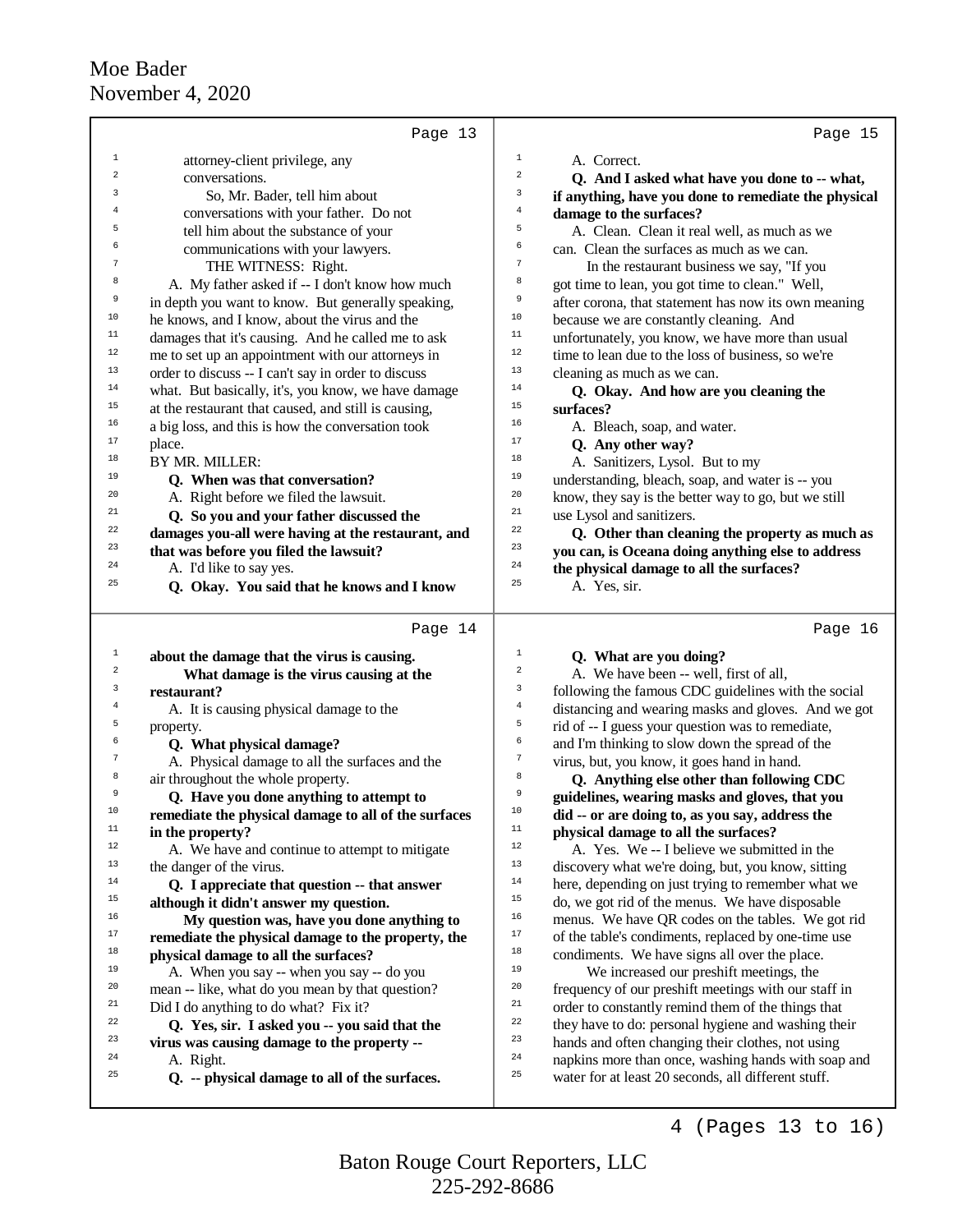|                              | Page 17                                                                                             |                                                                                                         | Page 19 |
|------------------------------|-----------------------------------------------------------------------------------------------------|---------------------------------------------------------------------------------------------------------|---------|
| $\mathbf{1}$                 |                                                                                                     | $1\,$                                                                                                   |         |
| $\boldsymbol{2}$             | Q. Other than following the guidelines of the<br>CDC in how to prevent the spread of the virus, did | A. My dad and I met with our lawyers, and we<br>$\sqrt{2}$<br>followed their advice.                    |         |
| 3                            | Oceana Grill hire anyone in March of 2020 to help it                                                | 3<br>BY MR. MILLER:                                                                                     |         |
| $\overline{4}$               | determine how to remediate its property?                                                            | $\bf{4}$<br>Q. Okay. Now, I know we talked about your                                                   |         |
| 5                            | A. Did we hire anyone? Well, if that person                                                         | 5<br>training at UNO, and I know you have extensive                                                     |         |
| 6                            | was available, he would be probably the highest                                                     | 6<br>experience in the restaurant business. But do you                                                  |         |
| 7                            | demand person on earth. Everybody would want to                                                     | $\boldsymbol{7}$<br>have any other specialized certifications?                                          |         |
| 8                            | hire him or her.                                                                                    | 8<br>A. I could probably teach with the knowledge                                                       |         |
| 9                            | This is a wicked virus, and you can --                                                              | 9<br>that I have. But no, sir, sitting here, I don't --                                                 |         |
| 10                           | somebody can come in and give you a consulting                                                      | 10<br>I don't -- I don't believe so.                                                                    |         |
| 11                           | advice no different than what you would find on the                                                 | 11<br>I've attended different, you know, national                                                       |         |
| 12                           | government websites, and they would probably send                                                   | 12<br>restaurant association convention and different, you                                              |         |
| 13                           | you a bill, a high bill, but the fact of the matter                                                 | 13<br>know, events, a lot of events, but no, no                                                         |         |
| 14                           | is this is a self-replicating virus. It's an                                                        | 14<br>certification, a piece of paper, that I can show.                                                 |         |
| 15                           | adhesive virus.                                                                                     | 15<br>Q. You don't have any specialized training in                                                     |         |
| 16                           | And again, I'm saying that to my knowledge.                                                         | 16<br>public health or infectious disease or anything like                                              |         |
| $17\,$                       | I'm not an expert. But if even people who don't                                                     | 17<br>that?                                                                                             |         |
| 18                           | watch the news, I guess, learn one or two things                                                    | 18<br>A. No, sir.                                                                                       |         |
| 19                           | about it. And unfortunately, I had the virus, so I                                                  | 19<br>Q. Now, you became the general manager, I                                                         |         |
| 20                           | had to -- you know, I probably know more about it                                                   | 20<br>think you said, in 2008?                                                                          |         |
| 21                           | then an average restauranteur.                                                                      | 21<br>A. Around 2008, yes, sir.                                                                         |         |
| 22                           | It's not a virus that you can wipe or hire                                                          | 22<br>Q. What type of work schedule do you keep as                                                      |         |
| 23                           | somebody to come in and tell you, hey, you just take                                                | 23<br>general manager?                                                                                  |         |
| 24                           | this bottle of boom, boom, boom and spray. It's --                                                  | 24<br>A. About 80 hours a week on a slow week, and                                                      |         |
| 25                           | it's a bad -- it's a bad virus.                                                                     | 25<br>then, you know, goes up from there.                                                               |         |
|                              |                                                                                                     |                                                                                                         |         |
|                              |                                                                                                     |                                                                                                         |         |
|                              | Page 18                                                                                             |                                                                                                         | Page 20 |
| $\mathbf{1}$                 | Q. So you didn't hire anyone to give you                                                            | $\mathbf{1}$<br>Q. Sound like my schedule.                                                              |         |
| $\overline{\mathbf{c}}$<br>3 | guidance on how to clean the property?                                                              | $\overline{\mathbf{c}}$<br>A. I was going to say don't get in the<br>3                                  |         |
| $\overline{4}$               | A. No, sir. That would be an extra expense,                                                         | restaurant business, but I know attorneys work hard.<br>4                                               |         |
| 5                            | an unnecessary expense, that I would -- and I don't                                                 | I've heard lots of good things about you.<br>5                                                          |         |
| б                            | know if that person even exists.                                                                    | Q. Did your -- so has your work schedule<br>6                                                           |         |
| $\boldsymbol{7}$             | Q. Did you and your father discuss why you did                                                      | changed in 2020?<br>7                                                                                   |         |
| 8                            | not actually submit a claim to Underwriters as                                                      | A. If anything, it went up. Has any -- change<br>8                                                      |         |
| 9                            | opposed to filing the lawsuit first?                                                                | in 2020?<br>9                                                                                           |         |
| 10                           | MR. ALVENDIA: Once again, I'm going                                                                 | Q. Or I can narrow it. Since March 16th of<br>10                                                        |         |
| 11                           | to object to any discussions being relayed<br>on this deposition that involve Mr. Bader's           | 2020, has your schedule, your daily work schedule,<br>11                                                |         |
| 12                           | father and his attorneys in regards to                                                              | changed?<br>12                                                                                          |         |
| 13                           | filing a claim or anything else.                                                                    | A. The only thing that changed is I had to<br>13<br>quarantine after I was diagnosed. But besides that, |         |
| 14                           | But, Mr. Bader --                                                                                   | $14\,$<br>no, sir, it went up. Unfortunately, we have to                                                |         |
| 15                           | MR. MILLER: I don't think I asked him                                                               | $15\,$<br>work. You know, you -- yeah.                                                                  |         |
| 16                           | a question about --                                                                                 | 16<br>Q. Did you quarantine for the two-week period                                                     |         |
| 17                           | MR. ALVENDIA: Yeah, but --                                                                          | $17\,$<br>or ten-day period when you contracted COVID?                                                  |         |
| 18                           | MR. MILLER: I think I asked him a                                                                   | 18<br>A. A little bit more than that, actually.                                                         |         |
| 19                           | question about he and his father.                                                                   | 19<br>Q. What month was that in?                                                                        |         |
| 20                           | MR. ALVENDIA: I understand that, and                                                                | 20<br>A. So on March 3rd, I got home. This is a                                                         |         |
| 21                           | I'm advising my client that there's an                                                              | 21<br>long story. I'll be happy to share it with you, but                                               |         |
| 22                           | attorney-client privilege.                                                                          | 22<br>I want to make sure I'm answering your question                                                   |         |
| 23                           | So to the extent you can answer about                                                               | 23<br>precisely. Your question is, what month did I                                                     |         |
| 24                           | discussions that you and your dad had, you                                                          | 24<br>quarantine?                                                                                       |         |
| 25                           | can do that.                                                                                        | 25<br>Q. Yes, sir.                                                                                      |         |

225-292-8686 Baton Rouge Court Reporters, LLC 5 (Pages 17 to 20)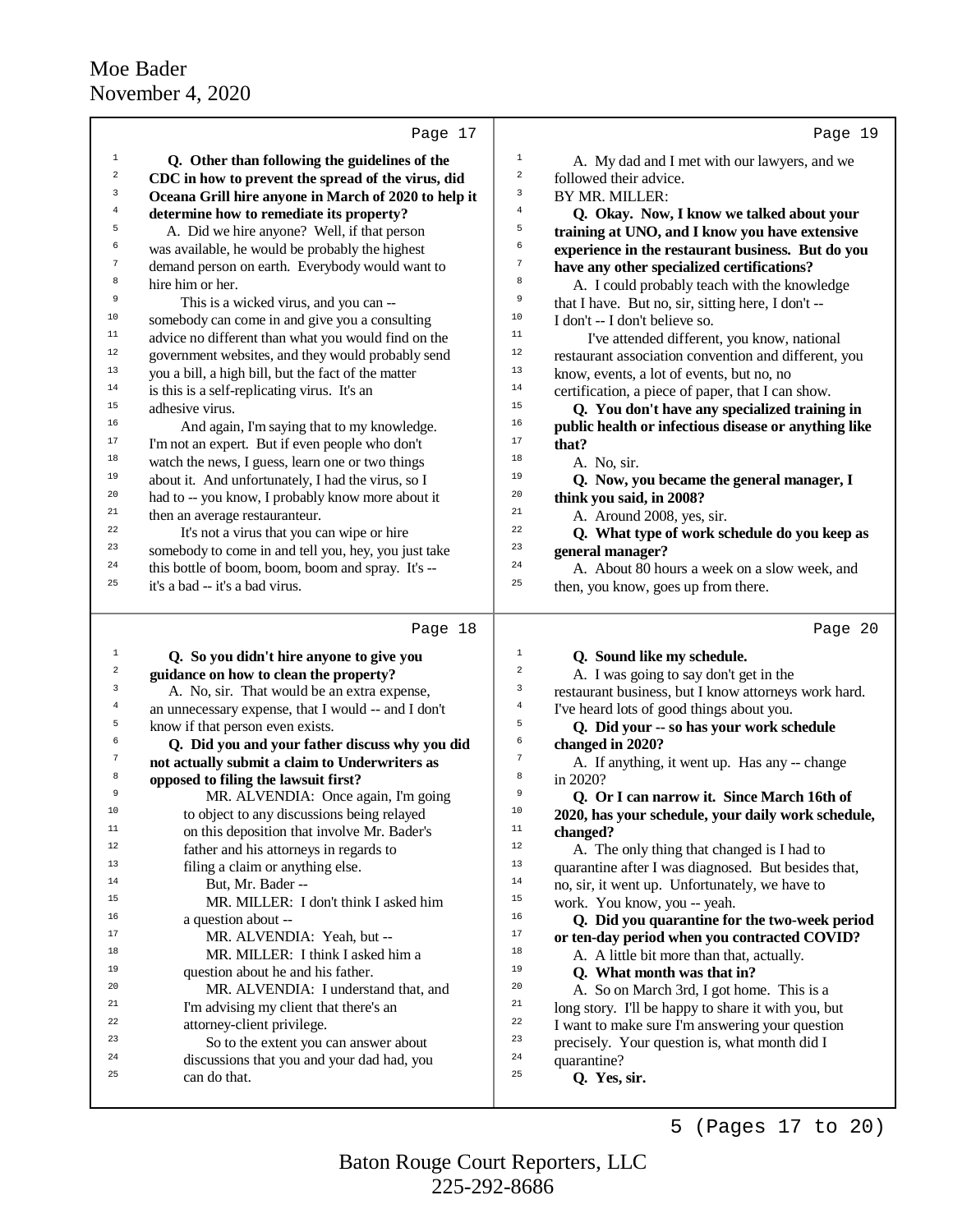|                | Page 21                                                 |                | Page 23                                                                   |
|----------------|---------------------------------------------------------|----------------|---------------------------------------------------------------------------|
| $\mathbf{1}$   | A. April.                                               | $1\,$          | A. Who would, at Oceana, determine that --                                |
| 2              | Q. Okay. And following your quarantine, you             | 2              | what was the question again? I'm sorry.                                   |
| 3              | went back to your normal duties as general manager?     | 3              | Q. Let me rephrase. That was not artfully                                 |
| $\overline{4}$ | A. Yes, sir.                                            | $\bf{4}$       | phrased.                                                                  |
| 5              | Q. At no time from March 16, 2020, to the               | 5              | There are certain requirements under the                                  |
| б              | present have you been precluded from entering           | 6              | loan program to allow for you to qualify for                              |
| 7              | 739 Conti Street, have you?                             | 7              | forgiveness, correct?                                                     |
| 8              | A. Me personally?                                       | 8              | A. Yes.                                                                   |
| 9              | Q. Yes, sir.                                            | 9              | Q. Is there someone that's ensuring that you                              |
| 10             | A. No, sir.                                             | 10             | follow those guidelines that works for Oceana?                            |
| 11             | Q. None of your employees have been precluded           | 11             | A. Yes. It's -- well, I would have to look at                             |
| 12             | from entering the building since March 16, 2020,        | 12             | it, and I have to make the final decision and                             |
| 13             | have they?                                              | 13             | approve. But our office people should be following                        |
| 14             | A. Their hours have been cut tremendously.              | 14             | that.                                                                     |
| 15             | But no, they have not.                                  | 15             | Q. Have you utilized the funds from the PPP                               |
| 16             | Q. And the hours were cut because of the                | 16             | loan -- let me back up.                                                   |
| 17             | government restrictions and so there was less           | 17             | Have you actually received the fund from                                  |
| 18             | business, right?                                        | 18             | the PPP loan?                                                             |
| 19             | A. No. Because of the virus.                            | 19             | MR. ALVENDIA: Allen, look, I let the                                      |
| 20             | Q. Okay. So --                                          | 20             | initial questions be asked, and frankly, I                                |
| 21             | A. The virus led to the government issuing              | 21             | think you've gone far enough into it.                                     |
| 22             | their orders, so it's because of both reasons.          | 22             | What purpose is asking about PPP in a                                     |
| 23             | Q. Okay. So the virus plus the government               | 23             | coverage situation, a dec action? I'm                                     |
| 24             | orders is why employees hours were cut?                 | 24             | about to advise my client to not answer any                               |
| 25             | A. Yes, sir.                                            | 25             | more of your questions. I think we've gone                                |
|                | Page 22                                                 |                | Page 24                                                                   |
| $\mathbf{1}$   |                                                         | $1\,$          |                                                                           |
| $\overline{2}$ | Q. Okay.<br>A. And some unfortunately had to be let go. | 2              | on far enough. This is not a damages case;<br>it's a dec action.          |
| 3              | Q. As general manager, do you receive a                 | 3              | MR. MILLER: I hear you, Rico, and I                                       |
| 4              | salary?                                                 | 4              | appreciate your point of view, but it's a                                 |
| 5              | A. Yes, sir.                                            | 5              | discovery deposition. And, I mean, he can                                 |
| б              | Q. Was your -- has your salary changed at all           | 6              | answer them now or he can answer them                                     |
| 7              | from March 16, 2020, to the present?                    | $\overline{7}$ | later, but I'm going to ask the questions                                 |
| 8              | A. Has my salary changed from March 16th                | 8              | that I think I need answers to. So I hear                                 |
| 9              | until -- no, sir.                                       | 9              | you.                                                                      |
| 10             | Q. And I think I asked this in the last depo,           | 10             | MR. ALVENDIA: Yeah, I appreciate your                                     |
| $11\,$         | and I think got the answer to it. But Oceana Grill      | 11             | position too, Allen. But the reality is                                   |
| 12             | did receive a Paycheck Protection Program loan,         | 12             | discovery has its bounds, and if it's not                                 |
| 13             | correct?                                                | 13             | reasonably calculated to lead to admissible                               |
| 14             |                                                         |                |                                                                           |
|                | A. It received a loan. Yes, sir.                        | 14             |                                                                           |
| 15             | Q. And do you know whether or not steps have            | 15             | evidence in a dec action, he does not have<br>to answer it.               |
| 16             | been taken to have the loan forgiven?                   | 16             |                                                                           |
| 17             | A. I can get back with you on that answer.              | 17             | So you can ask one or two more<br>questions on this PPP, but I'm going to |
| 18             | Q. Would you intend to seek to have the loan            | 18             | advise him not -- to shut down and we can                                 |
| 19             | forgiven --                                             | 19             | come revisit it later if we have to. So                                   |
| 20             | A. If we qualify.                                       | 20             | that's where we are.                                                      |
| 21             | Q. -- if you haven't done so already?                   | 21             | MR. MILLER: I don't -- I think you                                        |
| 22             | A. If we qualify, I do intend to do that.               | 22             | and all the rest of your counsel need to                                  |
| 23             | Q. And who at Oceana is responsible to ensure           | 23             | get on the same page about what it is that                                |
| 24             | that the fund from the PPP loan would allow you to      | 24             | you're making relevant because, if you look                               |
| 25             | qualify for forgiveness?                                | 25             | at your petition, there are a number of                                   |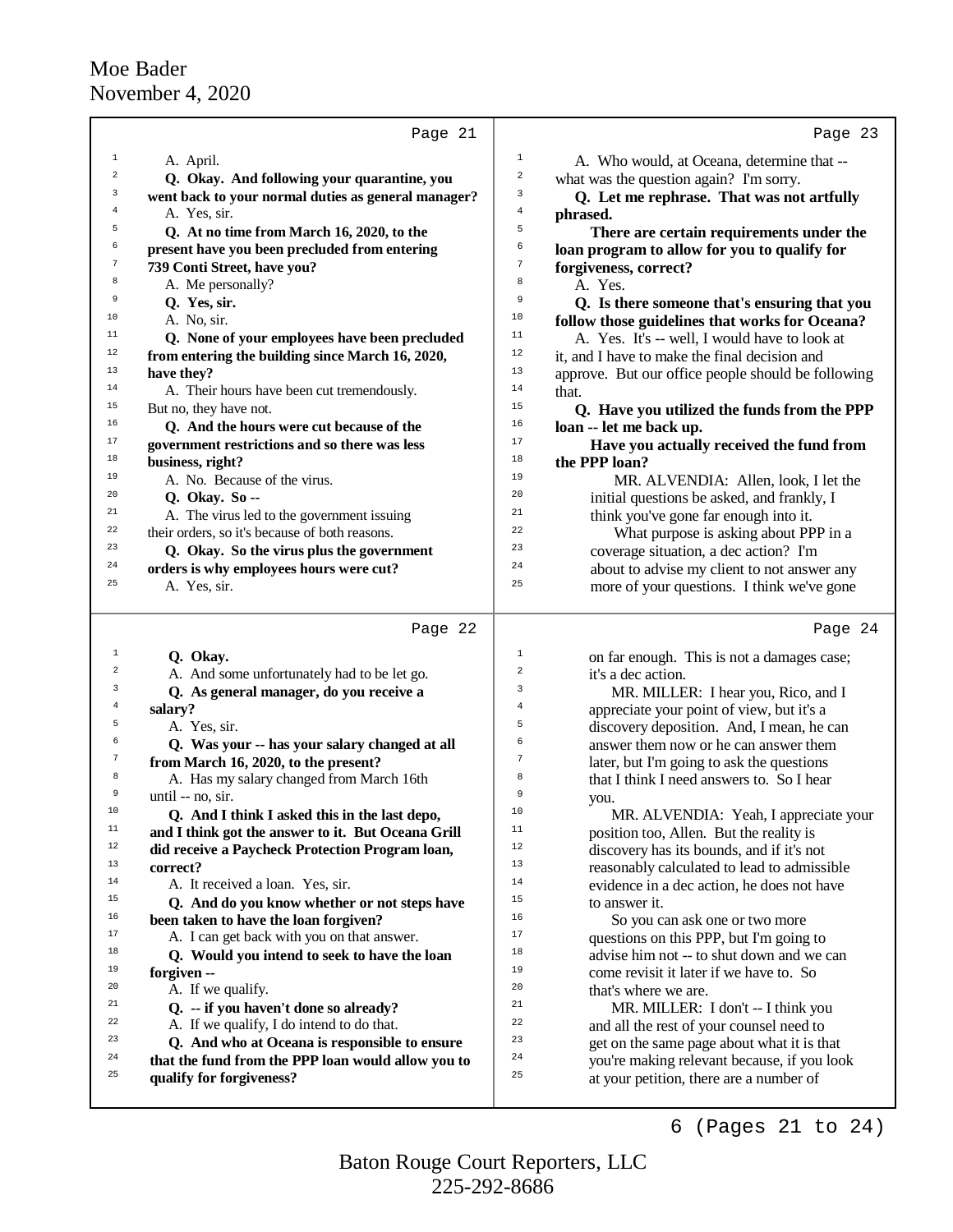|              | Page 25                                                                                         | Page 27                                                                       |  |
|--------------|-------------------------------------------------------------------------------------------------|-------------------------------------------------------------------------------|--|
| 1            | allegations about Oceana's obligations to                                                       | $1\,$<br>Q. And I just want to make sure I understand                         |  |
| 2            | pay mortgages, obligations to pay salaries,                                                     | $\,2$<br>your testimony. The damage that has altered the                      |  |
| 3            | all because of the virus. And so Oceana                                                         | $\overline{\mathbf{3}}$<br>entirety of the property is the virus attaching to |  |
| 4            | has made whether or not it received PPP                                                         | $\bf{4}$<br>surfaces?                                                         |  |
| 5            | funding a part of his case, not me.                                                             | 5<br>A. Yes, sir. And the air. When I say the                                 |  |
| 6            | MR. ALVENDIA: Hold on. You're                                                                   | 6<br>surfaces, I don't mean, you know, table and chair                        |  |
| 7            | talking about a loan that covers overhead.                                                      | $\overline{7}$<br>and silverware; it's all over the place. It's all           |  |
| 8            | It has nothing to do with the fact that                                                         | 8<br>over. It's in the air. It's everywhere you could                         |  |
| 9            | they continued to accumulate overhead                                                           | $\,9$<br>look at, which unfortunately caused a loss of use of                 |  |
| 10           | expense. You're getting into collateral                                                         | 10<br>a big portion of the property.                                          |  |
| 11           | source, frankly. Whether it's PPP or any                                                        | 11<br>Q. When was the first moment that you                                   |  |
| 12           | other source, it's not relevant and it's                                                        | 12<br>experienced a loss of use of any portion of the                         |  |
| 13           | certainly not going to be admissible in                                                         | 13<br>property?                                                               |  |
| 14           | this trial, Allen, and you know it isn't.                                                       | 14<br>A. The first moment was -- when was the first                           |  |
| 15           | MR. MILLER: Let me ask my questions,                                                            | 15<br>moment? I believe it was somewhere around                               |  |
| 16           | and then we can move on.                                                                        | 16<br>March 16th.                                                             |  |
| 17           | BY MR. MILLER:                                                                                  | 17<br>Q. Would that have coincided with the orders                            |  |
| 18           | Q. So, Mr. Bader --                                                                             | 18<br>from the mayor and the governor?                                        |  |
| 19           | A. Yes, sir.                                                                                    | 19<br>A. Yes, sir.                                                            |  |
| 20           | Q. -- did Oceana receive funds from the loan?                                                   | 20<br>Q. Now, I know that there were restrictions                             |  |
| 21           | A. Yes.                                                                                         | 21<br>placed on your restaurant and others on March 16,<br>22                 |  |
| 22<br>23     | Q. Okay. And what were the funds used for?                                                      | 2020. You-all were -- prior to that date, did<br>23                           |  |
| 24           | A. For expenses.                                                                                | Oceana do takeout service?<br>24                                              |  |
| 25           | Q. Okay.                                                                                        | A. It did.<br>25                                                              |  |
|              | A. Business expenses.                                                                           | Q. Did you do delivery service?                                               |  |
|              |                                                                                                 |                                                                               |  |
|              | Page 26                                                                                         | Page 28                                                                       |  |
| $\mathbf{1}$ | Q. Do you know, sitting here today, which ones                                                  | $\mathbf{1}$<br>A. Yes, sir.                                                  |  |
| 2            | of your business expenses?                                                                      | 2<br>Q. After March 16, 2020, did you continue to                             |  |
| 3            | A. Sitting here today, no, not off the top of                                                   | 3<br>do delivery service and takeout service?                                 |  |
| 4            | my head.                                                                                        | $\bf{4}$<br>A. I believe you meant after March 16th?                          |  |
| 5            | Q. So now let's talk a little bit about claims                                                  | 5<br>Q. Yes, sir. After March 16, 2020, did you                               |  |
| 6            | that have been asserted in this lawsuit.                                                        | 6<br>continue to do takeout and delivery service?                             |  |
| 7            | There is a claim that the property at                                                           | 7<br>A. Yes, sir.                                                             |  |
| 8<br>9       | 739 Conti Street has been damaged.                                                              | 8<br>Q. After March 16, 2020, did your employees<br>9                         |  |
| $10\,$       | A. Correct.                                                                                     | that prepared the meals and worked in the<br>$10$                             |  |
| 11           | Q. Can you tell me what your understanding of                                                   | restaurant -- were they still allowed to come into<br>$11$                    |  |
| $12\,$       | what the damages is at 739 Conti Street?                                                        | 739 Conti Street to do the delivery service and<br>12                         |  |
| 13           | A. There are physical damages throughout the                                                    | takeout service?<br>13                                                        |  |
| 14           | property caused by COVID-19, and that's my                                                      | A. Like I said earlier, not all of them.<br>14                                |  |
| 15           | understanding.                                                                                  | Their hours were cut, and some of them were let -- a<br>15                    |  |
| 16           | Q. Okay. And what exactly are those physical                                                    | lot of them were let go. But some did, yes.<br>16                             |  |
| 17           | damages caused throughout the property?                                                         | Q. To perform the delivery and takeout<br>17                                  |  |
| 18           | A. There is the physical damages -- well, the<br>whole property has been altered because of the | services, the cooking of those meals occurred at<br>18<br>739 Conti, right?   |  |
| 19           | virus.                                                                                          | 19<br>A. Correct.                                                             |  |
| 20           | Q. How so?                                                                                      | 20<br>Q. And if a customer wanted to get takeout,                             |  |
| 21           | A. Well, like I said -- I believe I said                                                        | 21<br>they would come to 739 Conti, though maybe not                          |  |
| 22           | earlier -- I don't want to be not friendly and say I                                            | 22<br>inside of the facility, correct?                                        |  |
| 23           | already answered. But what happened is this virus                                               | 23<br>A. Good question. There's more than one -- if                           |  |
| 24           | sticks to surfaces, and it is -- it reproduces                                                  | 24<br>you tell me what -- what date, I could tell you                         |  |
| 25           | itself in a scary fashion.                                                                      | 25<br>whether they were able to come into the building or                     |  |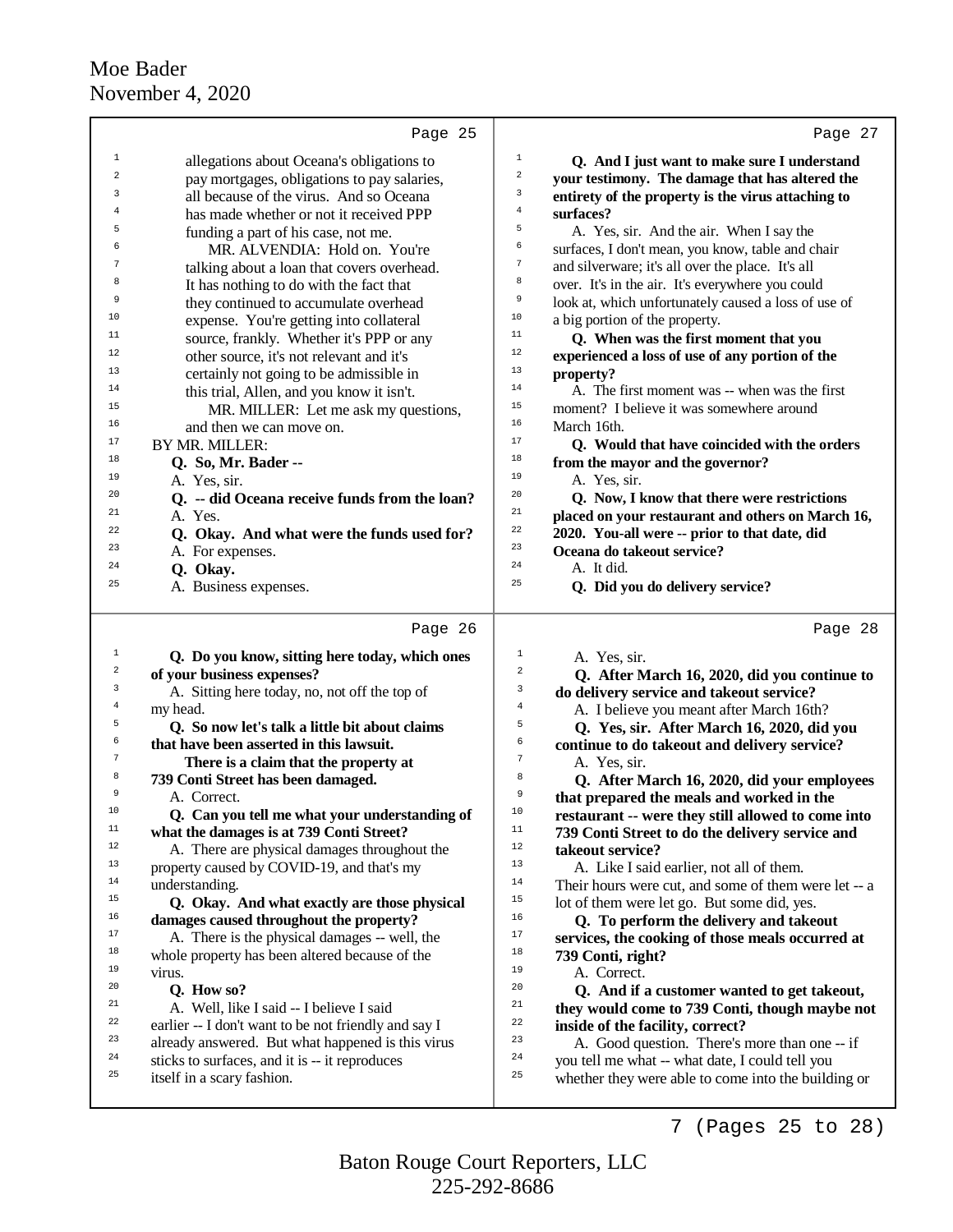|                  | Page 29                                              | Page 31                                                                |
|------------------|------------------------------------------------------|------------------------------------------------------------------------|
| $\mathbf{1}$     | not.                                                 | $\mathbf 1$<br>other individuals who tested positive for COVID-19      |
| $\mathbf 2$      | Q. At what point -- so you know on March 16,         | $\,2$<br>that were inside of the facility at 739 Conti.                |
| 3                | 2020, they were precluded from coming into the       | $\mathbf{3}$<br>Explain to me what Oceana Grill did once it            |
| 4                | building.                                            | $\overline{4}$<br>became aware that someone inside the facility tested |
| 5                | A. No, sir.                                          | 5<br>positive for COVID-19.                                            |
| б                | Q. No? Why don't you tell me. Why don't you          | б<br>A. Well, I'll speak about others, and then                        |
| 7                | tell me when they were precluded from coming in the  | $\sqrt{ }$<br>I'll speak about myself. That's just the way I am.       |
| 8                | building.                                            | 8<br>I put others ahead, especially ones I care about.                 |
| $\,9$            | A. That was March -- I believe the mayor --          | 9<br>But when -- where do I start from? You'd                          |
| 10               | and I don't have the proclamation in front of me.    | 10<br>like to know what we did when we learned that the                |
| $11\,$           | But I believe Mayor Cantrell issued the order on the | 11<br>other employee -- I'm not going to say he or she.                |
| 12               | 20th, and it was effective on the 21st.              | $12\,$<br>You want to know what steps we did?                          |
| 13               | Q. Okay.                                             | 13<br>First of all, quarantining. Second of all,                       |
| 14               | A. But prior to that, there was another              | 14<br>cleaning the room or the area where they worked like             |
| 15               | proclamation that severely reduced, or restricted,   | 15<br>you've never seen before, wiped it, wiped every inch             |
| 16               | put restrictions on the restaurant business and us.  | $16$<br>of it, top to bottom, mopped it over and over. If              |
| 17               | Q. Following that March 21st proclamation,           | 17<br>there were any cabinets or any pencils, keyboard,                |
| 18               | when were customers then allowed to reenter the      | $18\,$<br>mouse, all of that was wiped thoroughly.                     |
| 19               | building for takeout service?                        | 19<br>Windows and doors were opened, air                               |
| 20               | A. When were they allowed to enter building          | 20<br>condition unit running. I even brought with me a                 |
| 21               | for takeout service? Don't hold me to it, but that   | 21<br>little machine, which I don't think it does much,                |
| 22               | was when Phase 1 started, which is probably around   | 22<br>which does -- like, some kind of purifier, and I ran             |
| 23               | May -- mid-May.                                      | 23<br>it for at least 72 hours.                                        |
| 24               | Q. During the period of March 21st through           | 24<br>Generally, that's what I did. We asked                           |
| 25               | mid-May, you continued to do takeout and delivery    | 25<br>them if they had contacted anybody, were close to                |
|                  |                                                      |                                                                        |
|                  | Page 30                                              | Page 32                                                                |
| $\mathbf 1$      | services, correct?                                   | $\,1$<br>anybody. Now, remember, when that happened, we were           |
| $\boldsymbol{2}$ | A. During the period of March --                     | $\sqrt{2}$<br>already doing the whole nine yards with practicing       |
| 3                | Q. March 21, 2020, and mid-May.                      | 3<br>the social distancing and masks and all, so that                  |
| 4                | A. Right. We continued -- yes, we did at a           | $\,4\,$<br>definitely helped. And we closed the area for a             |
| 5                | very restricted -- the time was restricted. We       | 5<br>number of hours, number of days.                                  |
| 6                | weren't allowed to open or to cook, to resume, or do | 6<br>Q. Did an individual contracting COVID-19 --                      |
| 7                | what we normally -- as far as the hours of           | $\boldsymbol{7}$<br>or let me rephrase that.                           |
| 8                | operations, the hours were limited.                  | 8<br>Your knowledge of an individual contracting                       |
| 9                | Q. Okay. But not completely. You were still          | 9<br>COVID-19 and coming into the restaurant, did it ever              |
| 10               | able to do it but in a limited fashion?              | 10<br>change the capacity of the restaurant?                           |
| 11               | A. In a very limited fashion, yes, sir.              | $1\,1$<br>A. Did it ever change the capacity of the                    |
| 12               |                                                      |                                                                        |
|                  | Q. Has Oceana Grill tested any of the surfaces       | 12<br>restaurant? Well, it limited -- it caused the loss               |
| 13               | in its building for COVID-19?                        | 13<br>of use for that area.                                            |
| 14               | A. I don't think we needed to, but no. To            | 14<br>Q. You never closed the restaurant down                          |
| 15               | answer you question, no.                             | 15<br>because an individual that had contracted COVID came             |
| 16               | Q. Are you aware, both in your personal              | 16<br>into the restaurant, did you?                                    |
| 17               | capacity and in your capacity as a corporate         | 17<br>A. No. Based on what I read on CDC's website,                    |
| 18               | representative, of any testing of any surface within | 18<br>it is okay to only close that area if possible, and              |
| 19               | one mile of Oceana Grill for COVID-19?               | 19<br>that's what we did. We followed the guideline.                   |
| 20               | A. Any testing of any surface, any object?           | 20<br>Q. And that was going to be my next question.                    |
| 21               | Q. Anything other than --                            | 21<br>Is it fair to say that, in dealing with the                      |
| 22               | A. I'm sure humans were tested, and some were,       | 22<br>COVID-19 pandemic, that Oceana Grill followed the                |
| 23               | you know, diagnosed. But no, sir, I can't -- I       | 23<br>guidelines set forth by the Center for Disease                   |
| 24               | can't think of any.                                  | 24<br>Control?                                                         |
| 25               | Q. Okay. I know that there were yourself and         | 25<br>A. As much as we can, yes, sir.                                  |

8 (Pages 29 to 32)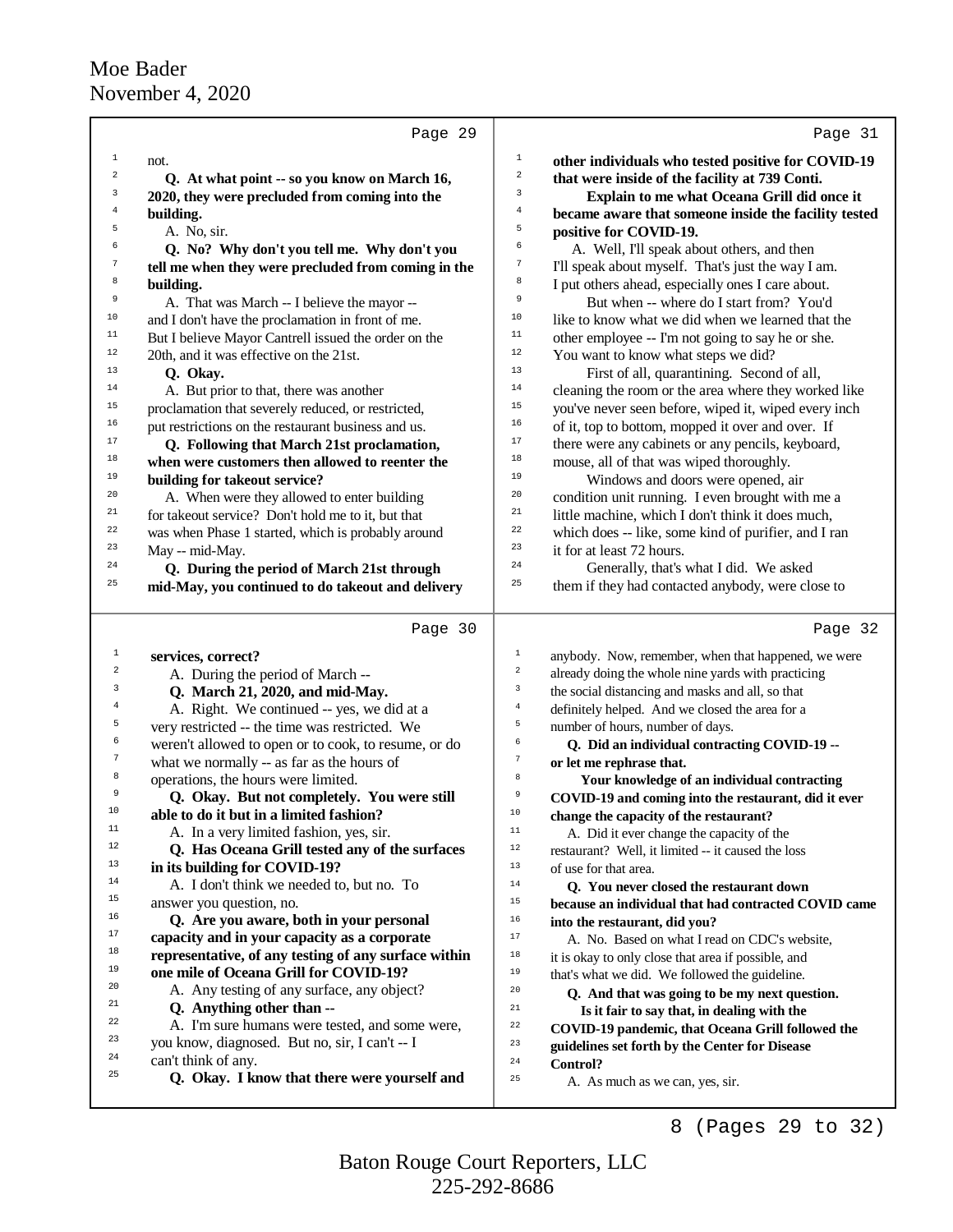| Page 33                                                                                                         | Page 35                                             |
|-----------------------------------------------------------------------------------------------------------------|-----------------------------------------------------|
| $\mathbf{1}$                                                                                                    | $\mathbf{1}$                                        |
| Q. You didn't replace any dining room tables                                                                    | danger. So it's both. It's, you know, following     |
| $\boldsymbol{2}$                                                                                                | $\,2$                                               |
| because of COVID-19, did you?                                                                                   | the guidelines and taking into high consideration   |
| 3                                                                                                               | 3                                                   |
| A. No, sir.                                                                                                     | the safety of our employees and customers.          |
| 4                                                                                                               | $\,4$                                               |
| Q. You didn't replace any chairs, flatware, or                                                                  | Q. All right. Let me show you --                    |
| 5                                                                                                               | 5                                                   |
| silver because of COVID-19, did you?                                                                            | MR. MILLER: Ginger, can you pull up                 |
| 6                                                                                                               | 6                                                   |
| A. No, sir.                                                                                                     | the areas of inquiry?                               |
| 7                                                                                                               | 7                                                   |
| Q. You didn't replace any equipment or drywall                                                                  | Mr. Bader, do you need a break?                     |
| 8                                                                                                               | 8                                                   |
| or anything like that related to COVID-19, did you?                                                             | THE WITNESS: No, sir.                               |
| 9                                                                                                               | 9                                                   |
| A. People are coming into the restaurant                                                                        | MS. DODD: Allen, do you see it on the               |
| 10                                                                                                              | 10                                                  |
| constantly, so even if I did, it was no good.                                                                   | screen?                                             |
| 11                                                                                                              | 11                                                  |
| I mean, we changed things like the air                                                                          | MR. MILLER: I do not. Not yet.                      |
| 12                                                                                                              | 12                                                  |
| condition filters more often than we ever have.                                                                 | MS. DODD: Okay. Hang on. You should                 |
| 13                                                                                                              | 13                                                  |
| Usually, they say, you know, you wait until the air                                                             | have it now.                                        |
| 14                                                                                                              | 14                                                  |
| condition filter turns -- changes colors a little                                                               | MR. MILLER: Yes. You want to scroll                 |
| 15                                                                                                              | 15                                                  |
| bit before you change it. Now we're changing                                                                    | down to the last page?                              |
| 16                                                                                                              | 16                                                  |
| whether it's white as the snow or not.                                                                          | BY MR. MILLER:                                      |
| 17                                                                                                              | 17                                                  |
| Q. I know you-all cleaned a lot more, changed                                                                   | Q. Mr. Bader, you've been presented not only        |
| 18                                                                                                              | 18                                                  |
| air filters a lot more. Anything else that you did                                                              | in your individual capacity but as the corporate    |
| 19                                                                                                              | 19                                                  |
| with the inside of the restaurant as a result of                                                                | rep, and these are areas of inquiry that we asked   |
| 20                                                                                                              | 20                                                  |
| <b>COVID-19?</b>                                                                                                | for someone to be able to speak to. I will tell you |
| 21                                                                                                              | 21                                                  |
| A. Yeah. We lost -- we lost use of majority                                                                     | that the prior deponent spoke to a lot of these, so |
| 22                                                                                                              | 22                                                  |
| of the restaurant. The majority of the property, we                                                             | there is some overlap. I'm going to ask you if --   |
| 23                                                                                                              | 23                                                  |
| lost it's use. And continues -- I'm saying it in                                                                | well, let me ask you this.                          |
| 24                                                                                                              | 24                                                  |
| the past tense, but we continue to be in this                                                                   | Have you seen these areas of inquiry                |
| 25                                                                                                              | 25                                                  |
| situation.                                                                                                      | before?                                             |
| Page 34                                                                                                         | Page 36                                             |
|                                                                                                                 |                                                     |
| $\mathbf{1}$                                                                                                    | 1                                                   |
| Q. What capacity are you operating at today                                                                     | A. I'm only -- I can only see one page.             |
| 2                                                                                                               | $\overline{c}$                                      |
| inside the restaurant?                                                                                          | Q. We're going to --                                |
| 3                                                                                                               | 3                                                   |
| A. I would say between -- we're in Phase 3,                                                                     | MR. MILLER: Can you go back to the                  |
| $\overline{4}$                                                                                                  | $\bf 4$                                             |
| which allows 75 percent, but taking the social<br>5                                                             | first page?<br>5<br>BY MR. MILLER:                  |
| distancing into consideration, we're between 50 and<br>6<br>75. I'd hate not to be inaccurate and say 62 or 63. | 6<br>Q. So this is the notice of deposition.        |
| 7                                                                                                               | $\boldsymbol{7}$                                    |
| We're somewhere around there.                                                                                   | A. Yes.                                             |
| 8                                                                                                               | 8                                                   |
| Q. And you're at that capacity level, not up                                                                    | Q. And as part of that notice, we're required       |
| 9                                                                                                               | 9                                                   |
| to 75, because you've made a decision that it's                                                                 | to give areas that we would like to question you    |
| 10                                                                                                              | $10$                                                |
| safer for your employees and guests?                                                                            | about. The Exhibit A to this, which is on page 4,   |
| 11                                                                                                              | 11                                                  |
| A. You can -- that's fair to say. It's safer                                                                    | those are the areas that we ask that someone be     |
| 12                                                                                                              | 12                                                  |
| and because we have to comply with the guidelines                                                               | produced to speak to.                               |
| 13                                                                                                              | 13                                                  |
| also. So meaning, even though we can put the                                                                    | Have you seen these -- this before?                 |
| 14                                                                                                              | 14                                                  |
| restaurant 75 percent, but then what contradicts it                                                             | A. Yes, sir, I believe so.                          |
| 15                                                                                                              | 15                                                  |
| is the social distancing, so                                                                                    | Q. I'll try to truncate the process by asking       |
| 16                                                                                                              | 16                                                  |
| Q. So because the guidelines require                                                                            | if you could take a look at these and tell me if    |
| 17                                                                                                              | 17                                                  |
| 75 percent, you have to space out, which keeps you                                                              | there's anything on here that you cannot speak to.  |
| 18                                                                                                              | 18                                                  |
| from being at 75 percent?                                                                                       | A. No.                                              |
| 19                                                                                                              | 19                                                  |
| A. Well, because -- so we have -- we could be                                                                   | Q. We have some more, so go ahead -- I want         |
| 20                                                                                                              | 20                                                  |
| up to 75 percent. We can use up to 75 percent of                                                                | you to take a look at all of them first. Then I'll  |
| 21                                                                                                              | 21                                                  |
| the property. We can occupy up to 75 percent of                                                                 | ask the question.                                   |
| 22                                                                                                              | 22                                                  |
| property. However, let's say hypothetically, if we                                                              | A. I'm good.                                        |
| 23                                                                                                              | 23                                                  |
| were to put -- fill up the restaurant up to its                                                                 | Q. So of the 15 areas of inquiry, you are the       |
| 24                                                                                                              | 24                                                  |
| 75 percent, people, customers, and employees would                                                              | proper person to speak to all of these. Is that     |
| 25                                                                                                              | 25                                                  |
| be closer to one another than six feet, which create                                                            | fair?                                               |

9 (Pages 33 to 36)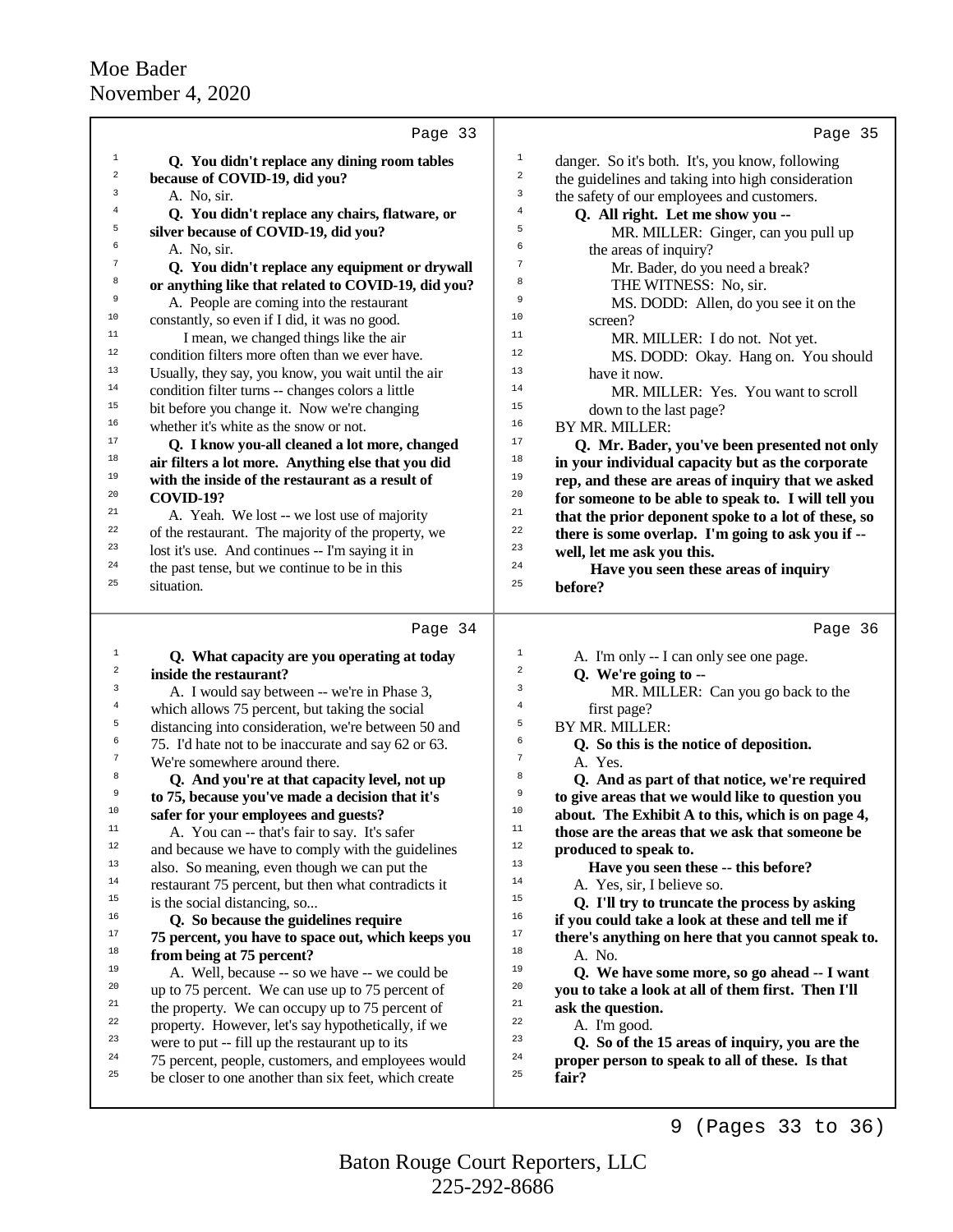|                | Page 37                                             |                         | Page 39                                              |
|----------------|-----------------------------------------------------|-------------------------|------------------------------------------------------|
| $\mathbf{1}$   | A. Yes, sir. Unless my attorneys have any           | $\mathbf{1}$            | Quarter" What properties is paragraph 40             |
| $\overline{a}$ | objections, I believe so.                           | $\overline{\mathbf{c}}$ | referring to and do you have any specific knowledge  |
| 3              | MR. MILLER: We'll mark the notice as                | 3                       | of those properties?                                 |
| $\overline{4}$ | Exhibit 1.                                          | $\overline{4}$          | A. Yes. But I would like to add something to         |
| 5              | (Exhibit No. 1 was identified.)                     | 5                       | what I said earlier. Maybe I wasn't clear.           |
|                | MR. MILLER: And I'll show you what                  | 6                       | It's not just all over; it's also in the             |
| 7              | we'll mark as Exhibit 2, which is                   | $\overline{7}$          | human beings. Human beings also carry the virus. I   |
| 8              | Plaintiff's Second Supplemental and Amended         | 8                       | realize I was just talking about where it could be   |
| 9              | Petition for Declaratory Judgment.                  | 9                       | in the property, but also, you know, it's -- this is |
| 10             | (Exhibit No. 2 was identified.)                     | 10                      | how it's grows. It jumps from one to another.        |
| 11             | MS. DODD: Allen, is it up on the                    | 11                      | Human beings have it.                                |
| 12             | screen?                                             | 12                      | But am I aware of it being present anywhere          |
| 13             | MR. MILLER: Yes. Why don't we scroll                | 13                      | else besides -- within a mile? Yes, I am.            |
| 14             | to paragraph 40.                                    | 14                      | Q. Where?                                            |
| 15             | BY MR. MILLER:                                      | 15                      | A. When I had the virus, before I knew I had         |
| 16             | Q. Mr. Bader, have you seen this document           | 16                      | the virus -- as a matter of fact, I had it before    |
| 17             | before, the petition filed by Oceana Grill?         | 17                      | the first case was reported in Louisiana and -- to   |
| 18             | A. Yes.                                             | 18                      | my knowledge. But when I had it, I went to our       |
| 19             | Q. Paragraph 40 reads that "COVID-19 is known       | 19                      | other properties. I visited our other properties,    |
| 20             | to have been in and on properties within a one-mile | 20                      | which is Mambo's, less than half a block from        |
| 21             | radius from the insured premises in the French      | 21                      | Oceana, and NOLA Cookery, our other sister           |
| 22             | Quarter, contaminating the immediate area           | 22                      | restaurant, which is about two blocks from Oceana.   |
| 23             | surrounding the insured premises."                  | 23                      | Q. Did you-all ever do any testing of any            |
| 24             | Do you see that?                                    | 24                      | surfaces in Mambo's?                                 |
| 25             | A. I do.                                            | 25                      | A. No, sir.                                          |
|                | Page 38                                             |                         | Page 40                                              |

| $\mathbf{1}$<br>$\sqrt{2}$<br>3<br>$\,4$<br>5<br>6<br>7<br>8<br>9<br>10<br>11<br>12<br>13<br>14<br>15<br>16<br>17<br>18<br>19 | Q. Other than what you've discussed earlier<br>about your knowledge that COVID-19 is in -- is all<br>around us, do you have any specific knowledge of<br>properties where the COVID-19 is present?<br>MR. ALVENDIA: Allen, before we go any<br>further, I'm going to have the same<br>objection as earlier, in the last<br>deposition, which is that this is a legal<br>document. It's a petition for damages,<br>supplemental. You're asking a layperson<br>questions about a legal document that was<br>drafted by attorneys, so there are legal<br>meanings to many of the paragraphs in here.<br>Subject to that objection, Mr. Bader<br>if you understand that question, you can<br>answer.<br>A. Yes. Mr. Miller, I believe you said -- you<br>asked, besides COVID-19 being all over, is there<br>anywhere else that I'm aware of it being present. | $\mathbf{1}$<br>$\overline{\mathbf{c}}$<br>3<br>4<br>5<br>6<br>7<br>8<br>9<br>10<br>11<br>12<br>13<br>14<br>15<br>16<br>17<br>18<br>19 | Q. Did you do any testing of surfaces in<br><b>NOLA Cookery?</b><br>A. No, sir. There are two other -- well,<br>there's one other place that -- Lucy's. It was all<br>over the news. I think they either had someone<br>diagnosed -- diagnosed there with the virus or<br>something along those lines. But Lucy's, I don't<br>know if it's one a mile or less, but it's pretty<br>close.<br>And I also remember vividly the sad story<br>about a streetcar driver who died because of the<br>virus. And he was driving, you know, people to the<br>French Quarter, and he had the virus, so somebody<br>had it. I don't know if your question was limited<br>to property or also humans, but, you know, it's<br>both.<br>Q. Do you know if there was any testing of<br>surfaces at Lucy's?<br>A. No, sir. But to my recollection, somebody |
|-------------------------------------------------------------------------------------------------------------------------------|------------------------------------------------------------------------------------------------------------------------------------------------------------------------------------------------------------------------------------------------------------------------------------------------------------------------------------------------------------------------------------------------------------------------------------------------------------------------------------------------------------------------------------------------------------------------------------------------------------------------------------------------------------------------------------------------------------------------------------------------------------------------------------------------------------------------------------------------------------|----------------------------------------------------------------------------------------------------------------------------------------|--------------------------------------------------------------------------------------------------------------------------------------------------------------------------------------------------------------------------------------------------------------------------------------------------------------------------------------------------------------------------------------------------------------------------------------------------------------------------------------------------------------------------------------------------------------------------------------------------------------------------------------------------------------------------------------------------------------------------------------------------------------------------------------------------------------------------------------------|
|                                                                                                                               |                                                                                                                                                                                                                                                                                                                                                                                                                                                                                                                                                                                                                                                                                                                                                                                                                                                            |                                                                                                                                        |                                                                                                                                                                                                                                                                                                                                                                                                                                                                                                                                                                                                                                                                                                                                                                                                                                            |
|                                                                                                                               |                                                                                                                                                                                                                                                                                                                                                                                                                                                                                                                                                                                                                                                                                                                                                                                                                                                            |                                                                                                                                        |                                                                                                                                                                                                                                                                                                                                                                                                                                                                                                                                                                                                                                                                                                                                                                                                                                            |
| 20                                                                                                                            | Was that the question?                                                                                                                                                                                                                                                                                                                                                                                                                                                                                                                                                                                                                                                                                                                                                                                                                                     | 20                                                                                                                                     | was tested there and who, I'm assuming, touched some                                                                                                                                                                                                                                                                                                                                                                                                                                                                                                                                                                                                                                                                                                                                                                                       |
| 21                                                                                                                            | BY MR. MILLER:                                                                                                                                                                                                                                                                                                                                                                                                                                                                                                                                                                                                                                                                                                                                                                                                                                             | 21                                                                                                                                     | kind of surface, I would imagine, if he worked                                                                                                                                                                                                                                                                                                                                                                                                                                                                                                                                                                                                                                                                                                                                                                                             |
| 22                                                                                                                            | Q. Let me rephrase the question.                                                                                                                                                                                                                                                                                                                                                                                                                                                                                                                                                                                                                                                                                                                                                                                                                           | 22                                                                                                                                     | there. So, you know -- and I'm sure he was                                                                                                                                                                                                                                                                                                                                                                                                                                                                                                                                                                                                                                                                                                                                                                                                 |
| 23                                                                                                                            | Paragraph 40 says that "COVID-19 is known                                                                                                                                                                                                                                                                                                                                                                                                                                                                                                                                                                                                                                                                                                                                                                                                                  | 23                                                                                                                                     | breathing also.                                                                                                                                                                                                                                                                                                                                                                                                                                                                                                                                                                                                                                                                                                                                                                                                                            |
| 24                                                                                                                            | to have been in and on properties within a one-mile                                                                                                                                                                                                                                                                                                                                                                                                                                                                                                                                                                                                                                                                                                                                                                                                        | 24                                                                                                                                     | You know, just -- this thing, if you speak,                                                                                                                                                                                                                                                                                                                                                                                                                                                                                                                                                                                                                                                                                                                                                                                                |
| 25                                                                                                                            | radius from the insured premises in the French                                                                                                                                                                                                                                                                                                                                                                                                                                                                                                                                                                                                                                                                                                                                                                                                             | 25                                                                                                                                     | it just -- it's all over the place. And if you --                                                                                                                                                                                                                                                                                                                                                                                                                                                                                                                                                                                                                                                                                                                                                                                          |

10 (Pages 37 to 40)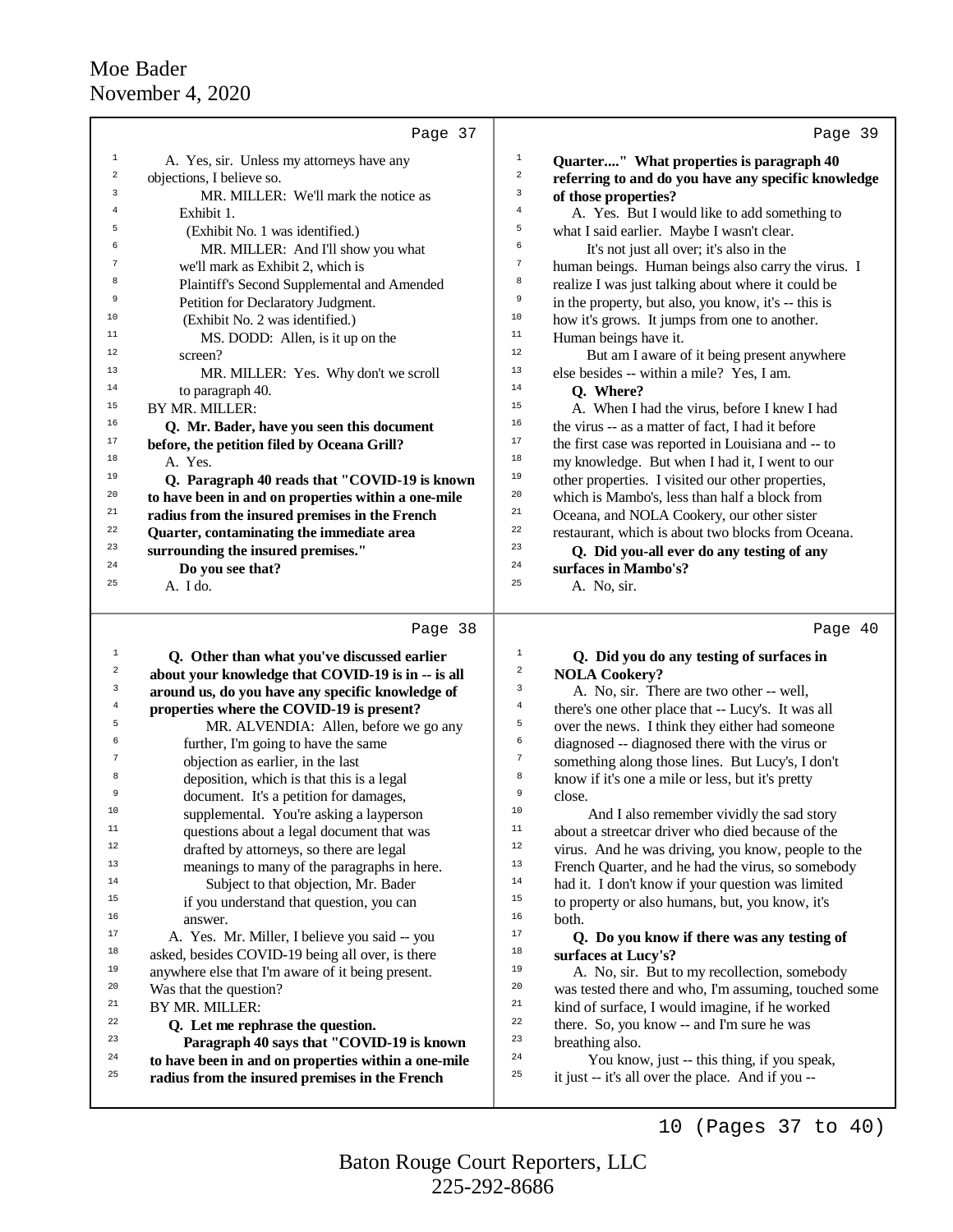|                         | Page 41                                                                                | Page 43                                                                                           |
|-------------------------|----------------------------------------------------------------------------------------|---------------------------------------------------------------------------------------------------|
| $1\,$                   | if you raise your voice, you get excited -- you                                        | $\mathbf 1$<br>talking about it. If you live in this beautiful                                    |
| $\mathbf 2$             | know, people who are passionate -- like you and I                                      | $\,2$<br>city and this beautiful country on this beautiful                                        |
| 3                       | work hard and long hours, we get passionate                                            | $\mathsf 3$<br>earth, chances are, you know there's something bad                                 |
| $\overline{4}$          | sometimes. If we, out of passion and love, raise                                       | $\,4$<br>out there. Not just out there, in there too.                                             |
| 5                       | our voice, this thing floats everywhere. You know,                                     | 5<br>Q. And would your answer be the same with                                                    |
| б                       | it spreads it like you've never seen.                                                  | 6<br>respect to personal knowledge of physical evidence                                           |
| $\overline{7}$          | So I'm sure that's what happened there,                                                | $\sqrt{ }$<br>of COVID within one mile of Oceana Grill?                                           |
| 8                       | probably, to my knowledge, to my understanding.                                        | 8<br>A. Yes. sir.                                                                                 |
| 9                       | Q. Let's look at paragraph 41.                                                         | 9<br>Q. Following the March 16, 2020, order,                                                      |
| 10                      | "COVID has caused a property loss or damage                                            | $10$<br>vendors of Oceana Grill were -- continued to access                                       |
| $11\,$                  | covered under the policy within a one-mile radius of                                   | $\mathbf{11}%$<br>the property, correct?                                                          |
| 12                      | insured premises, resulting in a prohibition of                                        | $12$<br>A. Limited access. Yes, sir.                                                              |
| 13                      | access to the insured premises by a civil authority                                    | 13<br>Q. Did Oceana ever stop its operations because                                              |
| 14                      | order which triggered coverage under the policy."                                      | 14<br>an individual, whether an employee or someone else,                                         |
| 15                      | Do you see that?                                                                       | 15<br>tested positive for COVID-19?                                                               |
| 16                      | A. Yes.                                                                                | 16<br>A. Oceana's operations were restricted because                                              |
| 17                      | Q. Prohibited access -- prohibition of access                                          | 17<br>of COVID-19 and the loss of use of the property and                                         |
| 18                      | to the insured premises. You were never precluded                                      | 18<br>the damage that the virus caused and causes.                                                |
| 19                      | from going into 739 Conti, were you?                                                   | 19<br>Q. Right. But did you ever stop operations                                                  |
| 20                      | A. Our customers were, but not me.                                                     | 20<br>completely because of someone contracting COVID-19                                          |
| 21                      | Q. Okay. And none of your employees were                                               | $2\sqrt{1}$<br>at 739 Conti?                                                                      |
| 22                      | precluded from going into 739 Conti, were they?                                        | 22<br>A. Like I said, the areas had to be closed.                                                 |
| 23<br>24                | A. Like I said earlier, you know, limited --                                           | 23<br>Certain areas where we learned that certain<br>24                                           |
| 25                      | their access were limited -- was limited because we                                    | individuals had the virus, those areas had to be<br>25                                            |
|                         | lost, you know, use of the property, and their hours                                   | closed.                                                                                           |
|                         | Page 42                                                                                | Page 44                                                                                           |
| 1                       | had to be cut tremendously, and many of them had to                                    | $1\,$<br>Q. Closing down a particular portion of the                                              |
| $\overline{\mathbf{c}}$ | be let go.                                                                             | $\overline{a}$<br>restaurant and cleaning it, but would you stop                                  |
| 3                       | Q. Okay. Paragraph 42 says "Plaintiff's                                                | $\mathbf{3}$<br>business altogether?                                                              |
| $\overline{4}$          | discovered the contamination of their business's                                       | $\bf{4}$<br>A. Did we stop business altogether? Besides                                           |
| 5                       | immediate area through the orders and directives                                       | 5<br>that, the extreme limitation on what we can use, the                                         |
| 6                       | provided by its city government officials and Center                                   | 6<br>area we can use on our property, I mean, you know,                                           |
| $\boldsymbol{7}$        | for Disease Control publicly available at their                                        | $\tau$<br>and the limited hours -- no.                                                            |
| 8                       | prospective official websites."                                                        | 8<br>Q. Let's take a look at paragraph 60. The                                                    |
| 9                       | Prior to the city government officials                                                 | $\overline{9}$<br>first portion of that sentence in paragraph 60 reads                            |
| 10                      | orders and the Center for Disease Control                                              | 10<br>that "COVID-19 has rendered property unsafe and<br>$11\,$                                   |
| $11$                    | pronouncement, was there anything else that notified                                   | unusable for ordinary use"<br>$12\,$                                                              |
| $12\,$                  | you that COVID could have been possibly in the                                         | Do you see that?<br>13                                                                            |
| 13                      | premises?                                                                              | A. I do.<br>14                                                                                    |
| 14                      | A. Prior to the government notice, did                                                 | Q. Do you consider the property at Oceana to<br>$15\,$                                            |
| 15                      | anything -- sitting here today, I can't think of                                       | be unsafe?<br>16<br>A. Yes.                                                                       |
| 16<br>17                | any.                                                                                   | 17                                                                                                |
| 18                      | Q. Other than the orders of the mayor and the                                          | Q. And other than -- other than the CDC<br>18<br>guidelines and the things we discussed, is there |
| 19                      | governor, do you have any personal knowledge of                                        | 19<br>anything else that you have done to render the                                              |
| 20                      | physical evidence of COVID being present at                                            | 20<br>property safe?                                                                              |
| 21                      | 739 Conti?                                                                             | $21\,$<br>A. Everything else -- is there anything else                                            |
| 22                      | A. Absolutely.                                                                         | $^{\rm 22}$<br>besides what we have discussed that we have done?                                  |
| 23                      | Q. And would that have been the times when                                             | 23<br>We've done a lot, Mr. Allen -- Mr. Miller. But                                              |
| 24                      | individuals tested positive for COVID?<br>A. That's not the only thing. I mean, if you | 24<br>sitting here today, I can't think of anything, but                                          |
| 25                      | turn the news on, the internet is -- people are                                        | 25<br>that does not mean that we didn't do other stuff.                                           |
|                         |                                                                                        |                                                                                                   |

225-292-8686 Baton Rouge Court Reporters, LLC

11 (Pages 41 to 44)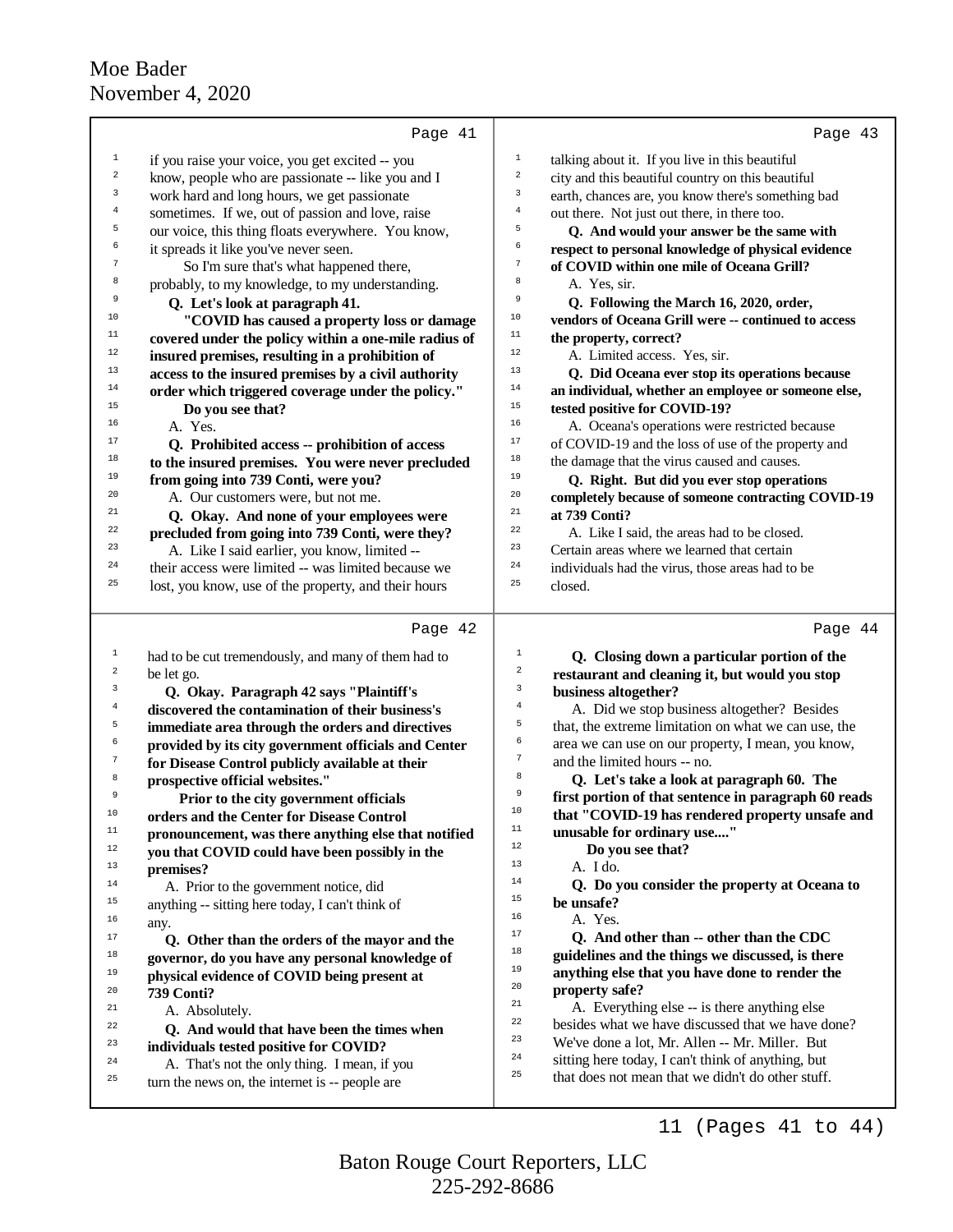|                  | Page 45                                             | Page 47                                                               |
|------------------|-----------------------------------------------------|-----------------------------------------------------------------------|
| $\mathbf{1}$     | I don't know if one of the things I                 | $\mathbf 1$<br>I'm sharing the screen, which we'll mark as            |
| $\,2$            | mentioned, putting signs in the restaurant and --   | $\,2$<br>Exhibit 3, which I believe that's our CDC guidelines         |
| 3                | you know, thank goodness, we have not had a problem | 3<br>for guidance for cleaning and disinfecting.                      |
| $\bf{4}$         | with guests refusing to put their mask on. But, you | $\bf{4}$<br>Have you seen this document before?                       |
| 5                | know, we are going above and beyond to -- in order  | 5<br>A. Yes.                                                          |
| 6                | to mitigate the danger that this virus imposes.     | 6<br>MR. MILLER: Scroll down, Ginger, to                              |
| $\overline{7}$   |                                                     | $\boldsymbol{7}$                                                      |
| 8                | I hope you never get it, but it's a killer          | the last paragraph.<br>8<br>BY MR. MILLER:                            |
| 9                | virus. Neither you nor your loved ones.             | 9                                                                     |
| 10               | Q. Thank you for that.                              | Q. The last paragraph -- the first sentence in<br>10                  |
| 11               | A. Absolutely.                                      | that last paragraph of Exhibit 3 says that "The<br>11                 |
| 12               | Q. Do any of the signs that Oceana places at        | virus that causes COVID-19 can be killed if you use<br>12             |
| 13               | its restaurant indicate to the public that the      | the right products."<br>13                                            |
| 14               | restaurant is unsafe?                               | Are you aware of that?<br>14                                          |
| 15               | A. Yes.                                             | A. If you use the right product, maybe you can<br>15                  |
| 16               | Q. And what specifically about the signs            | kill it, but it is continuously in the property. We<br>16             |
| 17               | indicate that the restaurant is unsafe?             | have people going in and out of the building, and it<br>$17\,$        |
|                  | A. They say, if you don't have a mask on, keep      | is continuously being present.                                        |
| 18               | it moving. So -- I mean, they don't say it like     | 18<br>So you may wipe it and then kill it. I                          |
| 19               | that. Obviously, they say it in much nicer way.     | 19<br>don't know what product this is, but you could.                 |
| 20               | But -- and remaining -- you know, the social        | 20<br>According to what I've read, it's -- I don't know.              |
| 21               | distancing, six feet; and cover your mouth when you | 21<br>Some table surfaces, they just -- it adheses. But               |
| 22               | cough; washing hands.                               | 22<br>if you kill it, people are constantly back into the             |
| 23               | I'm thinking as -- but, yeah, these are the         | 23<br>property, and it's constantly -- the property is                |
| 24               | signs that we have to remind people on the floor.   | 24<br>constantly being damaged.                                       |
| 25               | These signs have the word "COVID-19," probably the  | 25<br>It's in the air. So you can wipe it off a                       |
|                  |                                                     |                                                                       |
|                  | Page 46                                             | Page 48                                                               |
| $\mathbf{1}$     | most googled word in the world nowadays.            | $\mathbf{1}$<br>surface. I don't know how you can wipe the air.       |
| $\boldsymbol{2}$ | Q. I'm going to show you now what we'll mark        | $\,2$<br>People are breathing. I mean, you could drink a              |
| 3                | as Exhibit 3.                                       | 3<br>bottle of sanitizer. I don't know if it does                     |
| $\overline{4}$   | (Exhibit No. 3 was identified.)                     | $\overline{4}$<br>anything. People probably would have drank some by  |
| 5                | MR. ALVENDIA: Hey, Allen, we've been                | 5<br>now, but, you know, it's just -- I don't know how                |
| 6                | going over an hour here. Could we take a            | 6<br>you can kill it.                                                 |
| $\boldsymbol{7}$ | restroom break for about five, ten minutes?         | $\boldsymbol{7}$<br>Q. Let me ask this question. The steps that       |
| 8                | MR. MILLER: Yeah. That works for me.                | 8<br>Oceana Grill put in place to protect its employees               |
| 9                | (Recess taken.)                                     | $\,9$<br>and customers are consistent with the CDC                    |
| 10               | BY MR. MILLER:                                      | 10<br>guidelines, correct?                                            |
| 11               | Q. Mr. Bader, I want to follow up on something      | $11$<br>A. Yes, sir.                                                  |
| 12               | we were talking about a little bit earlier.         | 12<br>Q. You're not doing anything outside of the                     |
| 13               | I know, both in your discovery and your             | 13<br>CDC guidelines, are you?                                        |
| 14               | testimony today, you indicated that you, in fact,   | 14<br>A. If you have any tips, I'll take them. But                    |
| 15               | did contract COVID-19. Were you actually tested?    | 15<br>sitting here now, we try our best to mitigate and --            |
| 16               | A. Yes. I went to the -- yes.                       | 16<br>to mitigate the situation that we're in.                        |
| 17               | Q. And when was that?                               | 17<br>MR. MILLER: Ginger, would you pull up                           |
| 18               | A. May 3rd or May 4th.                              | 18<br>Exhibit 4, please.                                              |
| 19               | Q. Earlier, I think you said you believed your      | 19<br>(Exhibit No. 4 was identified.)                                 |
| 20               | quarantine would have been in April. So was it      | 20<br>BY MR. MILLER:                                                  |
| 21               | before or after this test?                          | 21<br>Q. So Exhibit 4 is Plaintiff's Responses to                     |
| 22               | A. I take it back. April 4th, not May 4th.          | 22<br>Defendant's Certain Underwriters At Lloyd's, London             |
| 23               | April 4th.                                          | 23<br><b>First Set of Interrogatories, Requests for</b>               |
| 24               | Q. Okay. I just wanted to get the timing            | $2\,4$<br><b>Production of Documents, and Requests for Admissions</b> |
| 25               | down.                                               | 25<br><b>Propounded to Plaintiff.</b>                                 |
|                  |                                                     |                                                                       |
|                  |                                                     | (Pages 45 to 48)<br>12                                                |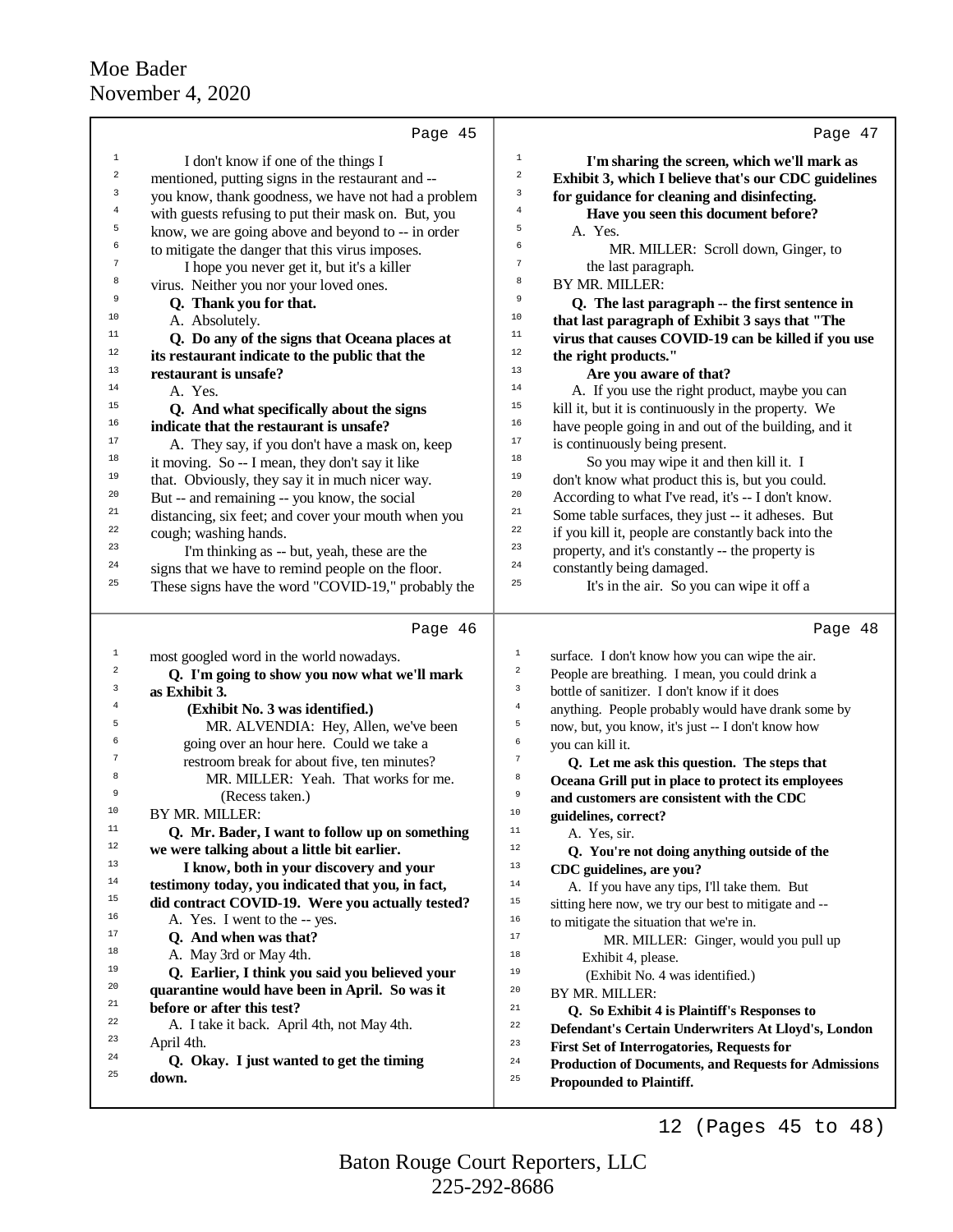|                  | Page 49                                                                                                  | Page 51                                                                                                             |  |
|------------------|----------------------------------------------------------------------------------------------------------|---------------------------------------------------------------------------------------------------------------------|--|
| $\mathbf{1}$     | Are you familiar with this document?                                                                     | $\mathbf{1}$<br>No. 5, Exhibit 5.                                                                                   |  |
| $\overline{a}$   | A. Yes, sir.                                                                                             | $\overline{\mathbf{c}}$<br>(Exhibit No. 5 was identified.)                                                          |  |
| 3                | Q. Did you assist in preparing the answers for                                                           | 3<br>BY MR. MILLER:                                                                                                 |  |
| 4                | this document, the answers in response to the                                                            | 4<br>Q. Mr. Bader, these are the supplemental                                                                       |  |
| 5                | discovery?                                                                                               | 5<br>responses to our discovery.                                                                                    |  |
| 6                | A. Yes.                                                                                                  | 6<br>Did you participate in compiling the                                                                           |  |
| 7                | Q. To the best of your knowledge, is                                                                     | 7<br>information for these supplemental responses?                                                                  |  |
| 8                | everything that's contained in your responses                                                            | 8<br>A. I did.                                                                                                      |  |
| 9                | accurate?                                                                                                | 9<br>Q. And have you read this document?                                                                            |  |
| 10               | A. Yes.                                                                                                  | 10<br>A. I'm pretty sure I have. I can only see a                                                                   |  |
| 11               | MR. MILLER: Ginger, would you turn to                                                                    | 11<br>small part of it, but I'm pretty sure I have.                                                                 |  |
| 12               | Interrogatory No. 5.                                                                                     | 12<br>Q. From what you recall, is everything that's                                                                 |  |
| 13               | BY MR. MILLER:                                                                                           | 13<br>contained in Oceana's supplemental responses                                                                  |  |
| 14               | Q. Mr. Bader, Interrogatory No. 5 talks about                                                            | 14<br>accurate, to the best of your knowledge?                                                                      |  |
| 15               | paragraph 16 of the petition, which I'm not go to                                                        | 15<br>A. Yes, sir.                                                                                                  |  |
| 16               | rehash that, where there's an allegation that                                                            | 16<br>Q. Okay.                                                                                                      |  |
| 17               | COVID-19 has rendered the property unsafe and                                                            | 17<br>MR. MILLER: Would you pull up                                                                                 |  |
| 18               | unusable for ordinary use. But what I want to                                                            | 18<br>Exhibit 6, please.                                                                                            |  |
| 19               | focus -- my question is on No. 2.                                                                        | 19<br>(Exhibit No. 6 was identified.)                                                                               |  |
| 20               | No. 2 says "Please state the particular                                                                  | 20<br>BY MR. MILLER:                                                                                                |  |
| 21<br>22         | dates the insured premises was rendered 'unsafe and                                                      | 21<br>Q. We have in globo Exhibit 6, which contains<br>22                                                           |  |
| 23               | unusable for ordinary use."" And in the response,                                                        | Amazon receipts, invoices from a number of<br>23                                                                    |  |
| 24               | No. 2 states "Since the commencement of the civil<br>authority orders and COVID-19 contamination in      | vendors -- Caire, DocuMart, Sysco -- as well as a<br>24<br>number of canceled checks.                               |  |
| 25               | New Orleans." Do you see that?                                                                           | 25<br>Did you help compile this information?                                                                        |  |
|                  |                                                                                                          |                                                                                                                     |  |
|                  | Page 50                                                                                                  | Page 52                                                                                                             |  |
| $\mathbf{1}$     | A. I do.                                                                                                 | 1<br>A. I am aware of this information.                                                                             |  |
| 2                | Q. And is that accurate?                                                                                 | $\sqrt{2}$<br>Q. Okay. Other than -- I've taken the liberty                                                         |  |
| 3                | A. It is.                                                                                                | 3<br>of numbering them 1 through -- numbering the pages 1                                                           |  |
| $\overline{4}$   | Q. Okay. And those -- in that answer, those                                                              | $\,4$                                                                                                               |  |
| 5                |                                                                                                          | through 130. Take a look at this first one, which                                                                   |  |
|                  | things, the civil authority orders and COVID-19                                                          | 5<br>is an Amazon receipt for AC filters.                                                                           |  |
| 6                | contamination in New Orleans, are the basis for                                                          | 6<br>Have you seen this before?                                                                                     |  |
| $\boldsymbol{7}$ | which Oceana says that its property is unsafe and                                                        | $\sqrt{ }$<br>A. I can't see it, but -- oh, I see the item                                                          |  |
| 8                | not fit for ordinary use?                                                                                | 8<br>ordered. Yes, sir.                                                                                             |  |
| 9                | A. Can you repeat the question?                                                                          | 9<br>Q. Okay. Are these the filters that you were                                                                   |  |
| 10<br>$11\,$     | Q. Yes. In the petition, paragraph 60 said                                                               | $10$<br>discussing earlier that you ordered so that -- now<br>$11\,$                                                |  |
| $12 \,$          | COVID has rendered the property unsafe and unusable                                                      | you-all are changing more often?<br>12                                                                              |  |
| 13               | for ordinary use. And the answer to your                                                                 | A. Not limited to these. This is probably one<br>13                                                                 |  |
| $14\,$           | Interrogatory No. 5, we asked, when did that become,                                                     | of the order. But we had to turn a room into an air<br>14                                                           |  |
| 15               | right, when did the property become unfit -- unsafe                                                      | condition filter room and -- but that's one of the<br>$15$<br>orders.                                               |  |
| 16               | and unfit for ordinary use. And No. 2 says since<br>the civil orders and since COVID-19 contamination in | 16                                                                                                                  |  |
| 17               | New Orleans. Correct?                                                                                    | Q. Okay. I have a number of -- not just one.<br>17                                                                  |  |
| $18\,$           | A. Yes, sir.                                                                                             | I don't want -- I didn't want to misstate that I'm<br>$1\,8$<br>saying it was only one. In fact, pages 1 through 17 |  |
| 19               | Q. And my question is, are those two things                                                              | 19<br>are all orders for AC filters.                                                                                |  |
| 20               | the two things that rendered the property unsafe and                                                     | 20<br>Are there any others that you believe are                                                                     |  |
| 21               | unfit for ordinary use?                                                                                  | $2\sqrt{1}$<br>related to COVID-19?                                                                                 |  |
| 22               | A. Both the presence of the virus and the                                                                | 22<br>A. Are there any others?                                                                                      |  |
| 23               | orders from the government.                                                                              | 23<br>Q. Yeah.                                                                                                      |  |
| 24               | Q. Okay.                                                                                                 | 24<br>A. Like, are there any other filters? Or any                                                                  |  |
| 25               | MR. MILLER: Ginger, would you put up                                                                     | 25<br>other product that we had to purchase?                                                                        |  |

225-292-8686 Baton Rouge Court Reporters, LLC 13 (Pages 49 to 52)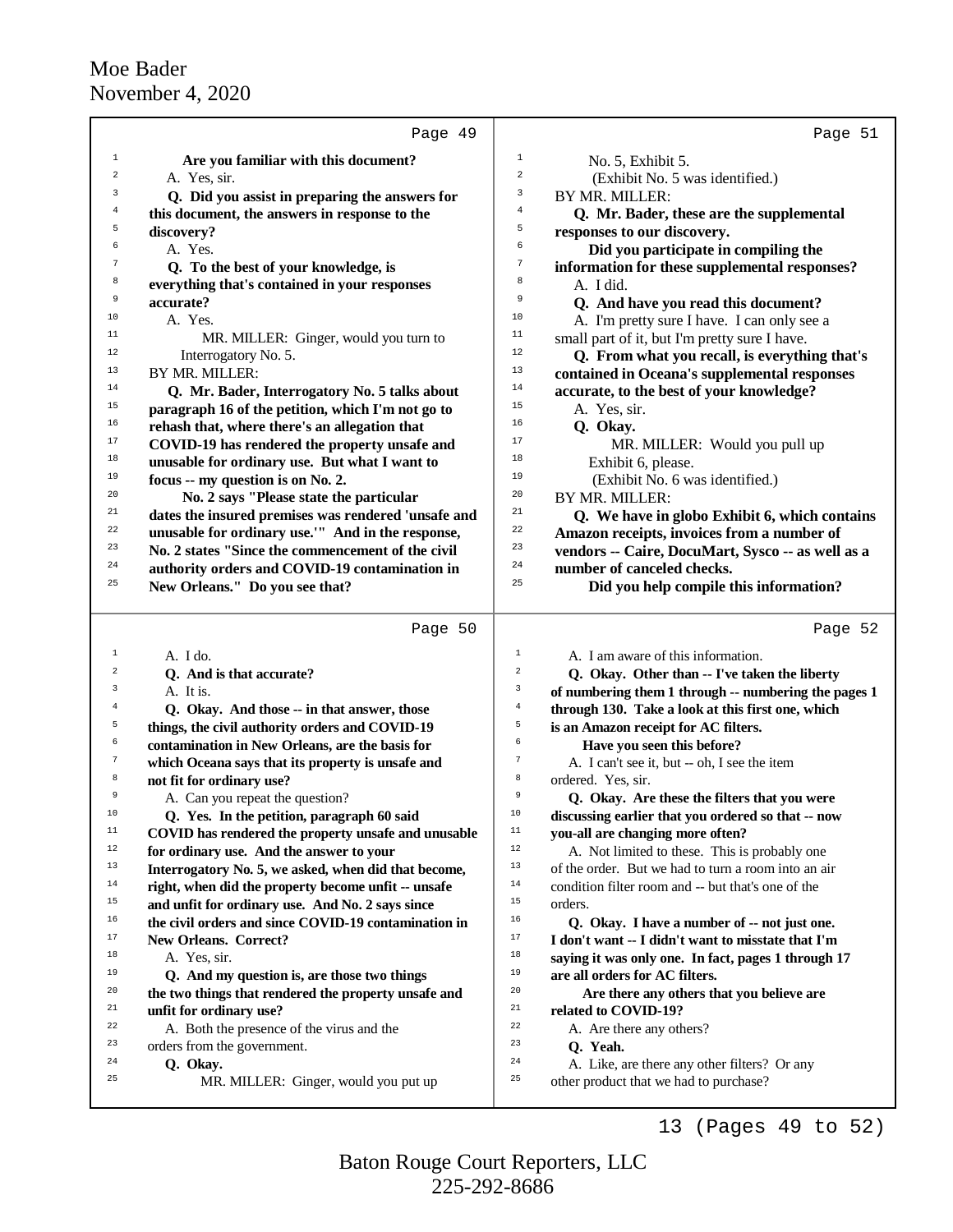|                  | Page 53                                              | Page 55                                                       |
|------------------|------------------------------------------------------|---------------------------------------------------------------|
| $\mathbf{1}$     | Q. Right now I'm just talking about filters.         | $1\,$<br>you-all bought to remediate COVID?                   |
| 2                | A. Probably. There probably is.                      | $\,2$<br>A. Yes, sir. This is probably DocuMart. Yes,         |
| 3                | I remember myself a few times picking up             | 3<br>it's that company that printed disposable menus.         |
| 4                | filters from Home Depot. Do I have a receipt for     | $\overline{4}$<br>Q. What did you-all buy from Loop Linen and |
| 5                | it? Who knows. But there may be some, you know,      | 5<br>Uniform?                                                 |
| 6                | other instances where I purchased filters.           | 6<br>A. We bought exactly what the title says:                |
| 7                | Q. Okay. So I have receipts for filters. I           | 7<br>linen, uniform, chef pants, chef jackets, floor          |
| 8                | have receipts for face masks, disposable face masks. | 8<br>carpets.                                                 |
| 9                | I have receipts for gloves. And I'm trying to get    | 9<br>Q. How are the uniforms related to COVID                 |
| 10               | to the meat of the coconut.                          | $10$<br>remediation?                                          |
| 11               | Other than the receipts that you-all have            | 11<br>A. Okay. Generally, we buy uniform from them.           |
| $12$             | submitted to us that I think you said you're aware   | 12<br>I'm not saying we bought uniform for COVID, in this     |
| 13               | of, are there any other categories of products that  | 13<br>case. I thought you were telling me what do you buy     |
| 14               | you would have purchased related to COVID-19?        | 14<br>from this particular company. That's what they          |
| 15               | A. Yes.                                              | 15<br>sell. They sell exactly what the title says.            |
| 16               | Q. Like what?                                        | 16<br>But for COVID, it's towels, it's linen for              |
| 17               | A. I can tell you, every time I go to the            | 17<br>the silverware, it is floor carpets.                    |
| 18               | store, if I see Lysol, I'm grabbing everything on    | 18<br>Q. When you say "floor carpets," describe that          |
| 19               | the shelf. So I buy it often. We did not submit it   | 19<br>to me. I don't know really know what that is.           |
| 20               | because probably the receipt wasn't -- wasn't        | 20<br>A. I'd have to check whether floor carpets was          |
| 21               | around. But yes, we do buy other products related    | 21<br>included in this one or not. Floor carpets is one       |
| 22               | to the mitigation of coronavirus.                    | 22<br>of the things that they -- that they supply. So if      |
| 23               | Q. Let me see if I can rephrase that.                | 23<br>it doesn't say "floor carpets," that means that         |
| 24               | Other than disinfectant products, so other           | 24<br>wasn't included.                                        |
| 25               | than bleach, Lysol, bleach wipes, are there any      | 25<br>Q. What is a floor carpet? Carpet in the                |
|                  |                                                      |                                                               |
|                  | Page 54                                              | Page 56                                                       |
| $\mathbf 1$      | other categories of products that you're using to    | 1<br>normal sense of carpet? Or something different?          |
| 2                | address COVID-19?                                    | 2<br>A. Well, it's a -- it's a -- how do you                  |
| 3                | A. Absolutely. Towels, mops, mop buckets,            | 3<br>explain carpet in restaurant? It is a long, narrow       |
| 4                | paper towels, linen towels, gloves, which I don't    | $\bf{4}$<br>carpet that prevents slip or fall and also used   |
| 5                | know if you mentioned or not.                        | 5<br>as -- you know, for customer safety.                     |
| б                | Q. Now, in this set of documents that you-all        | 6<br>Q. Okay.                                                 |
| $\boldsymbol{7}$ | produced, there are a number of Sysco receipts -- or | 7<br>A. Mat. I said "carpet." "Mat" is the right              |
| 8                | Sysco invoices, and many of them contain references  | 8<br>word. Floor mats.                                        |
| 9                | to food. I think you could start at 38, page 38.     | 9<br>Q. I know what those are.                                |
| 10               | Is it fair that the references to food are           | 10<br>MR. MILLER: Turn to 126.                                |
| 11               | not related to COVID-19? Right?                      | $11\,$<br>A. We also purchased the gloves from Loop,          |
| 12               | A. Yes, sir. That's fair.                            | $12\,$<br>I believe.                                          |
| 13               | Q. But you-all bought disinfectants and other        | 13<br>BY MR. MILLER:                                          |
| 14               | janitorial supplies from Sysco?                      | 14<br>Q. You-all produced this document. Do you               |
| 15               | A. Sysco isn't the only supplier.                    | 15<br>know what this is?                                      |
| 16               | Q. Who else did you buy supplies from related        | 16<br>A. Yes, sir.                                            |
| 17               | to remediation of COVID-19 at the property?          | 17<br>Q. What is it?                                          |
| 18               | A. Caire Restaurant Supply, Home Depot,              | 18<br>A. It is the daily checklist for our managers.          |
| 19               | Ecolab, Amazon. I've purchased stuff from            | 19<br>Q. Was this something that was created by               |
| 20               | Winn-Dixie, Rouses.                                  | 20<br>Oceana? Or did you get it from -- is it from the        |
| 21               | MR. MILLER: Turn to Exhibit 6,                       | 21<br>CDC?                                                    |
| 22               | page 80.                                             | 22<br>A. I'm sure it -- probably CDC.                         |
| 23               | BY MR. MILLER:                                       | 23<br>Q. Yeah, it's at the bottom. I'm sorry.                 |
| 24               | Q. I have a number of checks that were               | 24<br>Is this the checklist that you gave to your             |
| 25               | produced. Are these related to supplies that         | 25<br>managers?                                               |
|                  |                                                      |                                                               |

225-292-8686 Baton Rouge Court Reporters, LLC

14 (Pages 53 to 56)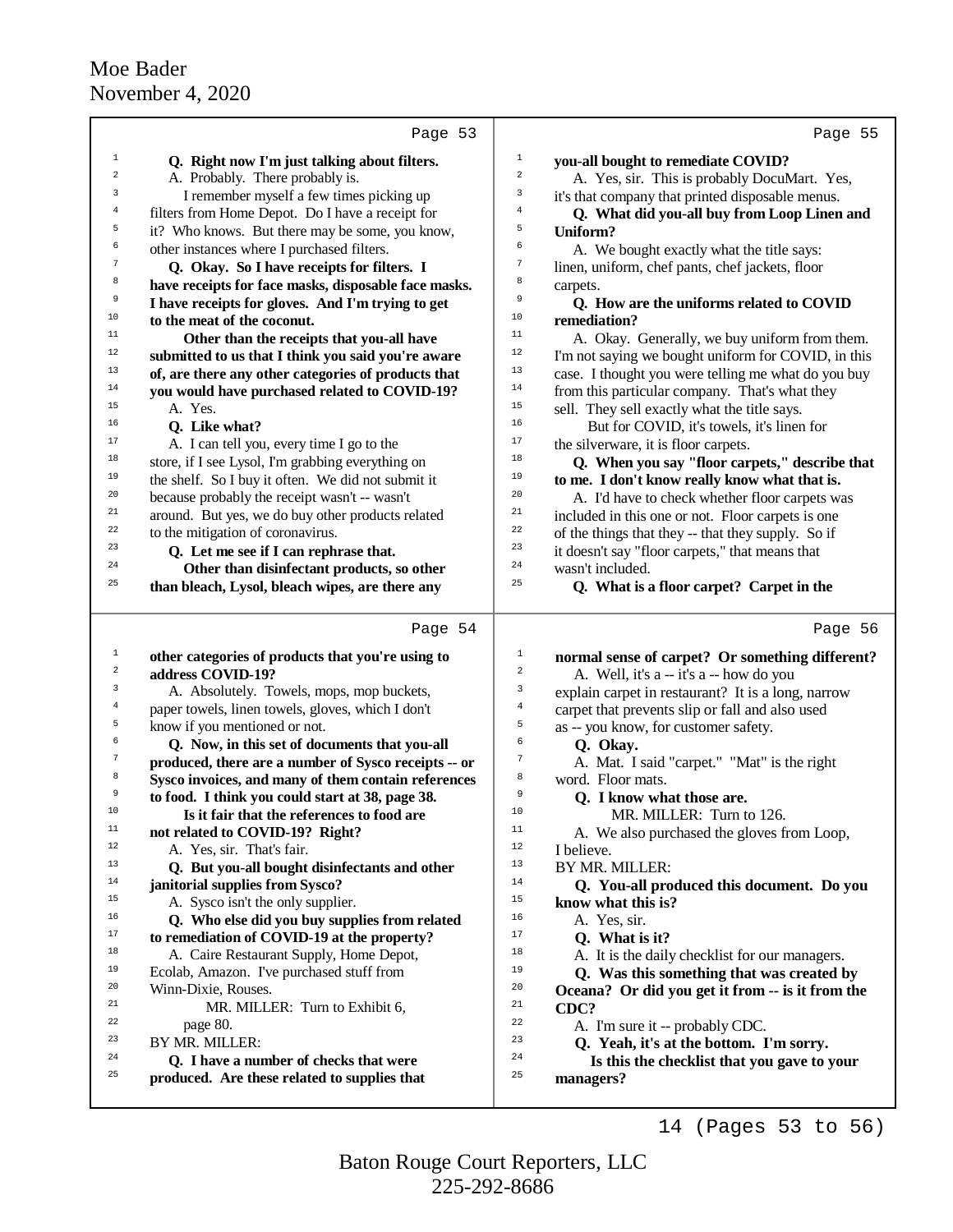| Page 57                                                                                                                                                                                                                                                                                                                                                                                                                                                                                                                                                                                                                                                                                                                                                                                                                                                                                                                                                                                                                                                                                                                                                                           | Page 59                                                                                                                                                                                                                                                                                                                                                                                                                                                                                                                                                                                                                                                                                                                                                                                                                                                                                                                                                                                                                                                                                                                                                                                                                                                                                                                                                                                                                                                                                                                                                                                                                                                                                                                                                                                                                                                                                                                                                                                                                                                                              |
|-----------------------------------------------------------------------------------------------------------------------------------------------------------------------------------------------------------------------------------------------------------------------------------------------------------------------------------------------------------------------------------------------------------------------------------------------------------------------------------------------------------------------------------------------------------------------------------------------------------------------------------------------------------------------------------------------------------------------------------------------------------------------------------------------------------------------------------------------------------------------------------------------------------------------------------------------------------------------------------------------------------------------------------------------------------------------------------------------------------------------------------------------------------------------------------|--------------------------------------------------------------------------------------------------------------------------------------------------------------------------------------------------------------------------------------------------------------------------------------------------------------------------------------------------------------------------------------------------------------------------------------------------------------------------------------------------------------------------------------------------------------------------------------------------------------------------------------------------------------------------------------------------------------------------------------------------------------------------------------------------------------------------------------------------------------------------------------------------------------------------------------------------------------------------------------------------------------------------------------------------------------------------------------------------------------------------------------------------------------------------------------------------------------------------------------------------------------------------------------------------------------------------------------------------------------------------------------------------------------------------------------------------------------------------------------------------------------------------------------------------------------------------------------------------------------------------------------------------------------------------------------------------------------------------------------------------------------------------------------------------------------------------------------------------------------------------------------------------------------------------------------------------------------------------------------------------------------------------------------------------------------------------------------|
| $\mathbf{1}$<br>A. Correct.<br>$\overline{a}$<br>Q. Is there anything else given to them about<br>3<br>how to deal with COVID inside the restaurant?<br>$\overline{4}$<br>A. Was there anything else given to them?<br>5<br>Q. Yes.<br>6<br>A. I'm sure we have shared lots of other<br>7<br>information with them, steps on how to protect<br>8<br>themselves and keep the -- mitigate the -- try to<br>9<br>control the virus from spreading. So no, I wouldn't<br>10<br>say this is the only one we gave our managers.<br>11<br>Q. I guess my question is, whatever<br>12<br>information that you gave your managers would have<br>13<br>been consistent with the CDC guidelines?<br>14<br>A. It would be.<br>15<br>MR. MILLER: Why don't you give me<br>16<br>five minutes to look at my notes, and I'll<br>17<br>try to wrap up.<br>18<br>(Recess taken.)<br>19<br>MR. MILLER: Mr. Bader, I just have a<br>20<br>couple more questions.<br>21<br>BY MR. MILLER:<br>22<br>Q. In the areas of inquiry that we attached as<br>23<br>Exhibit 1 earlier -- I'm just going to read it to<br>24<br>you rather than have her pull it up.<br>25<br>It says -- No. 15 in the notice of | $\,1\,$<br>REPORTER'S CERTIFICATE<br>$\bar{z}$<br>I, YOLANDA J. PENA, Certified Court Reporter in<br>and for the State of Louisiana, Registered<br>$\overline{\mathbf{3}}$<br>Professional Reporter, and as the officer before<br>whom this testimony was taken, do hereby certify<br>$\bf{4}$<br>that MOE BADER, after having been duly sworn by me<br>upon authority of R.S. 37:2554, did testify as set<br>5<br>forth in the foregoing 58 pages.<br>I further certify that said testimony was<br>$\,$ 6<br>reported by me in the Stenotype reporting method,<br>was prepared and transcribed by me or under my<br>$\overline{\tau}$<br>direction and supervision, and is a true and<br>correct transcript to the best of my ability and<br>$^{\rm 8}$<br>understanding.<br>I further certify that the transcript has been<br>$\overline{9}$<br>prepared in compliance with transcript format<br>guidelines required by statute or by rules of the<br>$10$<br>board and that I have been informed about the<br>complete arrangement, financial or otherwise, with<br>$11\,$<br>the person or entity making arrangements for<br>deposition services.<br>$12\,$<br>I further certify that I have acted in<br>compliance with the prohibition on contractual<br>$13\,$<br>relationships, as defined by Louisiana Code of<br>Civil Procedure Article 1434, and in rules and<br>$14\,$<br>advisory opinions of the board.<br>I further certify that I am not an attorney or<br>$15\,$<br>counsel for any of the parties, that I am neither<br>related to nor employed by any attorney or counsel<br>$16\,$<br>connected with this action, and that I have no<br>financial interest in the outcome of this matter.<br>$17\,$<br>This certificate is valid only for this<br>transcript, accompanied by my original signature<br>$_{\rm 18}$<br>and original raised seal on this page.<br>$19\,$<br>Baton Rouge, Louisiana, this 5th day of<br>November 5, 2020.<br>$20\,$<br>$21\,$<br>$22\,$<br>$23\,$<br>$\rm 24$<br>YOLANDA J. PENA, CCR, RPR<br>CCR NO. 2017002, RPR NO. 907346<br>25 |
| Page 58<br>1<br>deposition, in the areas of inquiry, says that you<br>$\overline{2}$<br>would be the person to testify concerning all<br>3<br>allegations or evidence to support the insured's<br>4<br>claim under the policy at issue.<br>5<br>And my question today is, other than all<br>6<br>the things that we discussed today, is there<br>7<br>anything else that you believe supports Oceana's<br>8<br>claim under the policy?<br>9<br>A. No.<br>10<br>MR. MILLER: Okay. I have no further<br>11<br>questions.<br>12<br>MR. ALVENDIA: Thank you all.<br>13<br>And, Madam Court Reporter, we would<br>14<br>like a transcript as soon as possible,<br>15<br>together with the exhibits.<br>16<br>(This proceeding was concluded at 4:04 p.m. on<br>17<br>November 4, 2020.)<br>18<br>19<br>20<br>21<br>22<br>23<br>24<br>25                                                                                                                                                                                                                                                                                                                                                | Page 60<br>$\mathbf{1}$<br>CAJUN CONTI LLC, ET AL<br>CASE NO. 2020-02558<br>$\,2$<br><b>VERSUS</b><br><b>DIVISION M-13</b><br>3<br><b>CERTAIN UNDERWRITERS AT</b><br>LLOYD'S, LONDON<br>$\overline{4}$<br>5<br><b>WITNESS CERTIFICATE</b><br>6<br>I, MOE BADER, have read or have had the<br>$\overline{7}$<br>foregoing testimony given on NOVEMBER 4, 2020, read<br>8<br>to me and hereby certify that it is a true and<br>Q<br>correct transcription of my testimony with the<br>$1\,0$<br>exception of the following corrections or changes,<br>11<br>if any:<br>$1\,2$<br>Correction<br>Page Line<br>13<br>$1\,4$<br>$15\,$<br>16<br>17<br>18<br>19<br>20<br>21<br>22<br>23<br><b>MOE BADER</b><br>24<br>REPORTER: Yolanda J. Pena, CCR, RPR<br>ROUTING: Allen C. Miller, Esq., Roderick "Rico"<br>25<br>Alvendia, Esq.                                                                                                                                                                                                                                                                                                                                                                                                                                                                                                                                                                                                                                                                                                                                                                                                                                                                                                                                                                                                                                                                                                                                                                                                                                                         |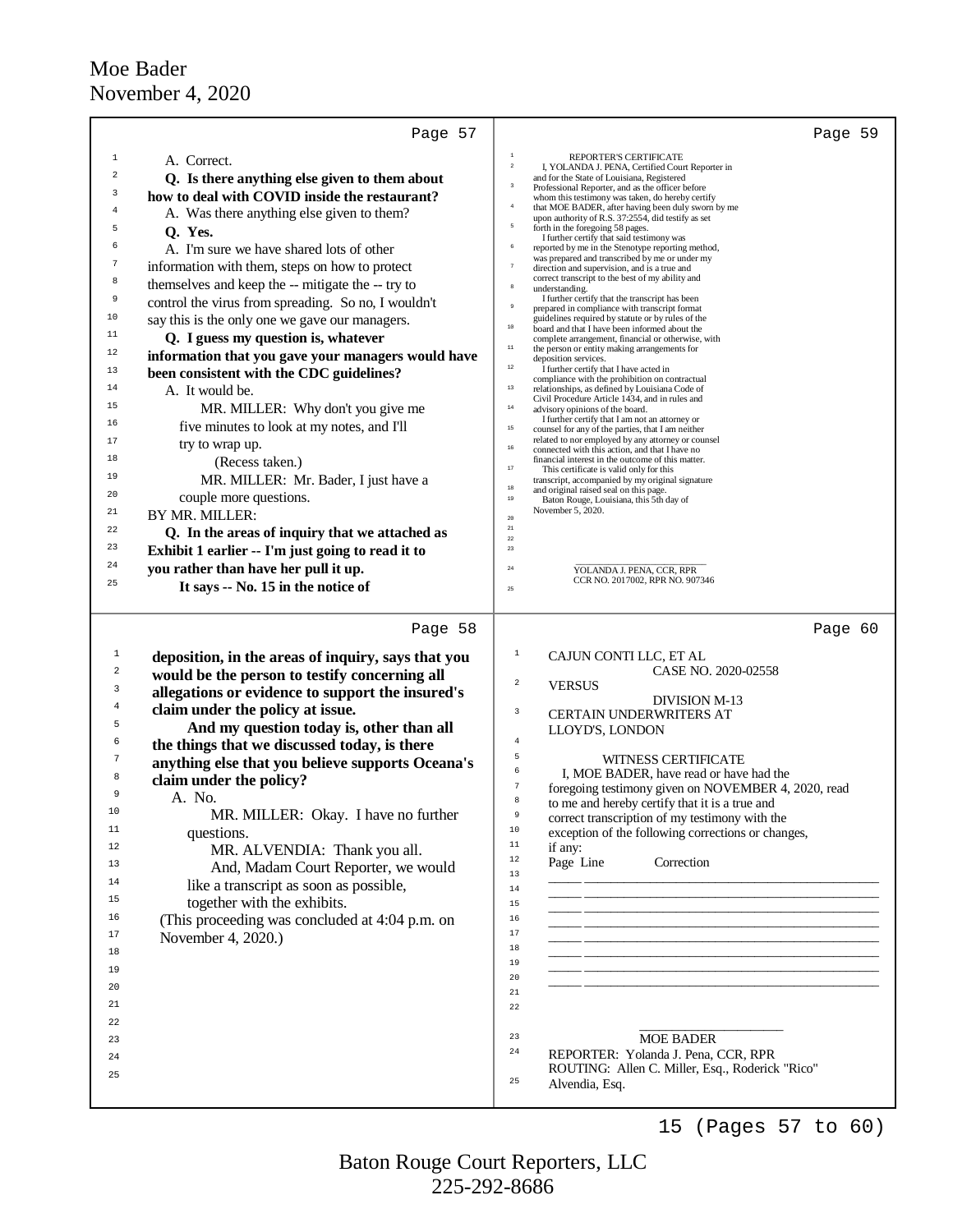|                                      |                                                                                                                                                                                                                                                               | Page 61 |  |
|--------------------------------------|---------------------------------------------------------------------------------------------------------------------------------------------------------------------------------------------------------------------------------------------------------------|---------|--|
| $\,$ 1                               | <b>Baton Rouge Court Reporters</b>                                                                                                                                                                                                                            |         |  |
| $\sqrt{2}$<br>$\,$ 3                 | 12016 Justice Avenue<br>Baton Rouge, LA 70816<br>November 5, 2020                                                                                                                                                                                             |         |  |
| $\,4\,$<br>$\sf 5$                   | <b>MOE BADER</b>                                                                                                                                                                                                                                              |         |  |
| $\sqrt{6}$                           | 739 Conti Street<br>New Orleans, Louisiana 70130                                                                                                                                                                                                              |         |  |
| $\boldsymbol{7}$<br>$^{\rm 8}$       | Re: CAJUN CONTI LLC, ET AL                                                                                                                                                                                                                                    |         |  |
| $\,9$<br>$10\,$                      | <b>VERSUS</b><br>CERTAIN UNDERWRITERS AT LLOYD'S,                                                                                                                                                                                                             |         |  |
| $11\,$                               | $\textsc{LONDON}$                                                                                                                                                                                                                                             |         |  |
| $12\,$                               | CASE NO. 2020-02558                                                                                                                                                                                                                                           |         |  |
| 13<br>$14\,$                         | Deposition of MOE BADER<br>taken on NOVEMBER 4, 2020                                                                                                                                                                                                          |         |  |
| $15\,$                               | Dear Mr. Bader:                                                                                                                                                                                                                                               |         |  |
| $16\,$<br>$17\,$                     | Please find enclosed your deposition. Please read<br>and make any changes on the enclosed Witness<br>Certificate. The certificate must be signed and<br>returned to my office at the address listed above<br>within thirty days of receipt of the deposition. |         |  |
| $_{\rm 18}$<br>$_{\rm 19}$<br>$20\,$ | If you have any questions, please do not hesitate<br>to call me at (225) 292-8686.                                                                                                                                                                            |         |  |
| $^{\rm 21}$                          | Sincerely yours,                                                                                                                                                                                                                                              |         |  |
| $^{\rm 22}$<br>23                    |                                                                                                                                                                                                                                                               |         |  |
| $^{\rm 24}$                          | Yolanda J. Pena, CCR, RPR                                                                                                                                                                                                                                     |         |  |
| $25\,$                               |                                                                                                                                                                                                                                                               |         |  |
|                                      |                                                                                                                                                                                                                                                               |         |  |
|                                      |                                                                                                                                                                                                                                                               |         |  |
|                                      |                                                                                                                                                                                                                                                               |         |  |
|                                      |                                                                                                                                                                                                                                                               |         |  |
|                                      |                                                                                                                                                                                                                                                               |         |  |
|                                      |                                                                                                                                                                                                                                                               |         |  |
|                                      |                                                                                                                                                                                                                                                               |         |  |
|                                      |                                                                                                                                                                                                                                                               |         |  |
|                                      |                                                                                                                                                                                                                                                               |         |  |
|                                      |                                                                                                                                                                                                                                                               |         |  |
|                                      |                                                                                                                                                                                                                                                               |         |  |
|                                      |                                                                                                                                                                                                                                                               |         |  |
|                                      |                                                                                                                                                                                                                                                               |         |  |
|                                      |                                                                                                                                                                                                                                                               |         |  |
|                                      |                                                                                                                                                                                                                                                               |         |  |
|                                      |                                                                                                                                                                                                                                                               |         |  |
|                                      |                                                                                                                                                                                                                                                               |         |  |
|                                      |                                                                                                                                                                                                                                                               |         |  |
|                                      |                                                                                                                                                                                                                                                               |         |  |
|                                      |                                                                                                                                                                                                                                                               |         |  |
|                                      |                                                                                                                                                                                                                                                               |         |  |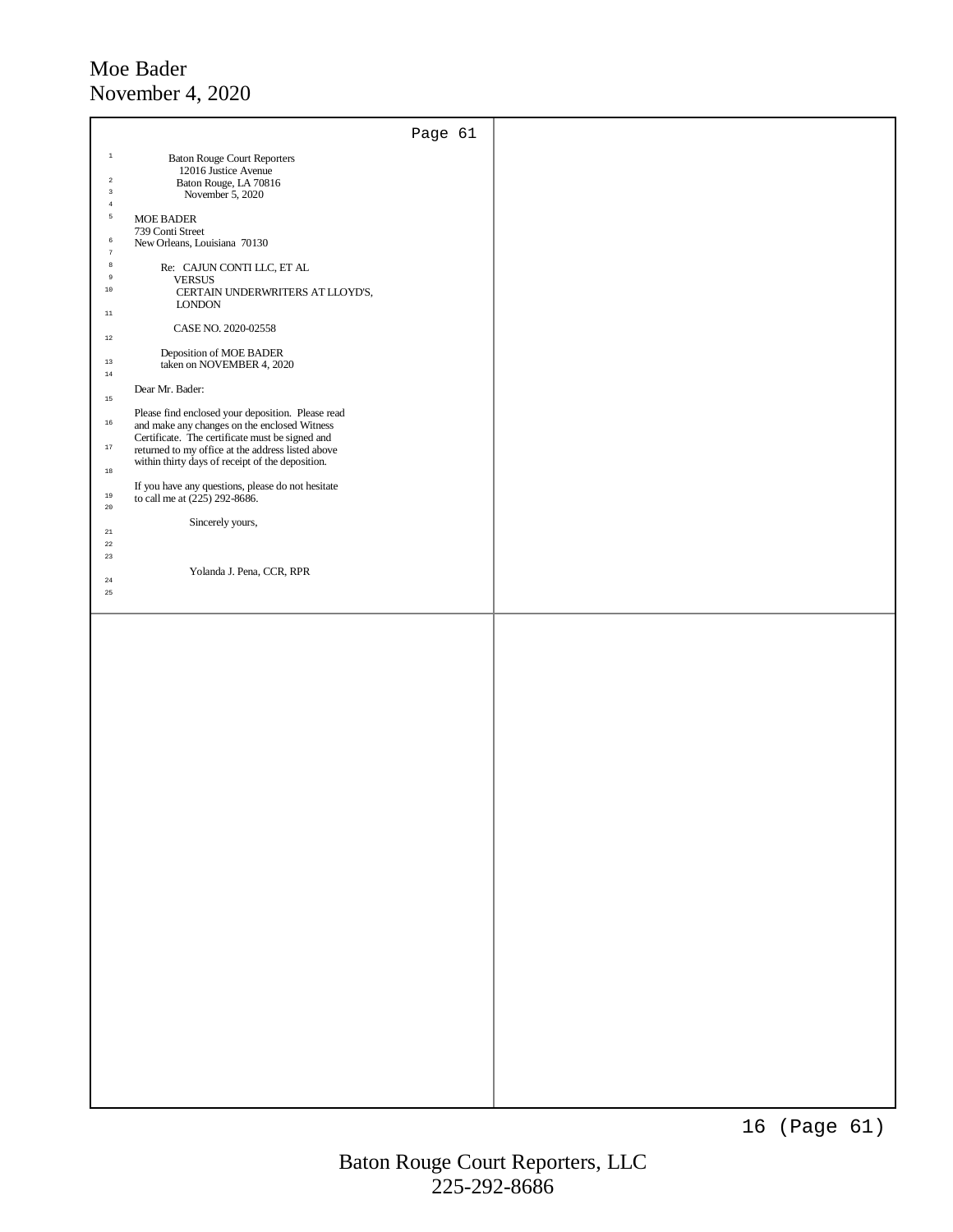| $\mathbf A$                        | <b>Amended 4:14 37:8</b>         | aware 30:16 31:4 38:19 39:12            |
|------------------------------------|----------------------------------|-----------------------------------------|
| ability 59:7                       | <b>AND-2:8,14</b>                | 47:13 52:1 53:12                        |
| able 8:22 28:25 30:10 35:20        | answer 8:4, 14, 22 9:2 14:14, 15 |                                         |
| <b>Absolutely</b> 42:21 45:10 54:3 | 18:23 22:11,17 23:24 24:6,6,15   | B                                       |
| AC 52:5,19                         | 30:15 38:16 43:5 50:4,12         | <b>B-a-d-e-r</b> 11:11                  |
| access 41:13,17,17,24 43:10,12     | answered 26:23                   | $B-a-d-r 11:11$                         |
| accompanied 59:17                  | answering 20:22                  | bachelor's 9:9                          |
| accumulate 25:9                    | answers 24:8 49:3,4              | back 21:3 22:17 23:16 36:3              |
| accurate 49:9 50:2 51:14           | anybody 11:24 31:25 32:1         | 46:22 47:22                             |
| acted 59:12                        | appointment 13:12                | bad 17:25,25 43:3                       |
| action 23:23 24:2,14 59:16         | <b>appreciate</b> 14:14 24:4,10  | <b>Bader</b> 1:11 4:12 6:21 7:1,11 13:3 |
| add 39:4                           | approve 23:13                    | 18:14 25:18 35:7,17 37:16               |
| address 15:23 16:10 54:2 61:17     | April 21:1 46:20,22,23           | 38:14 46:11 49:14 51:4 57:19            |
| adheses 47:21                      | area 31:14 32:4,13,18 37:22 42:5 | 59:4 60:6,23 61:5,12,14                 |
| adhesive 17:15                     | 44:6                             | <b>Bader's 18:11</b>                    |
| administering 6:9                  | areas 35:6, 19, 24 36:9, 11, 23  | <b>Badr</b> 11:9                        |
| administration 9:10                | 43:22,23,24 57:22 58:1           | bartended 10:6                          |
| <b>admissible</b> 24:13 25:13      | arrangement 59:10                | <b>Based 32:17</b>                      |
| <b>Admissions</b> 48:24            | arrangements 59:11               | basically 13:14                         |
| <b>advice</b> 17:11 19:2           | artfully 8:11 23:3               | basis $50:6$                            |
| advise 23:24 24:18                 | <b>Article 5:11 59:13</b>        | <b>Baton</b> 2:22 6:3 59:19 61:1,2      |
| advising 18:21                     | asked 13:8 14:22 15:2 18:15,18   | beautiful $43:1,2,2$                    |
| advisory 59:14                     | 22:10 23:20 31:24 35:19 38:18    | <b>behalf</b> 1:17 6:14,17,20           |
| <b>afternoon</b> 6:1 7:11,12       | 50:13                            | <b>beings</b> 39:7,7,11                 |
| ago 7:18                           | asking 8:15 23:22 36:15 38:10    | believe 16:12 19:10 26:21 27:15         |
| agree 6:7                          | asserted 26:6                    | 28:4 29:9,11 36:14 37:2 38:17           |
| <b>AGREED 5:3</b>                  | assist 49:3                      | 47:2 52:20 56:12 58:7                   |
| ahead 9:5 31:8 36:19               | association 19:12                | believed 46:19                          |
| air 14:8 27:5,8 31:19 33:11,13,18  | assume 8:15                      | <b>BELLE</b> 1:23                       |
| 47:25 48:1 52:13                   | assuming 40:20                   | best 8:13 48:15 49:7 51:14 59:7         |
| AL 60:1 61:8                       | attached 57:22                   | <b>better</b> 15:20                     |
| allegation 49:16                   | attaching 27:3                   | beyond $45:5$                           |
| allegations 25:1 58:3              | attempt $14:9,12$                | big 13:16 27:10                         |
| Allen 2:20 6:13 7:13 23:19 24:11   | attended 19:11                   | bill 17:13,13                           |
| 25:14 35:9 37:11 38:5 44:23        | attending 9:12                   | binding $6:9$                           |
| 46:5 60:24                         | attorney 6:12 11:14,17,18 59:14  | bit 20:18 26:5 33:15 46:12              |
| allow 8:3 22:24 23:6               | 59:15                            | <b>bleach</b> 15:16,19 53:25,25         |
| allowed 28:10 29:18,20 30:6        | attorney-client 13:1 18:22       | <b>block</b> 39:20                      |
| allows 34:4                        | attorneys 12:22 13:12 18:12 20:3 | <b>blocks</b> 39:22                     |
| altered 26:18 27:2                 | 37:1 38:12                       | <b>board</b> 59:10,14                   |
| altogether 44:3,4                  | authority 41:13 49:24 50:5 59:4  | <b>boom</b> 17:24,24,24                 |
| Alvendia 2:4,4 6:16,16 7:7,7       | authorized 5:6                   | <b>bottle</b> 17:24 48:3                |
| 12:23 18:9,17,20 23:19 24:10       | available 17:6 42:7              | <b>bottom</b> 10:7 31:16 56:23          |
| 25:6 38:5 46:5 58:12 60:25         | Avenue 61:1                      | <b>bought</b> 54:13 55:1,6,12           |
| Amazon 51:22 52:5 54:19            | average 17:21                    | bounds $24:12$                          |
|                                    |                                  |                                         |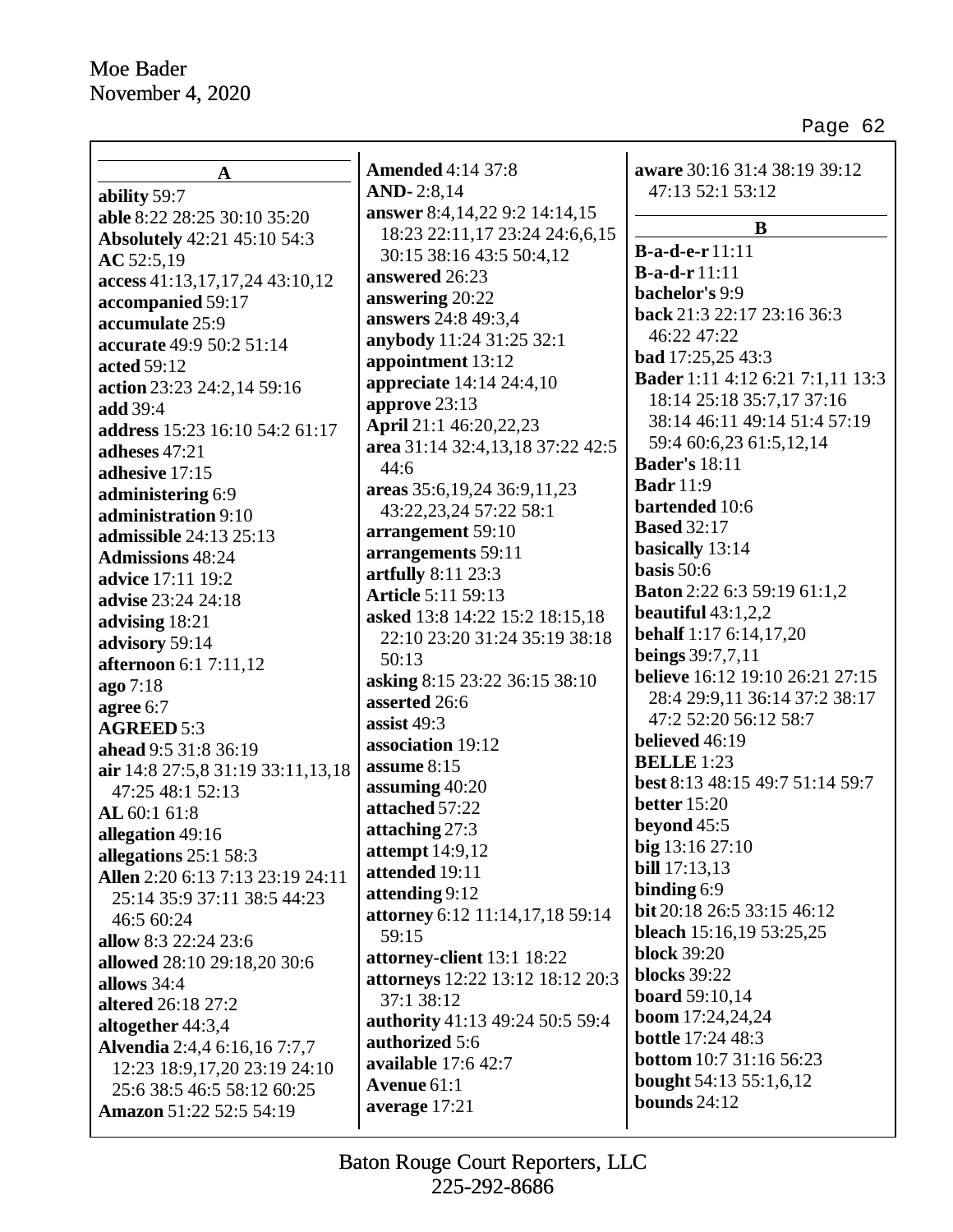| <b>break</b> 8:25 9:1 35:7 46:7                    | 60:3 61:10                                  | collaborative 12:11,16          |
|----------------------------------------------------|---------------------------------------------|---------------------------------|
| breaking 9:3                                       | certainly 25:13                             | collateral 25:10                |
| breathing $40:23$ $48:2$                           | certificate 4:6,7 59:1,17 60:5              | colors 33:14                    |
| brought 31:20                                      | 61:16,16                                    | come 17:10,23 24:19 28:10,21,25 |
| buckets 54:3                                       | certification 19:14                         | coming 29:3,7 32:9 33:9         |
| <b>building</b> 21:12 28:25 29:4,8,19              | certifications 19:7                         | commencement 49:23              |
| 29:20 30:13 47:16                                  | certified 1:19 6:3 59:2                     | <b>COMMENCING</b> 1:25          |
| business 9:10 15:7,12 19:6 20:3                    |                                             | communications 13:6             |
|                                                    | certify 59:3,5,8,12,14 60:8<br>chair $27:6$ |                                 |
| 21:18 25:25 26:2 29:16 44:3,4<br>business's 42:4   | chairs 33:4                                 | company $55:3,14$               |
|                                                    | chances 43:3                                | compile 51:25                   |
| bussing $10:1$                                     |                                             | compiling 51:6                  |
| buy 53:19,21 54:16 55:4,11,13                      | change 20:7 32:10,11 33:15                  | complete 59:10                  |
| $\mathbf C$                                        | changed 20:6,11,12 22:6,8 33:11             | completely 30:9 43:20           |
| $C$ 2:1,20 3:1 60:24                               | 33:17                                       | compliance 59:9,12              |
| cabinets 31:17                                     | changes 33:14 60:10 61:16                   | comply 34:12                    |
| Caire 51:23 54:18                                  | changing 16:23 33:15 52:11                  | concerning 58:2                 |
|                                                    | charge $10:10$                              | concluded 58:16                 |
| Cajun 1:3,3,4,13,13,13 10:22,23<br>10:24 60:1 61:8 | check 55:20                                 | condiments 16:17,18             |
| calculated 24:13                                   | checklist 56:18,24                          | condition 31:20 33:12,14 52:14  |
|                                                    | checks 4:22 51:24 54:24                     | connected 59:16                 |
| call 61:19                                         | chef 55:7,7                                 | cons 12:18                      |
| called 13:11                                       | city $42:6,943:2$                           | consider 44:14                  |
| campus 9:15                                        | civil 1:1 5:7 41:13 49:23 50:5,16           | consideration 34:5 35:2         |
| canceled 51:24                                     | 59:13                                       | considered 5:12                 |
| Cantrell 29:11                                     | claim 18:7,13 26:7 58:4,8                   | consistent 48:9 57:13           |
| capacity 9:24,25 30:17,17 32:10                    | claims 26:5                                 | constantly 15:10 16:21 33:10    |
| 32:11 34:1,8 35:18                                 | clarify $8:14$                              | 47:22,23,24                     |
| care 31:8                                          | classes 9:15,16                             | consulting 17:10                |
| carpet 55:25,25 56:1,3,4,7                         | clean 15:5,5,6,8 18:2                       | contacted 31:25                 |
| carpets 55:8, 17, 18, 20, 21, 23                   | cleaned 33:17                               | contain 54:8                    |
| carry 39:7                                         | cleaning 4:16 15:10, 13, 14, 22             | contained 49:8 51:13            |
| case 1:4 7:23 8:1 24:1 25:5 39:17                  | 31:14 44:2 47:3                             | contains 51:21                  |
| 55:13 60:1 61:11                                   | clear $39:5$                                | contaminating 37:22             |
| categories 53:13 54:1                              | client 18:21 23:24                          | contamination 42:4 49:24 50:6   |
| <b>CAUSE</b> 1:18                                  | close 31:25 32:18 40:9                      | 50:16                           |
| caused 13:15 26:13,16 27:9                         | closed 32:4,14 43:22,25                     | Conti 1:3,13 7:2 10:23,24 21:7  |
| 32:12 41:10 43:18                                  | closer 34:25                                | 26:8,11 28:11,18,21 31:2 41:19  |
| causes 43:18 47:11                                 | Closing 44:1                                | 41:22 42:20 43:21 60:1 61:5,8   |
| causing 13:11,15 14:1,2,4,23                       | clothes 16:23                               | continue 14:12 28:2,6 33:24     |
| CCR 59:24,24 60:24 61:23                           | coconut $53:10$                             | continued 3:1 25:9 29:25 30:4   |
| CDC 16:3,8 17:2 44:17 47:2 48:9                    | Code 5:6 59:13                              | 43:10                           |
| 48:13 56:21,22 57:13                               | codes 16:16                                 | continues 33:23                 |
| CDC's 4:16 32:17                                   | coffee 11:15                                | continuously 47:15,17           |
| Center 32:23 42:6,10                               | coincided 27:17                             | contract 46:15                  |
| certain 1:7 23:5 43:23,23 48:22                    | collaborated 12:19                          | contracted 20:17 32:15          |
|                                                    |                                             |                                 |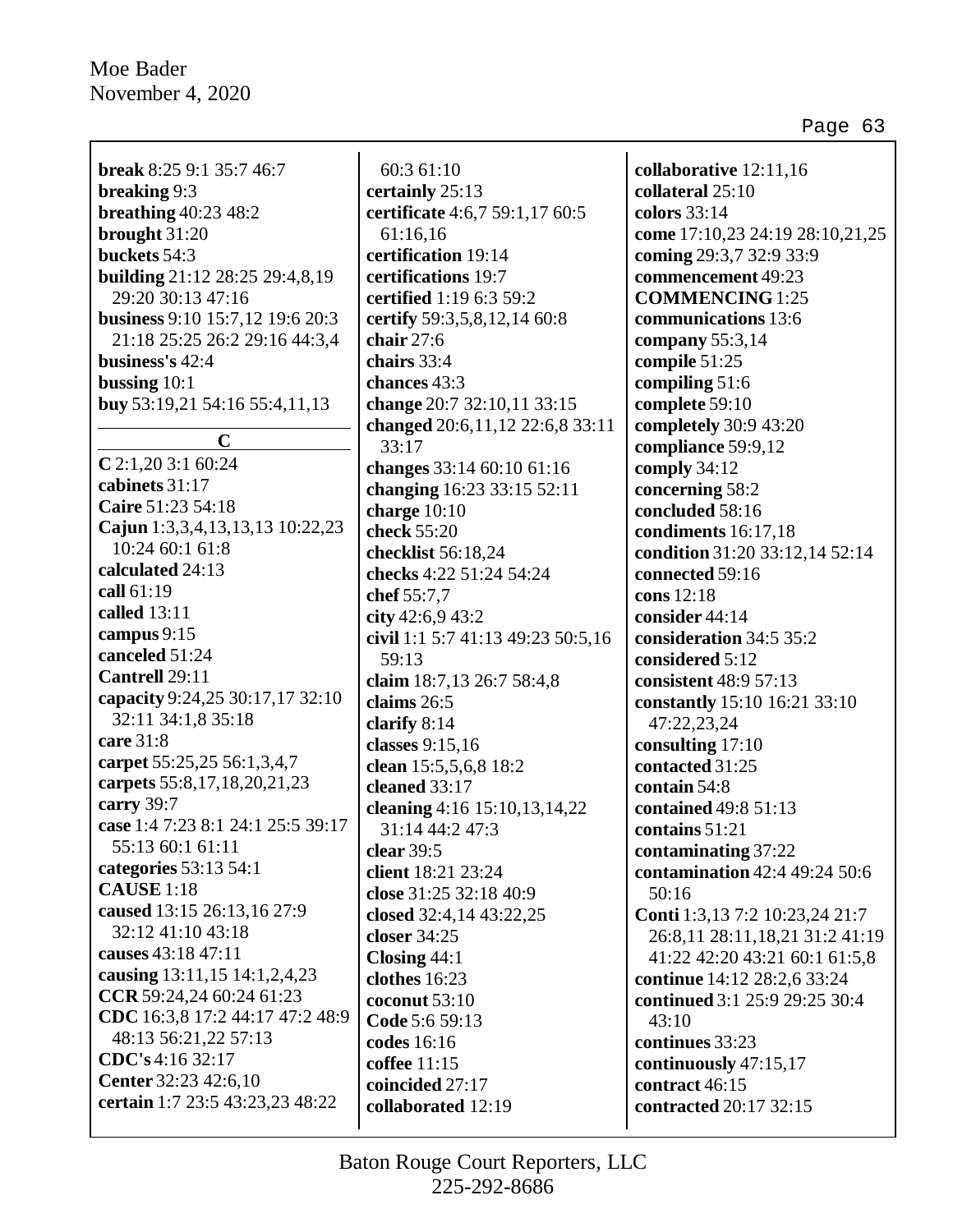| contracting 32:6,8 43:20             | cut $21:14,16,24$ $28:14$ $42:1$ | deposition 1:10 4:11 5:4,13 7:15   |
|--------------------------------------|----------------------------------|------------------------------------|
| contractual 59:12                    |                                  | 11:13, 17, 19 18:11 24:5 36:6      |
| contradicts 34:14                    | D                                | 38:8 58:1 59:11 61:12,15,17        |
| control 32:24 42:7,10 57:9           | D4:1                             | <b>Depot</b> 53:4 54:18            |
| convention 2:21 19:12                | $d/b/a$ 1:4,14                   | depth 13:9                         |
| conversation 8:6 12:1 13:16,19       | dad 11:5,25 12:11 18:24 19:1     | describe 55:18                     |
| conversations 13:2,4                 | daily 20:10 56:18                | <b>DESIGNATED</b> 1:12             |
| cook 30:6                            | damage 13:14 14:1,2,4,6,7,10,17  | determine 17:4 23:1                |
| <b>Cookery 39:21 40:2</b>            | 14:18,23,25 15:4,24 16:11 27:2   | diagnosed 20:13 30:23 40:6,6       |
| cooking 28:17                        | 41:10 43:18                      | died 40:11                         |
| corona 15:9                          | damaged 26:8 47:24               | different 16:25 17:11 19:11,12     |
| coronavirus 53:22                    | damages 13:11,22 24:1 26:11,12   | 56:1                               |
| corporate 30:17 35:18                | 26:16,17 38:9                    | dining $33:1$                      |
| correct 15:1 22:13 23:7 26:9         | Dan 6:17                         | direction 59:7                     |
| 28:19,22 30:1 43:11 48:10            | danger 14:13 35:1 45:6           | directives 42:5                    |
| 50:17 57:1 59:7 60:9                 | <b>DANIEL 2:15</b>               | discovered 42:4                    |
| <b>Correction 60:12</b>              | date 27:22 28:24                 | discovery 5:5 16:13 24:5,12        |
| corrections 60:10                    | dates $49:21$                    | 46:13 49:5 51:5                    |
| cough $45:22$                        | <b>Davillier</b> 2:15,15 6:17    | discuss 11:20 13:13,13 18:6        |
| counsel 6:5 7:5 24:22 59:15,15       | day 59:19                        | discussed 12:18 13:21 38:1         |
| country 43:2                         | days 32:5 61:17                  | 44:18,22 58:6                      |
| couple 9:16 57:20                    | ddavillier@davillierlawgroup     | discussing $52:10$                 |
| court 1:1,19 6:3,4,8 8:4 58:13       | 2:17                             | discussions $18:10,24$             |
| 59:2 61:1                            | deal 57:3                        | disease 19:16 32:23 42:7,10        |
| cover 45:21                          | dealing 32:21                    | disinfectant 53:24                 |
| coverage 23:23 41:14                 | <b>Dear</b> 61:14                | disinfectants 54:13                |
| covered 41:11                        | dec 23:23 24:2,14                | disinfecting $4:16\,47:3$          |
| covers 25:7                          | decision 12:9,10,11,17,19 23:12  | disposable 16:15 53:8 55:3         |
| <b>COVID</b> 20:17 32:15 41:10 42:12 | 34:9                             | distancing 16:4 32:3 34:5,15       |
| 42:19,23 43:7 50:11 55:1,9,12        | decision-making 12:13,14         | 45:21                              |
| 55:16 57:3                           | Declaratory 4:14 37:9            | <b>DISTRICT</b> 1:1                |
| COVID-19 26:13 30:13,19 31:1         | defendant 1:17 2:19 4:18,20      | <b>DIVISION</b> 1:5 60:2           |
| 31:5 32:6, 9, 22 33:2, 5, 8, 20      | 7:22                             | $do-it-all 10:1$                   |
| 37:19 38:2,4,18,23 43:15,17,20       | Defendant's 48:22                | <b>DocuMart</b> 51:23 55:2         |
| 44:10 45:25 46:15 47:11 49:17        | defending 7:5                    | document 37:16 38:9,11 47:4        |
| 49:24 50:5,16 52:21 53:14 54:2       | defined 59:13                    | 49:1,4 51:9 56:14                  |
| 54:11,17                             | definitely 32:4                  | documents 48:24 54:6               |
| create 34:25                         | delivery 27:25 28:3,6,11,16      | Dodd 2:21 6:14 35:9,12 37:11       |
| created 56:19                        | 29:25                            | doing 9:18 15:23 16:1, 10, 13 32:2 |
| credit 9:8                           | demand 17:7                      | 48:12                              |
| Cuisine 1:4,4,13,14 10:22            | <b>DEMARTEST 2:4</b>             | doors 31:19                        |
| cup 11:14                            | depending 16:14                  | drafted 38:12                      |
| customer 28:20 56:5                  | depo 7:6 11:20 22:10             | drank 11:14 48:4                   |
| customers 29:18 34:24 35:3           | deponent 35:21                   | drink $48:2$                       |
| 41:20 48:9                           | deposed 12:4                     | driver $40:11$                     |
|                                      |                                  |                                    |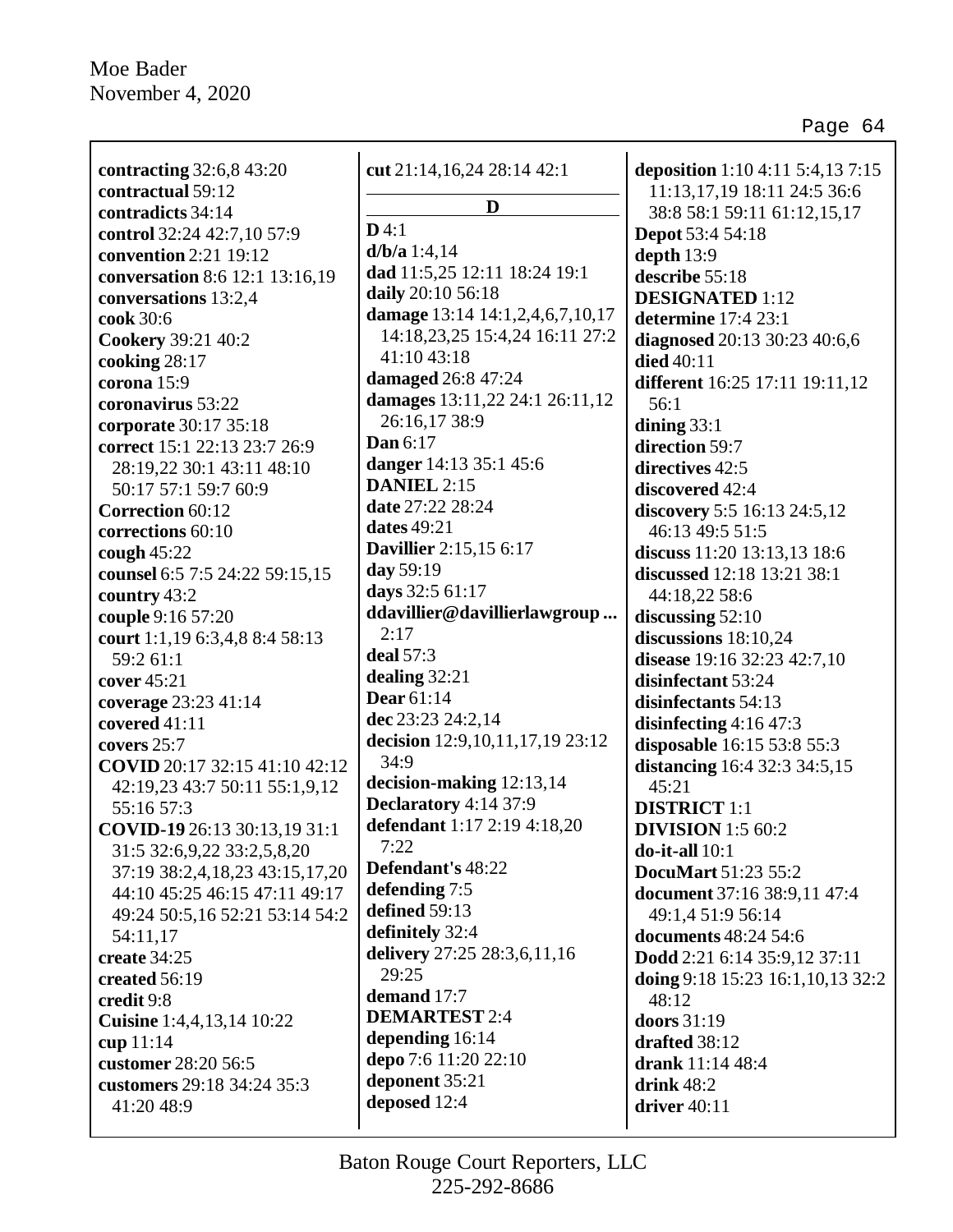| driving $40:12$                            | <b>Exhibit</b> 4:11,13,15,17,19,21        | first 7:3 16:2 18:8 27:11,14,14                               |
|--------------------------------------------|-------------------------------------------|---------------------------------------------------------------|
| drywall 33:7                               | 36:10 37:4,5,7,10 46:3,4 47:2             | 31:13 36:4,20 39:17 44:9 47:9                                 |
| due 15:12                                  | 47:10 48:18,19,21 51:1,2,18,19            | 48:23 52:4                                                    |
| duly 7:3 59:4                              | 51:21 54:21 57:23                         | fit $50:8$                                                    |
| <b>DUNBAR 2:20</b>                         | exhibits 4:9 58:15                        | five 46:7 57:16                                               |
| duties $21:3$                              | exists 18:5                               | <b>Fix</b> 14:21                                              |
|                                            | expense 18:3,4 25:10                      | flatware 33:4                                                 |
| E                                          | expenses 25:23,25 26:2                    | floats $41:5$                                                 |
| $E$ 2:1,1,15 3:1,1 4:1 11:10,11            | experience 19:6                           | floor $45:2455:7,17,18,20,21,23$                              |
| earlier 26:22 28:13 38:1,7 39:5            | experienced 27:12                         | 55:25 56:8                                                    |
| 41:23 46:12,19 52:10 57:23                 | expert 17:17                              | floors $10:2$                                                 |
| earth 17:7 43:3                            | explain 10:4 12:15 31:3 56:3              | focus 49:19                                                   |
| <b>Ecolab 54:19</b>                        | explanation 8:8                           | folks $10:3$                                                  |
| education 9:6,7                            | extensive 19:5                            | follow 23:10 46:11                                            |
| effective 29:12                            | extent 18:23                              | followed 19:2 32:19,22                                        |
| either 40:5                                | extra 18:3                                | following 16:3,8 17:1 21:2 23:13                              |
| employed 59:15                             | extreme 44:5                              | 29:17 35:1 43:9 60:10                                         |
| employee 31:11 43:14                       |                                           | follows 7:4                                                   |
| employees 21:11,24 28:8 34:10              | $\mathbf{F}$                              |                                                               |
| 34:24 35:3 41:21 48:8                      | face 53:8,8                               | food $54:9,10$                                                |
| enclosed 61:15,16                          | facility 28:22 31:2,4                     | foregoing 59:5 60:7                                           |
| ensure 22:23                               | fact 17:13 25:8 39:16 46:14               | forgiven $22:16,19$                                           |
| ensuring 23:9                              | 52:18                                     | forgiveness 22:25 23:7                                        |
| enter 29:20                                | fair 8:8, 16, 17 32:21 34:11 36:25        | formalities 5:8                                               |
| entering $21:6,12$                         | 54:10,12                                  | format 59:9                                                   |
| entirety 27:3                              | fall 56:4                                 | forth 32:23 59:5                                              |
| <b>ENTITLED</b> 1:18                       | familiar 49:1                             | <b>frankly</b> 23:20 25:11                                    |
| entity 59:11                               | family 11:24                              | French 37:21 38:25 40:13                                      |
| equipment 33:7                             | famous 9:8,20 16:3                        | frequency 16:20                                               |
| especially 31:8                            | far 23:21 24:1 30:7                       | friendly 26:22                                                |
| Esq 2:4,5,10,10,15,20,21 60:24             | fashion 26:25 30:10,11                    | front 29:10                                                   |
| 60:25                                      | father 11:20 12:2,17 13:4,8,21            | fund 22:24 23:17                                              |
| essence 10:14                              | 18:6,12,19                                | funding $25:5$                                                |
| estate 7:21                                | father's 11:7                             | funds 23:15 25:20,22                                          |
| ET 60:1 61:8                               | feet 34:25 45:21                          | further 38:6 58:10 59:5,8,12,14                               |
| events 19:13,13                            | file $12:9,10,20$                         | G                                                             |
| Everybody 17:7                             | filed 13:20,23 37:17                      | <b>GAUTHIER</b> 1:15 2:9                                      |
| evidence 24:14 42:19 43:6 58:3             | filing $18:8,13$                          | general 10:13,17,20 19:19,23                                  |
| exactly 26:15 55:6,15                      | <b>fill</b> 34:23                         | 21:3 22:3                                                     |
|                                            | filter 33:14 52:14                        |                                                               |
| <b>EXAMINATION</b> 4:4 7:9<br>examined 7:3 | <b>filters</b> 33:12,18 52:5,9,19,24 53:1 | generally 13:9 31:24 55:11<br>getting $25:10$                 |
|                                            |                                           | Ginger 6:13 35:5 47:6 48:17                                   |
| exception 60:10<br>excited 41:1            | 53:4,6,7<br><b>final</b> 23:12            | 49:11 50:25                                                   |
|                                            |                                           |                                                               |
| excluding 5:8<br>exercise 8:2              | financial $59:10,16$<br>find 17:11 61:15  | ginger.dodd@phelps.com 2:23<br>give 9:5 17:10 18:1 36:9 57:15 |
|                                            |                                           |                                                               |
|                                            |                                           |                                                               |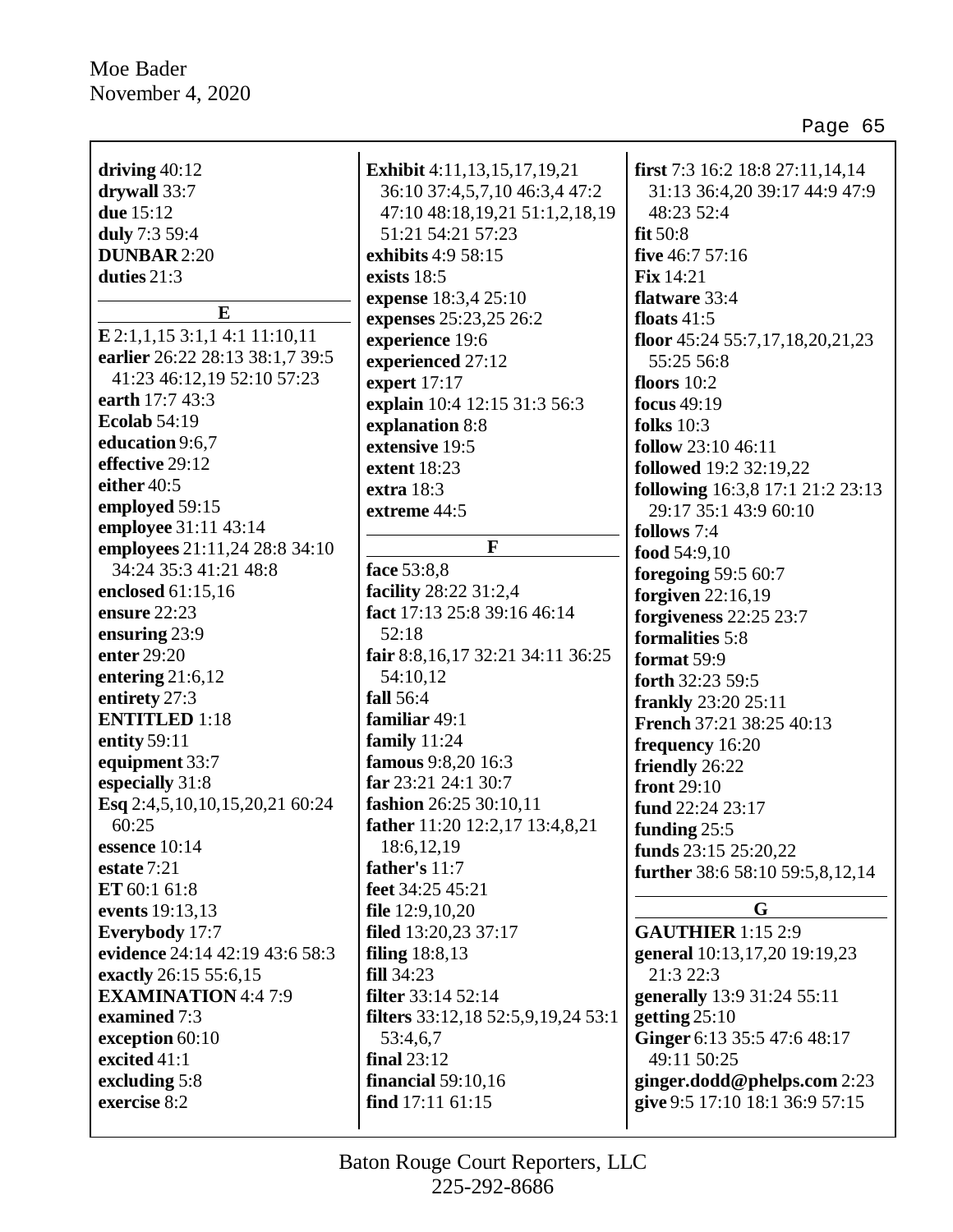Ē

|                                  | health $19:16$                       | informed 59:10                      |
|----------------------------------|--------------------------------------|-------------------------------------|
| given 7:15 57:2,4 60:7           |                                      | initial 23:20                       |
| globo 51:21                      | hear $24:3,8$                        |                                     |
| gloves 16:4,9 53:9 54:4 56:11    | heard $20:4$                         | inquiry 35:6,19,24 36:23 57:22      |
| go 9:5 15:20 22:2 28:15 36:3,19  | help 17:3 51:25                      | 58:1                                |
| 38:5 42:2 49:15 53:17            | helped 32:4                          | inside 28:22 31:2,4 33:19 34:2      |
| goes 8:2 16:7 19:25              | hesitate 61:18                       | 57:3                                |
| going 8:2,3,7,15 12:25 18:9 20:2 | hey 17:23 46:5                       | instances 53:6                      |
| 24:7,17 25:13 31:11 32:20        | high 17:13 35:2                      | insured 37:21,23 38:25 41:12,13     |
| 35:22 36:2 38:6 41:19,22 45:5    | highest 9:6,7 17:6                   | 41:18 49:21                         |
| 46:2,6 47:16 57:23               | hire 17:3,5,8,22 18:1                | insured's 58:3                      |
| good 6:1 7:12 9:4 12:4 20:4      | hold 12:24 25:6 29:21                | <b>intend</b> 22:18,22              |
| 28:23 33:10 36:22                | home 20:20 53:4 54:18                | <b>interest</b> 11:1 59:16          |
| goodness 45:3                    | hope $45:7$                          | internet 42:25                      |
| googled 46:1                     | <b>hotel 9:10</b>                    | <b>Interrogatories</b> 48:23        |
| government 17:12 21:17,21,23     | Houghtaling 1:15 2:9,10 6:19,19      | <b>Interrogatory</b> 49:12,14 50:13 |
| 42:6,9,14 50:23                  | <b>hour</b> 46:6                     | invoices 4:22 51:22 54:8            |
| governor 27:18 42:18             | hours 9:8 19:24 21:14,16,24          | <b>involve</b> 7:19 18:11           |
| grabbing $10:353:18$             | 28:14 30:7,8 31:23 32:5 41:3         | involved 7:20                       |
| graduating 9:8                   | 41:25 44:7                           | issue 58:4                          |
| <b>GRAVIER</b> 2:16              | <b>HULLEN</b> 1:16 2:11              | <b>issued</b> 29:11                 |
| great $10:3$                     | human 39:7,7,11                      | issuing $21:21$                     |
| Grill 1:5,14 9:20,22 10:21 17:3  | humans 30:22 40:15                   | item 52:7                           |
| 22:11 30:12,19 31:3 32:22        | hygiene 16:22                        |                                     |
|                                  |                                      |                                     |
| 37:17 43:7,10 48:8               | hypothetically 34:22                 | ${\bf J}$                           |
| <b>GROUP</b> 2:15                |                                      | J 1:18 59:2,24 60:24 61:23          |
| <b>GROVE</b> 1:23                | I                                    | jackets 55:7                        |
| grows 39:10                      | <b>identified</b> 37:5,10 46:4 48:19 | janitorial 54:14                    |
| guess 16:5 17:18 57:11           | 51:2,19                              | <b>Jennifer</b> 2:5,10 6:17         |
| guests 34:10 45:4                | identify 6:6                         | jennifer@gmhatlaw.com 2:13          |
| guidance 4:16 18:2 47:3          | II 2:10                              | jenniferk@akdlalaw.com 2:7          |
| guideline 32:19                  | imagine 40:21                        | job-wise $9:18$                     |
| guidelines 16:3,9 17:1 23:10     | <b>immediate</b> 37:22 42:5          | John 2:10 6:19                      |
| 32:23 34:12,16 35:2 44:18 47:2   | imposes $45:6$                       | john@gmhatlaw.com 2:12              |
| 48:10,13 57:13 59:9              | inaccurate 34:6                      | <b>Judgment</b> 4:14 37:9           |
|                                  | inch 31:15                           | <b>jumps</b> 39:10                  |
| H                                | <b>included</b> 55:21,24             | Justice 61:1                        |
| <b>half</b> 39:20                | increased 16:19                      |                                     |
| hand 6:22 16:7,7                 | <b>indicate</b> 45:12,16             | K                                   |
| hands 16:23,24 45:22             | indicated 46:14                      | Katrina 9:14, 14, 15, 17            |
| <b>Hang 35:12</b>                | individual 32:6,8,15 35:18 43:14     | keep 19:22 45:17 57:8               |
| happened 26:23 32:1 41:7         | <b>INDIVIDUALLY</b> 1:12             | <b>keeps</b> 34:17                  |
| happy $20:21$                    | <b>individuals</b> 31:1 42:23 43:24  | <b>KELLY</b> 2:4                    |
| hard 20:3 41:3                   | infectious 19:16                     | keyboard 31:17                      |
| <b>hate</b> 34:6                 | information 51:7,25 52:1 57:7        | kill 47:15,18,22 48:6               |
| <b>head</b> 26:4                 | 57:12                                | <b>killed</b> 47:11                 |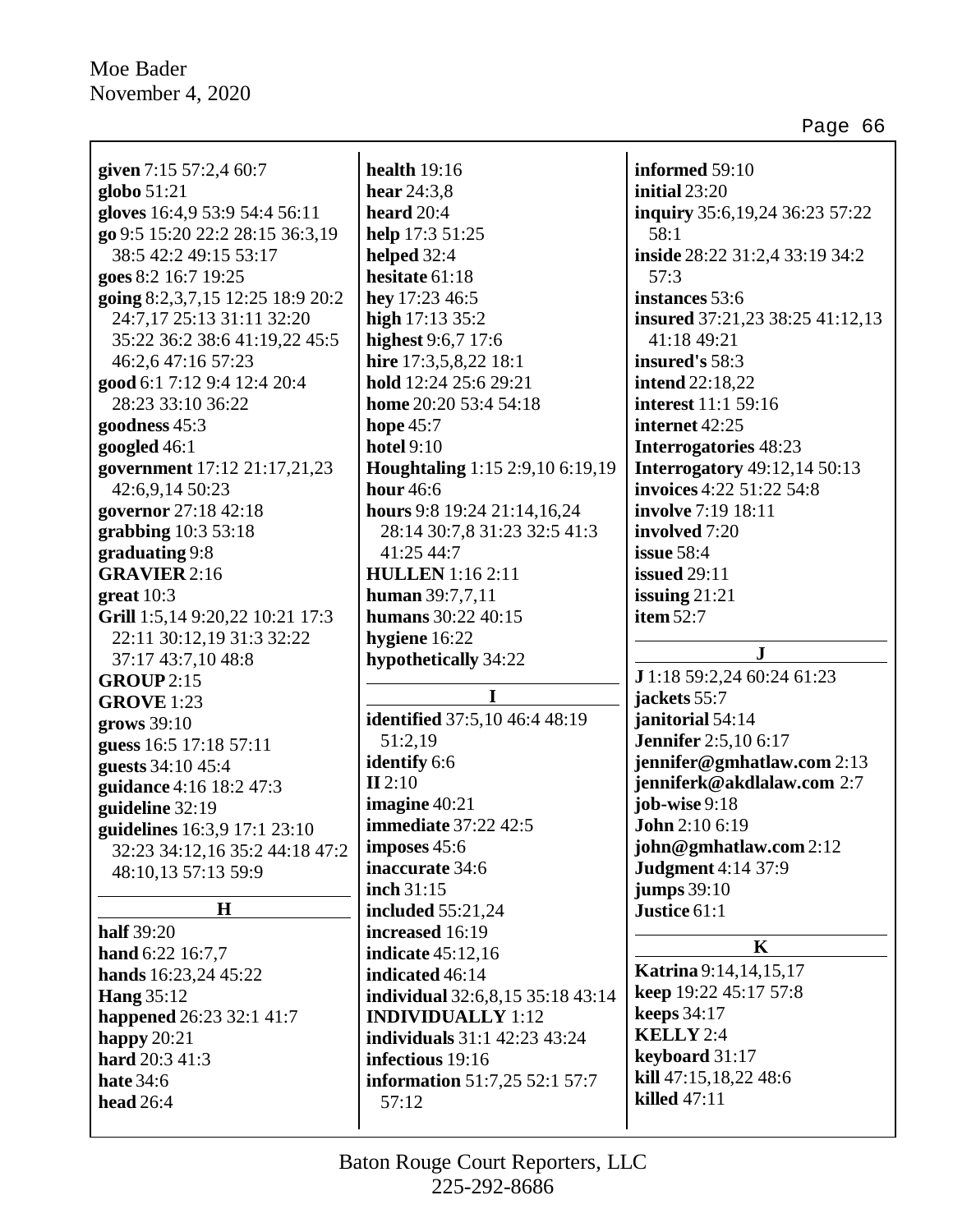| killer $45:7$                       | listed $61:17$                       | managers 56:18,25 57:10,12               |
|-------------------------------------|--------------------------------------|------------------------------------------|
| kind 8:1 31:22 40:21                | litigation 7:20                      | marathon 8:24                            |
|                                     |                                      |                                          |
| knew 39:15                          | little 20:18 26:5 31:21 33:14        | March 17:3 20:9,20 21:5,12 22:7          |
| know 8:2,24,25 10:5 12:18 13:8      | 46:12                                | 22:8 27:16,21 28:2,4,5,8 29:2,9          |
| 13:9, 10, 14, 25 15:11, 20 16:7, 13 | live $43:1$                          | 29:17,24 30:2,3 43:9                     |
| 17:20,20 18:5 19:4,5,11,13,25       | LLC 1:3,4,4,13,13,14,15 2:4,9,15     | mark 37:3,7 46:2 47:1                    |
| 20:3,15 22:15 25:14 26:1 27:6       | 10:22, 22, 23, 24 11:2, 4, 5, 6 60:1 | mask 45:4,17                             |
| 27:20 29:2 30:23,25 31:10,12        | 61:8                                 | masks 16:4,9 32:3 53:8,8                 |
| 33:13,17 35:1 39:9 40:8,12,14       | Lloyd's 1:7 48:22 60:3 61:10         | Mat 56:7,7                               |
| 40:15, 17, 22, 24 41: 2, 5, 23, 25  | $LLP$ 2:20                           | mats 56:8                                |
| 43:3 44:6 45:1,3,5,20 46:13         | loan 22:12,14,16,18,24 23:6,16       | matter 17:13 39:16 59:16                 |
| 47:19,20 48:1,3,5,5 53:5 54:5       | 23:18 25:7,20                        | mayor 27:18 29:9,11 42:17                |
| 55:19,19 56:5,9,15                  | LOCATED 1:14                         | meals 28:9,17                            |
| knowledge 17:16 19:8 32:8 38:2      | London 1:7 48:22 60:3 61:10          | mean 14:20,20 24:5 27:6 33:11            |
| 38:3 39:2,18 41:8 42:18 43:6        | long 20:21 41:3 56:3                 | 42:24 44:6,25 45:18 48:2                 |
| 49:7 51:14                          | look 23:11,19 24:24 27:9 36:16       | meaning 15:9 34:13                       |
| known 37:19 38:23                   | 36:20 41:9 44:8 52:4 57:16           | meanings 38:13                           |
| knows 11:25 12:3 13:10,25 53:5      | Loop 55:4 56:11                      | means 10:14 55:23                        |
| <b>KUECHMANN</b> 2:5                | loss 13:16 15:12 27:9,12 32:12       | meant $28:4$                             |
|                                     | 41:10 43:17                          | meat 53:10                               |
| L                                   | lost 33:21,21,23 41:25               | medications 8:18                         |
| $L$ 2:5 5:1                         | lot 19:13 28:15 33:17,18 35:21       | meetings $16:19,20$                      |
| LA $61:2$                           | 44:23                                | member 11:6                              |
| LAW 1:14 2:15                       | lots 20:4 57:6                       | members 11:4                             |
| lawsuit 12:3,9,10,20 13:20,23       | Louisiana 1:2,16,20,24 2:6,11,16     | mentioned 45:2 54:5                      |
| 18:8 26:6                           | 2:22 5:6 7:2 39:17 59:2,13,19        | menu 10:3,4                              |
| lawyers 13:6 19:1                   | 61:6                                 | menus 16:15,16 55:3                      |
| layperson 38:10                     | love $41:4$                          | met 11:14 19:1                           |
| lead 24:13                          | <b>loved</b> 45:8                    |                                          |
| lean 15:8,12                        | luck 12:5                            | <b>METAIRIE</b> 1:16 2:11<br>method 59:6 |
| learn $17:18$                       |                                      |                                          |
| <b>learned</b> 31:10 43:23          | Lucy's 40:4,7,18                     | mid-May 29:23,25 30:3                    |
| led 21:21                           | Lysol 15:18,21 53:18,25              | mile 30:19 39:13 40:8 43:7               |
| legal 38:8,11,12                    | M                                    | Miller 2:20 4:5 6:13,13 7:5,8,10         |
| LEMUEL 3:4                          | M-131:5 60:2                         | 7:13 13:18 18:15,18 19:3 24:3            |
| let's 26:5 34:22 41:9 44:8          | M.D.3:4                              | 24:21 25:15,17 35:5,11,14,16             |
| level 9:6,7 34:8                    | machine 31:21                        | 36:3,5 37:3,6,13,15 38:17,21             |
|                                     |                                      | 44:23 46:8,10 47:6,8 48:17,20            |
| liberty 52:2                        | <b>Madam 58:13</b>                   | 49:11,13 50:25 51:3,17,20                |
| limitation 44:5                     | majority $33:21,22$                  | 54:21,23 56:10,13 57:15,19,21            |
| limited 30:8, 10, 11 32:12 40:14    | making 12:19 24:24 59:11             | 58:10 60:24                              |
| 41:23,24,24 43:12 44:7 52:12        | <b>Mambo's 39:20,24</b>              | millera@phelps.com 2:23                  |
| Line $60:12$                        | managed 10:6                         | <b>Mine</b> 11:11                        |
| linen 54:4 55:4,7,16                | management 9:11                      | minor 9:11                               |
| lines $40:7$                        | manager 10:13,18,20 11:6 19:19       | minutes 46:7 57:16                       |
| <b>LIST</b> 4:9                     | 19:23 21:3 22:3                      | misstate 52:17                           |
|                                     |                                      |                                          |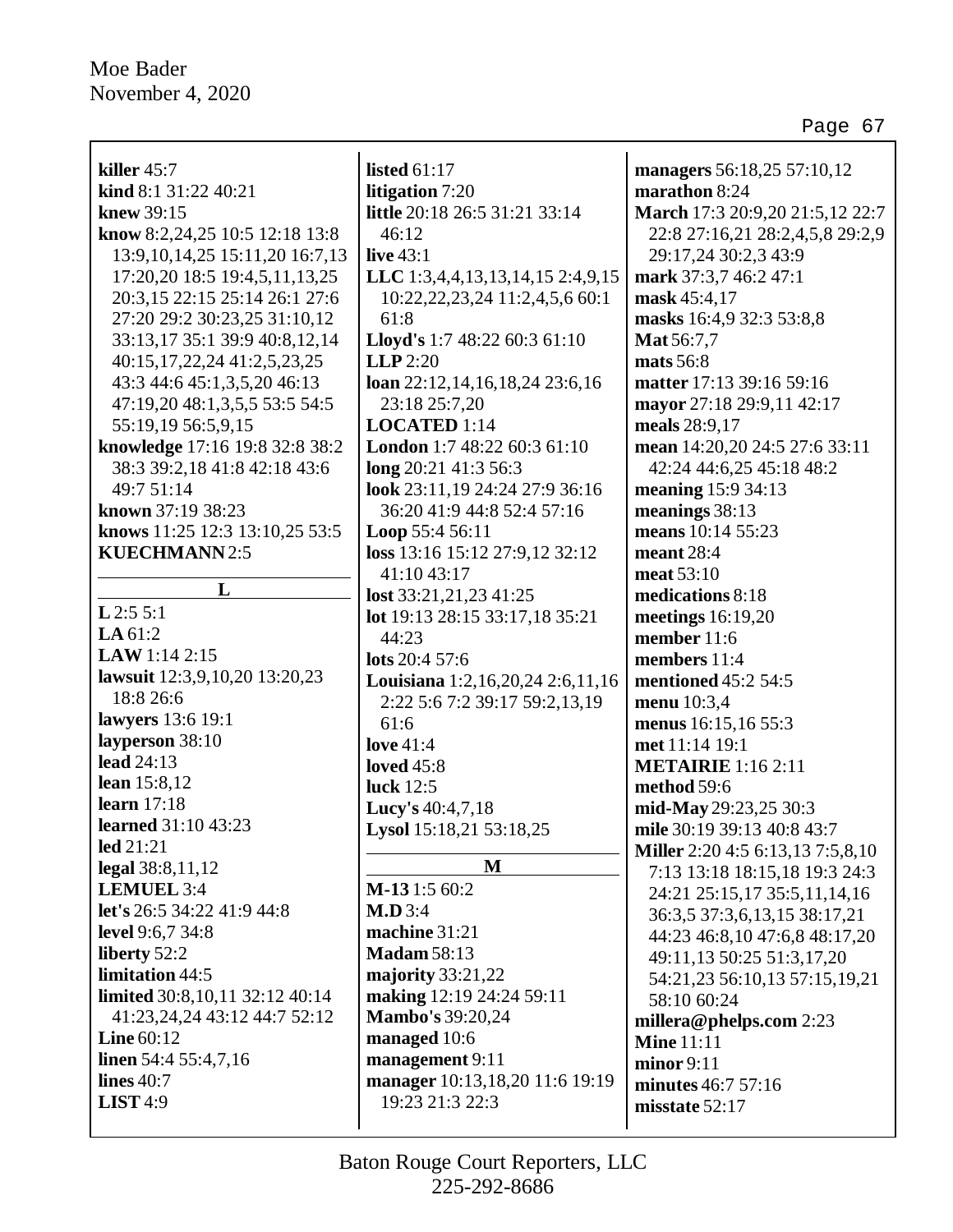| mitigate 14:12 45:6 48:15,16       | 61:3,13                         | operations 10:15 30:8 43:13,16   |
|------------------------------------|---------------------------------|----------------------------------|
| 57:8                               | nowadays 46:1                   | 43:19                            |
| mitigation 53:22                   | number 24:25 32:5,5 51:22,24    | opinions 59:14                   |
| Moe 1:11 4:12 7:1 59:4 60:6,23     | 52:16 54:7,24                   | opposed 18:8                     |
| 61:5,12                            | <b>NUMBERED</b> 1:18            | order 13:13,13 16:21 29:11       |
| moment 27:11,14,15                 | numbering 52:3,3                | 41:14 43:9 45:5 52:13            |
| month 20:19,23                     | $\mathbf 0$                     | <b>ordered</b> 52:8,10           |
| mop 54:3                           | O <sub>5:1</sub>                | orders 21:22,24 27:17 42:5,10,17 |
| mopped $31:16$                     | oath 6:9                        | 49:24 50:5,16,23 52:15,19        |
| mopping $10:1$                     |                                 | ordinary 44:11 49:18,22 50:8,12  |
| mops 54:3                          | object 12:24 18:10 30:20        | 50:15,21                         |
| mortgages 25:2                     | objection 6:8,15,18,20 38:7,14  | original 59:17,18                |
| mouse 31:18                        | objections 5:12 37:2            | Orleans 1:1 2:6,16 7:2 9:9,13    |
| mouth $45:21$                      | obligations $25:1,2$            | 49:25 50:6,17 61:6               |
| move 25:16                         | <b>Obviously 45:19</b>          | outcome 59:16                    |
| moving $45:18$                     | occupy 34:21                    | outside 11:24 48:12              |
| $MOYE$ 3:4                         | occurred 28:17                  | overhead 25:7,9                  |
| <b>MURPHY</b> 1:15 2:9             | Oceana 1:4,14 9:20,22 10:21     | overlap 35:22                    |
|                                    | 15:23 17:3 22:11,23 23:1,10     | owner 11:5                       |
| N                                  | 25:3,20 27:23 30:12,19 31:3     | ownership 11:1                   |
| N 2:1 3:1 4:1 5:1                  | 32:22 37:17 39:21,22 43:7,10    | $\mathbf{P}$                     |
| name 6:2 7:13 10:21 11:7           | 43:13 44:14 45:11 48:8 50:7     |                                  |
| napkins 16:24                      | 56:20                           | P2:1,13:1,15:1                   |
| narrow 20:9 56:3                   | Oceana's 25:1 43:16 51:13 58:7  | p.m 1:25 58:16                   |
| national 19:11                     | office 23:13 61:17              | page 4:2 24:23 35:15 36:1,4,10   |
| nationally 6:2                     | officer 59:3                    | 54:9,22 59:18 60:12              |
| need 8:5,5,7,25 24:8,22 35:7       | <b>OFFICES</b> 1:15             | pages 52:3,18 59:5               |
| needed 10:2 30:14                  | official 42:8                   | pamphlets 4:22                   |
| neither 45:8 59:15                 | officials 42:6,9                | pandemic 32:22                   |
| never 31:15 32:14 41:6,18 45:7     | oh 52:7                         | pants 55:7                       |
| New 2:6, 16 7:2 9:9, 13 49:25 50:6 | okay 7:17 8:1,11,18 9:3,18 10:9 | paper 19:14 54:4                 |
| 50:17 61:6                         | 11:4 13:25 15:14 19:4 21:2,20   | paragraph 37:14,19 38:23 39:1    |
| news 17:18 40:5 42:25              | 21:23 22:1 25:22,24 26:15       | 41:9 42:3 44:8,9 47:7,9,10       |
| <b>Nice 7:12</b>                   | 29:13 30:9,25 32:18 35:12       | 49:15 50:10                      |
| nicer 45:19                        | 41:21 42:3 46:24 50:4,24 51:16  | paragraphs 38:13                 |
| nine 32:2                          | 52:2,9,16 53:7 55:11 56:6       | <b>PARISH 1:1</b>                |
| <b>NOLA</b> 39:21 40:2             | 58:10                           | part 25:5 36:8 51:11             |
| normal 21:3 56:1                   | once 16:24 18:9 31:3            | participate 51:6                 |
| normally 30:7                      | one-mile 37:20 38:24 41:11      | particular 44:1 49:20 55:14      |
| <b>NORTH</b> 1:16 2:11             | one-time 16:17                  | parties 5:4 59:15                |
| notes 57:16                        | ones 26:1 31:8 45:8             | passing 10:4                     |
| notice 36:6,8 37:3 42:14 57:25     | <b>online</b> 9:16              | passion 41:4                     |
| noticing $6:11$                    | open 30:6                       | passionate 41:2,3                |
| notified 42:11                     | opened 31:19                    | pay 25:2,2                       |
| November 1:25 58:17 59:19 60:7     | operating 34:1                  | Paycheck 22:12                   |
|                                    |                                 |                                  |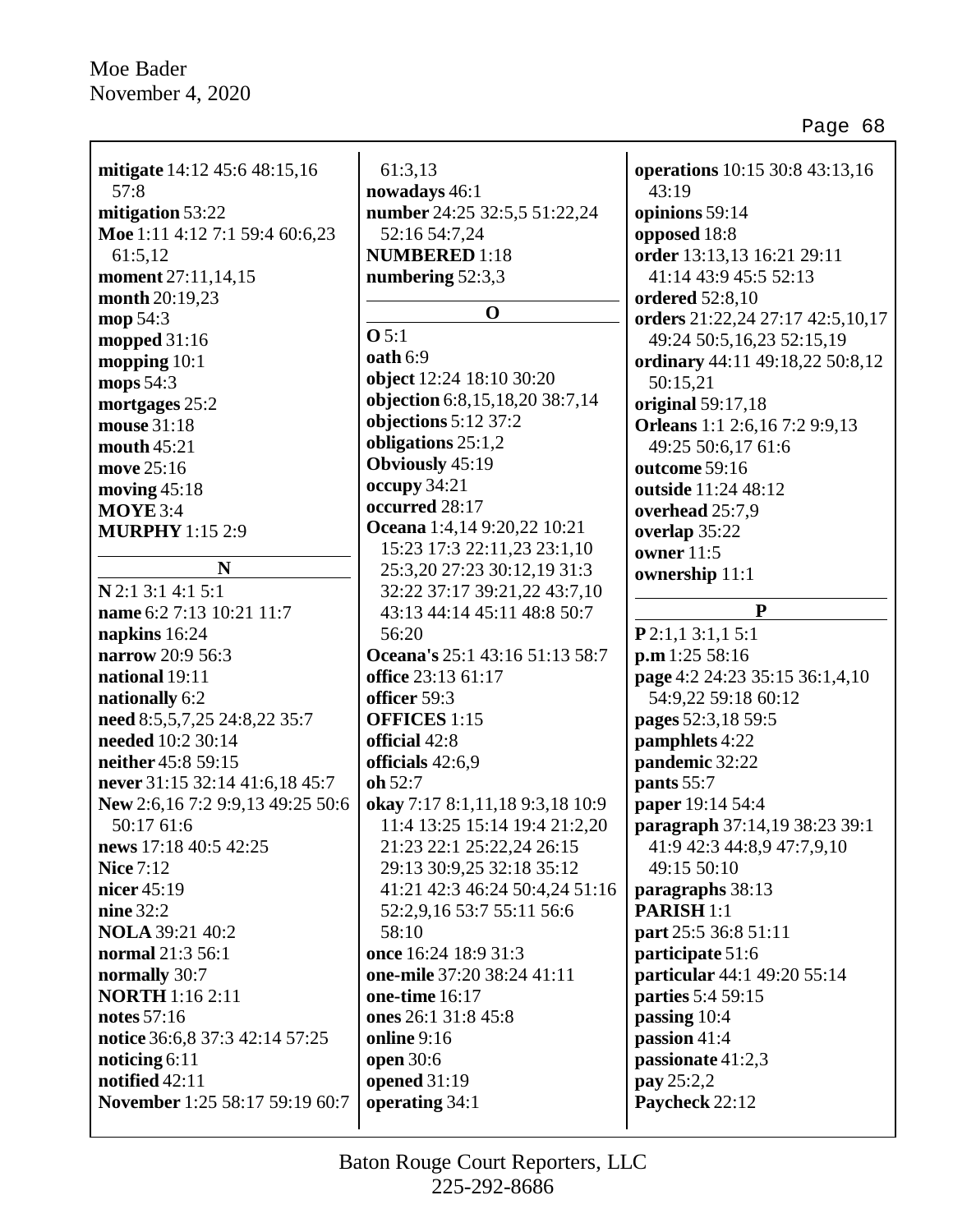**Pena** 1:19 6:2 59:2,24 60:24 61:23 **pencils** 31:17 **pending** 9:2 **people** 17:17 23:13 33:9 34:24 40:12 41:2 42:25 45:24 47:16 47:22 48:2,4 **percent** 34:4,14,17,18,20,20,21 34:24 **Perez** 2:10 6:17 **perform** 28:16 **period** 20:16,17 29:24 30:2 **person** 7:24 17:5,7 18:5 36:24 58:2 59:11 **personal** 16:22 30:16 42:18 43:6 **personally** 21:8 **petition** 4:14 24:25 37:9,17 38:9 49:15 50:10 **Phase** 29:22 34:3 **PHELPS** 2:20 **phrased** 8:11 23:4 **physical** 14:4,6,7,10,17,18,25 15:3,24 16:11 26:12,15,17 42:19 43:6 **picking** 53:3 **piece** 19:14 **place** 13:17 16:18 27:7 40:4,25 48:8 **placed** 27:21 **places** 45:11 **plaintiff** 6:18,20 7:22,25 48:25 **Plaintiff's** 4:13,18,20 37:8 42:3 48:21 **PLAINTIFFS** 2:3 **please** 6:22 48:18 49:20 51:18 61:15,15,18 **plus** 21:23 **point** 24:4 29:2 **policy** 41:11,14 58:4,8 **portion** 27:10,12 44:1,9 **position** 24:11 **positive** 31:1,5 42:23 43:15 **possible** 32:18 58:14 **possibly** 42:12 **POYDRAS** 2:5

**PPP** 22:24 23:15,18,22 24:17 25:4,11 **practicing** 32:2 **PRAIRIEVILLE** 1:24 **precisely** 20:23 **preclude** 8:21 **precluded** 21:6,11 29:3,7 41:18 41:22 **premises** 37:21,23 38:25 41:12 41:13,18 42:13 49:21 **prepare** 11:12 **prepared** 28:9 59:6,9 **preparing** 49:3 **presence** 50:22 **present** 3:3 21:6 22:7 38:4,19 39:12 42:19 47:17 **presented** 35:17 **preshift** 16:19,20 **presumably** 12:17 **pretty** 40:8 51:10,11 **prevent** 17:2 **prevents** 56:4 **printed** 55:3 **prior** 9:3 27:22 29:14 35:21 42:9 42:14 **privilege** 13:1 18:22 **probably** 17:6,12,20 19:8 29:22 41:8 45:25 48:4 52:12 53:2,2 53:20 55:2 56:22 **problem** 45:3 **Procedure** 5:7 59:13 **proceeding** 58:16 **process** 12:13,14 36:15 **proclamation** 29:10,15,17 **produced** 36:12 54:7,25 56:14 **product** 47:14,19 52:25 **Production** 48:24 **products** 47:12 53:13,21,24 54:1 **Professional** 59:3 **program** 22:12 23:6 **Prohibited** 41:17 **prohibition** 41:12,17 59:12 **pronouncement** 42:11 **proper** 36:24 **properties** 37:20 38:4,24 39:1,3

39:19,19 **property** 7:21 14:5,8,11,17,23 15:22 17:4 18:2 26:7,13,16,18 27:3,10,13 33:22 34:21,22 39:9 40:15 41:10,25 43:11,17 44:6 44:10,14,20 47:15,23,23 49:17 50:7,11,14,20 54:17 **Propounded** 48:25 **pros** 12:18 **prospective** 42:8 **protect** 48:8 57:7 **Protection** 22:12 **proud** 12:8 **provided** 5:11 42:6 **public** 19:16 45:12 **publicly** 42:7 **pull** 35:5 48:17 51:17 57:24 **purchase** 52:25 **purchased** 53:6,14 54:19 56:11 **purifier** 31:22 **purpose** 23:22 **purposes** 5:5,6 **put** 29:16 31:8 34:13,23 45:4 48:8 50:25 **putting** 45:2

#### **Q**

**QR** 16:16 **qualify** 22:20,22,25 23:6 **quarantine** 20:13,16,24 21:2 46:20 **quarantining** 31:13 **Quarter** 37:22 39:1 40:13 **question** 9:2,3 14:14,15,16,20 16:5 18:16,19 20:22,23 23:2 28:23 30:15 32:20 36:9,21 38:15,20,22 40:14 48:7 49:19 50:9,19 57:11 58:5 **questions** 8:3,4,10,14,22 23:20 23:25 24:7,17 25:15 38:11 57:20 58:11 61:18

**R**

**R** 2:1 3:1 **R.S** 59:4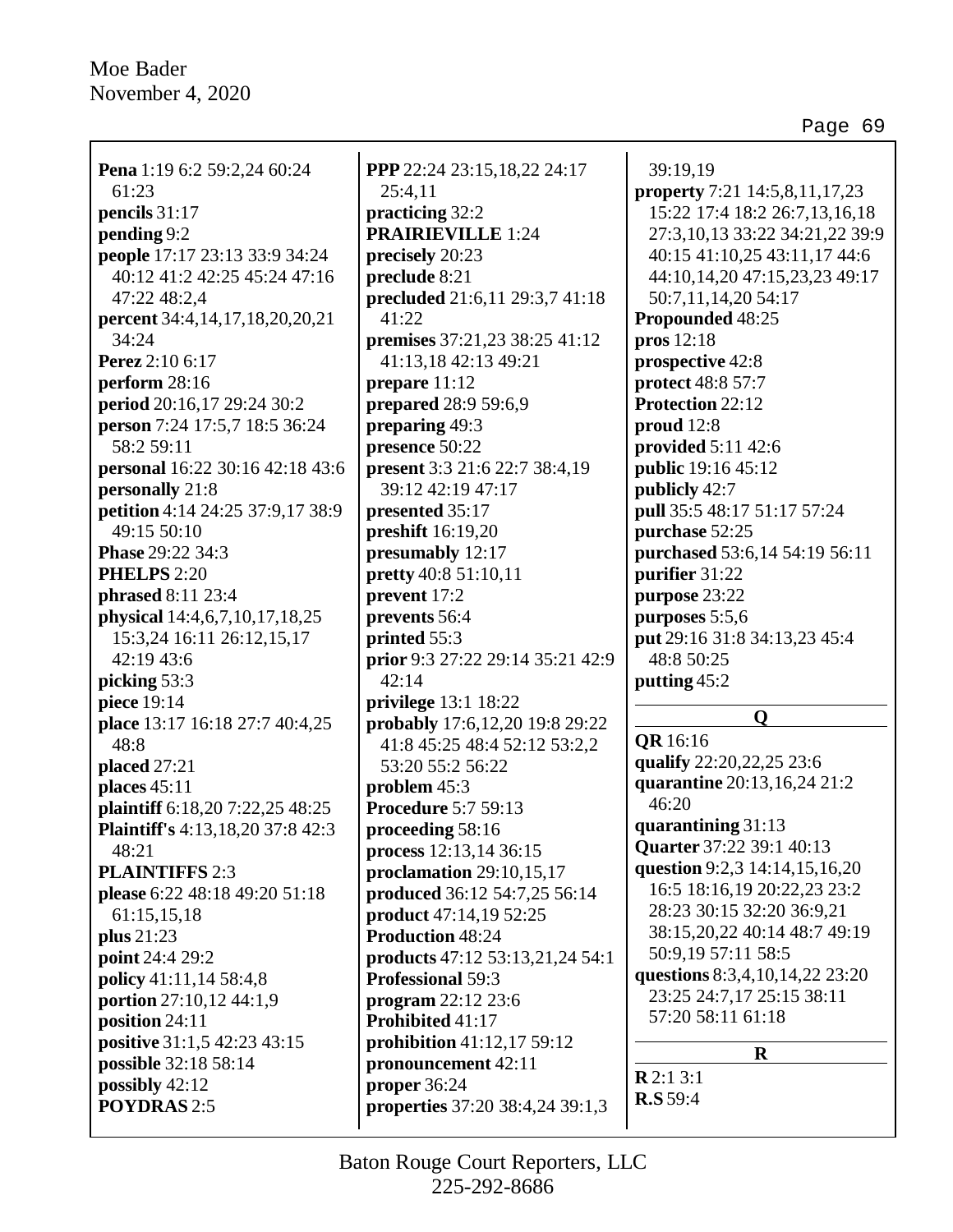| radius 37:21 38:25 41:11<br>raise 6:22 41:1,4<br>raised 59:18<br>ran 31:22<br>Re-Notice 4:11<br>read 32:17 47:20 51:9 57:23 60:6<br>60:7 61:15<br>reading 5:8<br>reads 37:19 44:9<br>real 7:20 15:5<br>reality $24:11$<br>realize 39:8<br>really $55:19$<br>reasonably 24:13<br>reasons $21:22$<br>recall $51:12$<br>receipt 52:5 53:4,20 61:17 | rendered 44:10 49:17,21 50:11<br>50:20<br>rep 35:19<br><b>repeat</b> 8:13 50:9<br>rephrase 23:3 32:7 38:22 53:23<br><b>replace</b> 33:1,4,7<br>replaced 16:17<br>reported 1:17,22 39:17 59:6<br><b>reporter</b> 1:19 6:1,3,8,21 8:4<br>58:13 59:2,3 60:24<br><b>REPORTER'S 59:1</b><br>Reporters 6:4 61:1<br>reporting 59:6<br>represent $6:67:14$<br>representative 1:12 30:18<br>reproduces 26:24<br><b>Requests</b> 48:23,24 | right 6:22 7:8 8:10 9:5 11:22<br>12:1 13:7,20 14:24 21:18 28:18<br>30:4 35:4 43:19 47:12,14 50:14<br>53:1 54:11 56:7<br><b>ROAD</b> 1:23<br><b>Roderick</b> 2:4 60:24<br>room 31:14 33:1 52:13,14<br>Rouge 2:22 6:3 59:19 61:1,2<br><b>Rouses 54:20</b><br>ROUTING 60:24<br>RPR 59:24,24 60:24 61:23<br>rules 59:9,13<br>running $31:20$<br>S<br>S 2:1 3:1 5:1<br>sad 40:10 |
|-------------------------------------------------------------------------------------------------------------------------------------------------------------------------------------------------------------------------------------------------------------------------------------------------------------------------------------------------|---------------------------------------------------------------------------------------------------------------------------------------------------------------------------------------------------------------------------------------------------------------------------------------------------------------------------------------------------------------------------------------------------------------------------------|-----------------------------------------------------------------------------------------------------------------------------------------------------------------------------------------------------------------------------------------------------------------------------------------------------------------------------------------------------------------------------|
| receipts 4:22 51:22 53:7,8,9,11                                                                                                                                                                                                                                                                                                                 | require 34:16                                                                                                                                                                                                                                                                                                                                                                                                                   | safe 44:20                                                                                                                                                                                                                                                                                                                                                                  |
| 54:7                                                                                                                                                                                                                                                                                                                                            | required 36:8 59:9                                                                                                                                                                                                                                                                                                                                                                                                              | safer 34:10,11                                                                                                                                                                                                                                                                                                                                                              |
| receive 22:3,12 25:20                                                                                                                                                                                                                                                                                                                           | requirements 23:5                                                                                                                                                                                                                                                                                                                                                                                                               | safety 35:3 56:5                                                                                                                                                                                                                                                                                                                                                            |
| received 22:14 23:17 25:4                                                                                                                                                                                                                                                                                                                       | reserved 5:12                                                                                                                                                                                                                                                                                                                                                                                                                   | salaries 25:2                                                                                                                                                                                                                                                                                                                                                               |
| <b>Recess 46:9 57:18</b>                                                                                                                                                                                                                                                                                                                        | respect 43:6                                                                                                                                                                                                                                                                                                                                                                                                                    | salary 22:4,6,8                                                                                                                                                                                                                                                                                                                                                             |
| recollection 40:19                                                                                                                                                                                                                                                                                                                              | response 49:4,22                                                                                                                                                                                                                                                                                                                                                                                                                | sanitizer 48:3                                                                                                                                                                                                                                                                                                                                                              |
| record 6:7                                                                                                                                                                                                                                                                                                                                      | responses 4:18,20 8:6 48:21 49:8                                                                                                                                                                                                                                                                                                                                                                                                | sanitizers 15:18,21                                                                                                                                                                                                                                                                                                                                                         |
| reduced 29:15                                                                                                                                                                                                                                                                                                                                   | 51:5,7,13                                                                                                                                                                                                                                                                                                                                                                                                                       | saying 17:16 33:23 52:18 55:12                                                                                                                                                                                                                                                                                                                                              |
| reenter 29:18                                                                                                                                                                                                                                                                                                                                   | responsible 10:14 22:23                                                                                                                                                                                                                                                                                                                                                                                                         | says 38:23 42:3 47:10 49:20 50:7                                                                                                                                                                                                                                                                                                                                            |
| references 54:8,10                                                                                                                                                                                                                                                                                                                              | <b>rest 24:22</b>                                                                                                                                                                                                                                                                                                                                                                                                               | 50:15 55:6,15 57:25 58:1                                                                                                                                                                                                                                                                                                                                                    |
| referring 39:2                                                                                                                                                                                                                                                                                                                                  | <b>restaurant</b> 9:10 10:11,15,22                                                                                                                                                                                                                                                                                                                                                                                              | scary 26:25                                                                                                                                                                                                                                                                                                                                                                 |
| refusing 45:4                                                                                                                                                                                                                                                                                                                                   | 13:15,22 14:3 15:7 19:6,12                                                                                                                                                                                                                                                                                                                                                                                                      | schedule 19:22 20:1,5,10,10                                                                                                                                                                                                                                                                                                                                                 |
| regards 18:12                                                                                                                                                                                                                                                                                                                                   | 20:3 27:21 28:10 29:16 32:9,10                                                                                                                                                                                                                                                                                                                                                                                                  | screen 35:10 37:12 47:1                                                                                                                                                                                                                                                                                                                                                     |
| <b>Registered 59:2</b>                                                                                                                                                                                                                                                                                                                          | 32:12, 14, 16 33:9, 19, 22 34:2, 14                                                                                                                                                                                                                                                                                                                                                                                             | scroll 35:14 37:13 47:6                                                                                                                                                                                                                                                                                                                                                     |
| rehash $49:16$                                                                                                                                                                                                                                                                                                                                  | 34:23 39:22 44:2 45:2,12,13,16                                                                                                                                                                                                                                                                                                                                                                                                  | seal 59:18                                                                                                                                                                                                                                                                                                                                                                  |
| related 33:8 52:21 53:14,21                                                                                                                                                                                                                                                                                                                     | 54:18 56:3 57:3                                                                                                                                                                                                                                                                                                                                                                                                                 | second 4:13 12:24 31:13 37:8                                                                                                                                                                                                                                                                                                                                                |
| 54:11,16,25 55:9 59:15                                                                                                                                                                                                                                                                                                                          | restauranteur 17:21                                                                                                                                                                                                                                                                                                                                                                                                             | seconds $16:25$                                                                                                                                                                                                                                                                                                                                                             |
| relationships 59:13                                                                                                                                                                                                                                                                                                                             | restricted 29:15 30:5,5 43:16                                                                                                                                                                                                                                                                                                                                                                                                   | see 7:12 35:9 36:1 37:24 41:15                                                                                                                                                                                                                                                                                                                                              |
| relayed 18:10                                                                                                                                                                                                                                                                                                                                   | restrictions 21:17 27:20 29:16                                                                                                                                                                                                                                                                                                                                                                                                  | 44:12 49:25 51:10 52:7,7 53:18                                                                                                                                                                                                                                                                                                                                              |
| relevant 24:24 25:12                                                                                                                                                                                                                                                                                                                            | restroom 46:7                                                                                                                                                                                                                                                                                                                                                                                                                   | 53:23                                                                                                                                                                                                                                                                                                                                                                       |
| remaining 45:20                                                                                                                                                                                                                                                                                                                                 | <b>result</b> 33:19                                                                                                                                                                                                                                                                                                                                                                                                             | seek 22:18                                                                                                                                                                                                                                                                                                                                                                  |
| remediate 14:10,17 15:3 16:5                                                                                                                                                                                                                                                                                                                    | resulting $41:12$                                                                                                                                                                                                                                                                                                                                                                                                               | seen 31:15 35:24 36:13 37:16                                                                                                                                                                                                                                                                                                                                                |
| 17:4 55:1                                                                                                                                                                                                                                                                                                                                       | resume 30:6                                                                                                                                                                                                                                                                                                                                                                                                                     | 41:6 47:4 52:6                                                                                                                                                                                                                                                                                                                                                              |
| <b>remediation 54:17 55:10</b>                                                                                                                                                                                                                                                                                                                  | returned 61:17                                                                                                                                                                                                                                                                                                                                                                                                                  | self-replicating 17:14                                                                                                                                                                                                                                                                                                                                                      |
| <b>remember</b> 16:14 32:1 40:10 53:3                                                                                                                                                                                                                                                                                                           | revisit $24:19$                                                                                                                                                                                                                                                                                                                                                                                                                 | sell 55:15,15                                                                                                                                                                                                                                                                                                                                                               |
| remind 16:21 45:24                                                                                                                                                                                                                                                                                                                              | Rico 2:4 6:16 7:7 24:3 60:24                                                                                                                                                                                                                                                                                                                                                                                                    | send 17:12                                                                                                                                                                                                                                                                                                                                                                  |
| remote $6:10$                                                                                                                                                                                                                                                                                                                                   | rico@akdlalaw.com 2:7                                                                                                                                                                                                                                                                                                                                                                                                           | sense 56:1                                                                                                                                                                                                                                                                                                                                                                  |
| render 44:19                                                                                                                                                                                                                                                                                                                                    | rid $16:5,15,16$                                                                                                                                                                                                                                                                                                                                                                                                                | sentence 44:9 47:9                                                                                                                                                                                                                                                                                                                                                          |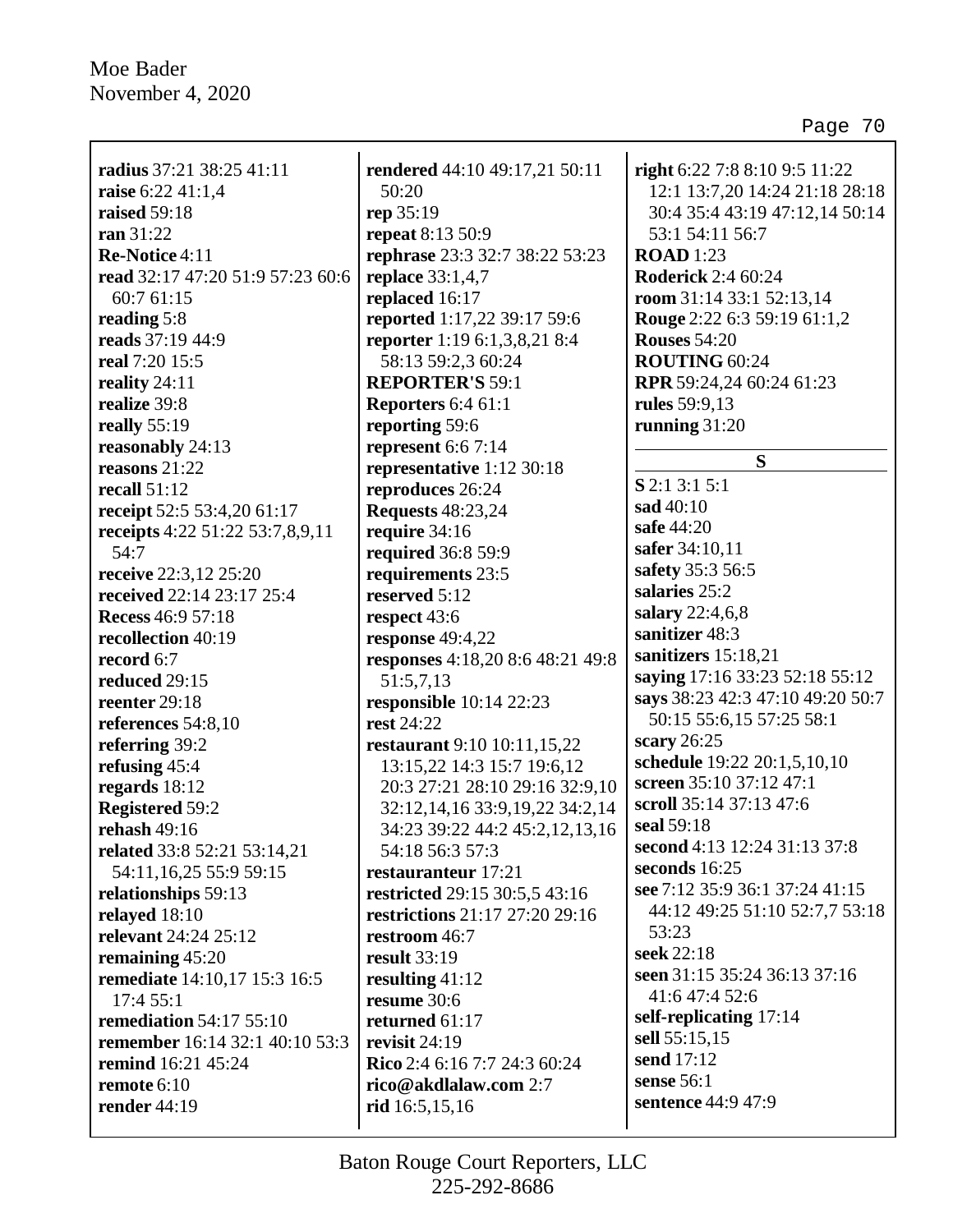| series 8:3                        | sorry $10:2$           |
|-----------------------------------|------------------------|
| service 27:23,25 28:3,3,6,11,12   | Sound 20:              |
| 29:19,21                          | Sounds 9:4             |
| services 28:17 30:1 59:11         | source 25:             |
| set 13:12 32:23 48:23 54:6 59:4   | space 34:1             |
| severely 29:15                    | speak $11:1$           |
| share $20:21$                     | 36:12,17               |
| shared 57:6                       | speaking 1             |
| sharing $47:1$                    | specialized            |
| shelf 53:19                       | specific 10            |
| shining $10:2$                    | specificall            |
| show 19:14 35:4 37:6 46:2         | spelled 11             |
| shut 24:18                        | spoke $12:2$           |
| shy $9:8$                         | spray $17:2$           |
| signature $59:17$                 | spread 16:             |
| signed $61:16$                    | spreading              |
| signing $5:9$                     | spreads 41             |
| signs 16:18 45:2,11,15,24,25      | staff $16:20$          |
| silver $33:5$                     | start $6:11$           |
| silverware 10:2 27:7 55:17        | started 9:2            |
| simply $8:12$                     | state $1:2,1$          |
| <b>Sincerely 61:20</b>            | statement              |
| sir 7:16 8:20,23 10:16 11:3,10,19 | states 49:2            |
| 11:25 14:22 15:25 18:3 19:9,18    | statute 59:            |
| 19:21 20:14,25 21:4,9,10,25       | <b>Stenotype</b>       |
| 22:5,9,14 25:19 27:5,19 28:1,5    | steps 22:1:            |
| 28:7 29:5 30:11,23 32:25 33:3     | sticks 26:2            |
| 33:6 35:8 36:14 37:1 39:25        | <b>STIPULA</b>         |
| 40:3,19 43:8,12 48:11 49:2        | <b>STIPULA</b>         |
| 50:18 51:15 52:8 54:12 55:2       | stop $9:12$            |
| 56:16                             | <b>store</b> 53:18     |
| sister $39:21$                    | story $20:2$           |
| sitting 16:13 19:9 26:1,3 42:15   | Street 1:16            |
| 44:24 48:15                       | 26:8,11.2              |
| situation 23:23 33:25 48:16       | streetcar <sup>2</sup> |
| $\sin 34:2545:21$                 | stuff $16:25$          |
| slip 56:4                         | Subject 38             |
| slow 16:6 19:24                   | submit 18              |
| small $51:11$                     | submitted              |
| snow $33:16$                      | substance              |
| soap 15:16,19 16:24               | suing $7:24$           |
| social 16:3 32:3 34:4,15 45:20    | <b>SUITE 2:5</b>       |
| somebody 17:10,23 40:13,19        | supervisio             |
| <b>Son</b> 12:5                   | supplemer              |
| soon 58:14                        | 51:4,7,13              |

**sorry** 10:24 23:2 56:23 **Sound** 20:1 **Sounds** 9:4 **source** 21.12 **space** 34:17 **speak** 11:16,18,23 31:6,7 35:20  $24.40:24$ **speaking** 10:3 13:9 **d** 19:7,15 **specific** 10:12 38:3 39:2 **s** 45:15  $:10,11$ **spoke** 12:21,22 35:21 **spray** 17:24 **spread** 16:6 17:2 **spreading** 57:9 **spreads** 41:6 **staff** 16:20 **start** 6:11 9:21 31:9 54:9 **started** 9:25 10:1,7,7 29:22 **9** 49:20 59:2 15:9 **states** 49:23 **statute** 59:9 59:6 **steps** 22:15 31:12 48:7 57:7 **sticks** 26:24 **STED** 5:3 **STION** 4:3 **stop** 9:12 43:13,19 44:2,4 **store** 53:18 **for** 40:10 **Street** 1:16 2:5,11,16,21 7:2 21:7 28:11 61:5 **streetcar** 40:11 **stuff** 16:25 44:25 54:19 **S**:14 **submit** 18:7 53:19 **16:12 53:12** 13:5 **suing** 7:24 5.16.21 **supersity** 59:7 **supplemental** 4:13,20 37:8 38:10 51:4,7,13  $\mathbf I$ 

**supplier** 54:15 **supplies** 54:14,16,25 **supply** 54:18 55:22 **support** 58:3 **supports** 58:7 **sure** 12:16 20:22 27:1 30:22 40:22 41:7 51:10,11 56:22 57:6 **surface** 30:18,20 40:21 48:1 **surfaces** 14:7,10,18,25 15:4,6,15 15:24 16:11 26:24 27:4,6 30:12 39:24 40:1,18 47:21 **surrounding** 37:23 **swear** 6:21 **sworn** 7:3 59:4 **Sysco** 51:23 54:7,8,14,15 **T T** 5:1,1 **table** 27:6 47:21 **table's** 16:17 **tables** 10:1,5 16:16 33:1 **take** 8:25 9:1 17:23 36:16,20 44:8 46:6,22 48:14 52:4 **taken** 1:17 5:5 22:16 46:9 52:2 57:18 59:3 61:13 **takeout** 27:23 28:3,6,12,16,20 29:19,21,25 **talk** 26:5 **talked** 19:4 **talking** 25:7 39:8 43:1 46:12 53:1 **talks** 49:14 **teach** 19:8 **Technically** 10:19 **TELEPHONE** 3:4 **tell** 12:1,13 13:3,5 17:23 26:10 28:24,24 29:6,7 35:20 36:16 53:17 **telling** 55:13 **ten** 9:7 46:7 **ten-day** 20:17 **tense** 33:24 **test** 46:21 **tested** 30:12,22 31:1,4 40:20 42:23 43:15 46:15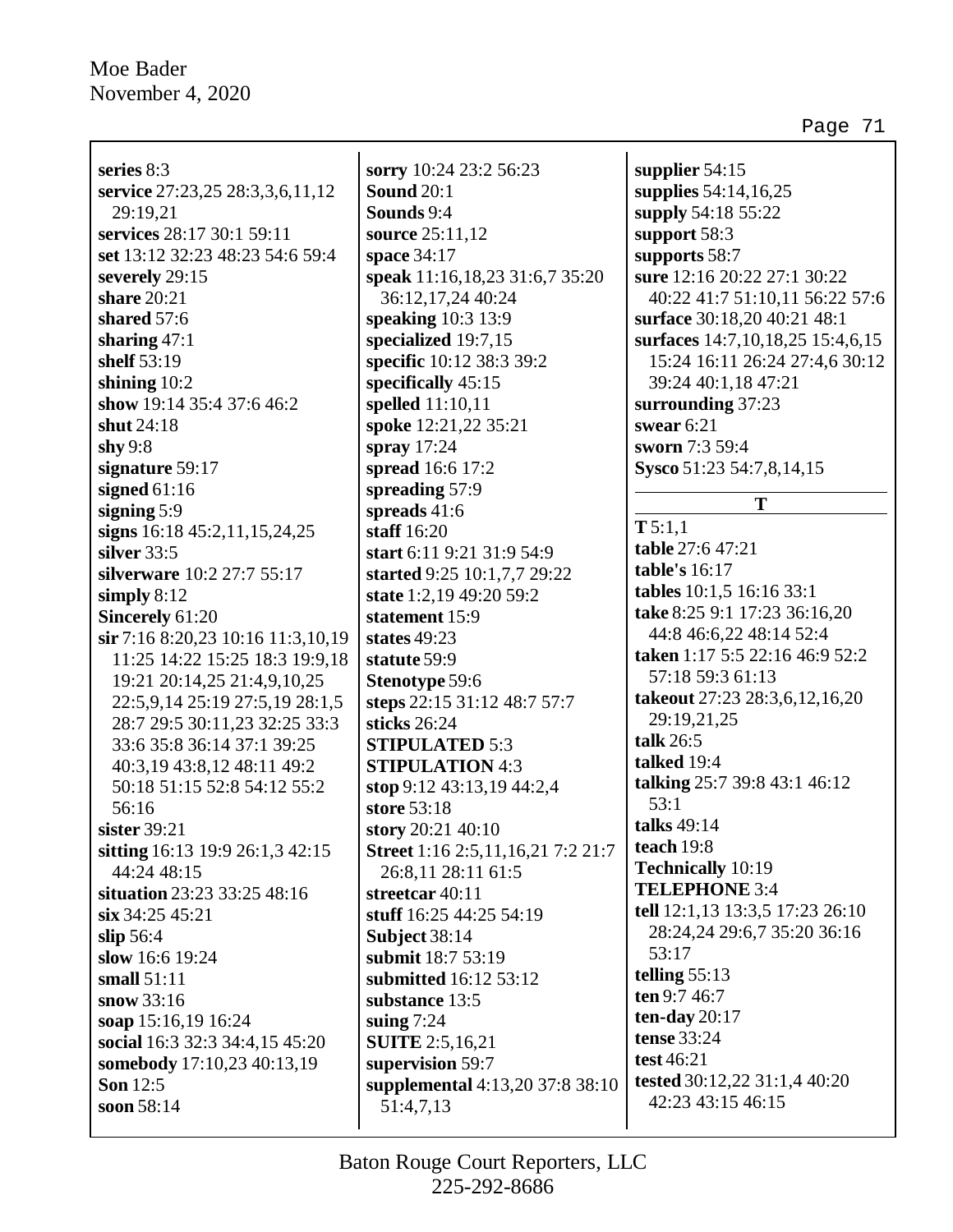testified 7:4 **testify** 58:2 59:4 testimony 27:2 46:14 59:3,5 60:7  $60:9$ testing 30:18,20 39:23 40:1,17 thank  $45:3,958:12$ thing 20:12 40:24 41:5 42:24 things  $16:21$  17:18 20:4 33:11 44:18 45:1 50:5,19,20 55:22 58:6 think 8:10 18:15,18 19:20 22:10 22:11 23:21,25 24:8,21 30:14 30:24 31:21 40:5 42:15 44:24 46:19 53:12 54:9 **thinking** 11:24 16:6 45:23 thirty  $61:17$ THOMAN 3:5 thoroughly 31:18 thought 55:13 **TIFFANY 3:5** time 6:5 8:25 15:8,8,12 21:5 30:5  $53:17$ times  $42:22\,53:3$ timing  $46:24$ tips  $48:14$ title 10:12 55:6,15 today 8:19 11:13,17,19 26:1,3 34:1 42:15 44:24 46:14 58:5,6 told  $12:4$ top 26:3 31:16 touched 40:20 towels 54:3,4,4 55:16 training  $19:5,15$ transcribed 59:6 transcript 1:10 5:9 58:14 59:7,8 59:9,17 transcription 60:9 tremendously  $21:14$  42:1 trial  $5:12$   $25:14$ triggered  $41:14$ true 59:7 60:8 truncate 36:15 truthfully 8:22 try 12:8 36:15 48:15 57:8,17 trying 16:14 53:9

turn  $42:25$   $49:11$   $52:13$   $54:21$  $56:10$ turns  $33:14$ two 17:18 24:16 39:22 40:3 50:19.20 two-week 20:16 type  $19:22$  $\mathbf{U}$  $U$  5:1  $uh-huhs  $8:7$$ uh-uhs $8:7$ **understand** 8:12 18:20 27:1  $38:15$ understanding 15:19 26:10,14  $41:859:8$ understood  $8:15$ **Underwriters** 1:7 6:14 7:14 18:7 48:22 60:3 61:10 unfit  $50:14.15.21$ unfortunately 15:11 17:19 20:14 22:2 27:9 uniform 55:5,7,11,12 uniforms 55:9 unit 31:20 **University 9:9,12** unnecessary 18:4 **UNO 19:5** unsafe 44:10,15 45:13,16 49:17 49:21 50:7,11,14,20 unusable 44:11 49:18,22 50:11 use 5:13 15:21 16:17 27:9.12 32:13 33:21,23 34:20 41:25 43:17 44:5,6,11 47:11,14 49:18 50:8, 12, 15, 21 use.' 49:22 usual  $15:11$ Usually  $33:13$ utilized 23:15  $\mathbf{V}$ valid 59:17 **vendors** 43:10 51:23 verbal 8:6 **VERSUS** 1:6 60:2 61:9

videoconference  $1:106:10$ view  $24.4$ **VIRGINIA 2:21** virus 13:10 14:1.2.13.23 16:7 17:2,9,14,15,19,22,25 21:19,21 21:23 25:3 26:19,23 27:3 39:7 39:15,16 40:6,12,13 43:18,24 45:6,8 47:11 50:22 57:9 visited  $39:19$ vividly  $40:10$ voice  $41:1.5$ W  $W2:10$  $W-a-s-s-e-k$  11:8 wait 33:13 waited  $10:5$ waived  $5:10$ want 9:16 13:9 17:7 20:22 26:22 27:1 31:12 35:14 36:19 46:11 49:18 52:17,17 wanted 28:20 46:24 washing 16:22,24 45:22 wasn't 39:5 53:20,20 55:24 Wassek 11:8 watch  $17:18$ water 15:16,19 16:25 way 15:17,20 31:7 45:19 we'll 6:11 37:3,7 46:2 47:1 we're 15:12 16:13 33:15 34:3.5.7 36:2,8 48:16 we've 23:25 44:23 46:5 wearing  $16:4,9$ website  $32:17$ websites 17:12 42:8 week 19:24.24 went 20:7,14 21:3 39:18 46:16 weren't  $30:6$ white 33:16 wicked 17:9 Windows  $31:19$ Winn-Dixie  $54:20$ wipe 17:22 47:18,25 48:1 wiped 31:15,15,18 wipes  $53:25$